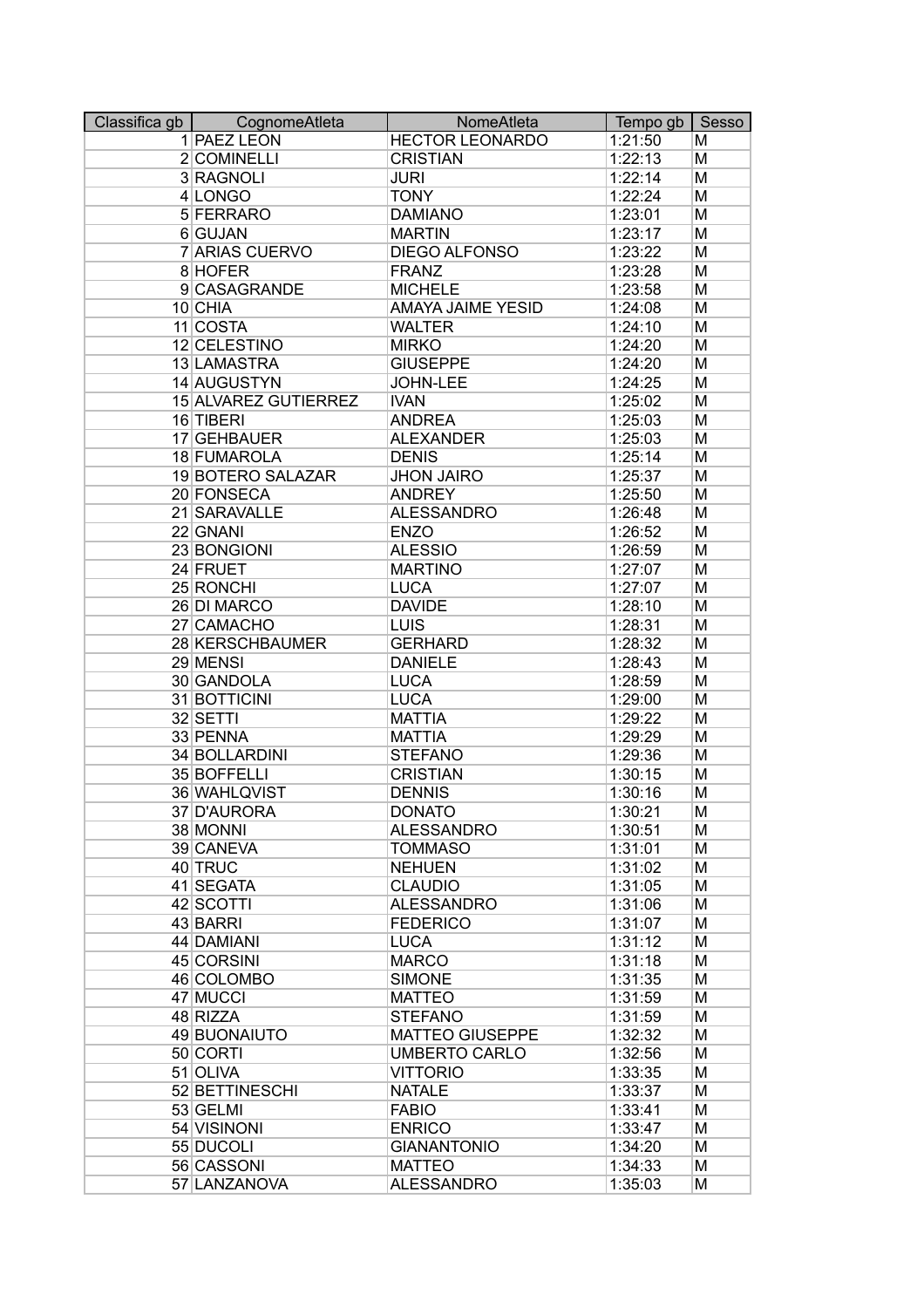| 58 MERLO       | CARLO                | 1:35:19 | м |
|----------------|----------------------|---------|---|
| 59 MANESSI     | <b>NICOLA</b>        | 1:35:39 | M |
| 60 MARCHETTI   | <b>MARCO</b>         | 1:35:44 | M |
| 61 FORCELLA    | <b>MAINARDO</b>      | 1:35:44 | M |
| 62 ROSSI       | <b>LUCA</b>          | 1:35:59 | M |
| 63 MOTTIRONI   | <b>GIORGIO</b>       | 1:36:00 | M |
| 64 MILINI      | <b>IVAN</b>          | 1:36:02 | M |
| 65 ABENI       | <b>CLAUDIO</b>       | 1:36:03 | M |
| 66 BOLPAGNI    | <b>FLAVIO</b>        | 1:36:55 | M |
| 67 GENINAZZA   | <b>ROBERTO</b>       | 1:37:06 | M |
| 68 ZANCHI      | <b>EMANUELE</b>      | 1:37:09 | M |
| 69 CRISI       | <b>EMANUELE</b>      | 1:37:13 | M |
| 70 TARTAGLIA   | <b>LUCA</b>          | 1:37:28 | M |
| 71 BENTOGLIO   | <b>CRISTIAN</b>      | 1:37:48 | M |
| 72 POZZO       | <b>MARCO</b>         | 1:37:53 |   |
|                |                      |         | M |
| 73 CUCCO       | <b>LUIGI</b>         | 1:38:01 | M |
| 74 PATRUCCO    | <b>TOMMASO</b>       | 1:38:02 | M |
| 75 LANZA       | <b>CARLO</b>         | 1:38:02 | M |
| 76 FELDER      | <b>MANUEL</b>        | 1:38:06 | M |
| 77 BONDIONI    | <b>TIZIANO</b>       | 1:38:07 | M |
| 78 FERRARI     | <b>ANGELO</b>        | 1:38:13 | M |
| 79 ARTUNGHI    | <b>MARCO</b>         | 1:38:16 | M |
| 80 FELDER      | <b>PATRICK</b>       | 1:38:17 | M |
| 81 ACERBIS     | <b>RICCARDO</b>      | 1:38:23 | M |
| 82 GADDONI     | <b>ELENA</b>         | 1:38:25 | F |
| 83 MARTINI     | <b>ANDREA</b>        | 1:38:52 | M |
| 84 DE GIULI    | <b>FEDERICO</b>      | 1:39:17 | M |
| 85 ARMANNI     | <b>SIMONE</b>        | 1:39:17 | M |
| 86 FINAZZI     | <b>FABIO</b>         | 1:39:21 | M |
| 87 VITALE      | <b>LUCA</b>          | 1:39:32 | M |
| 88 BERTOLOTTI  | <b>ANDREA</b>        | 1:39:47 | M |
| 89 MONTALBANO  | <b>MAURIZIO</b>      | 1:39:54 | M |
| 90 PICOTTI     | <b>ROBERTO</b>       | 1:39:55 | M |
| 91 GILBERTI    | <b>GIOVANNI</b>      | 1:39:56 | M |
| 92 NULLI       | <b>NINO</b>          | 1:39:57 | M |
| 93 SARDINI     | <b>MAURO LUIGI</b>   | 1:39:58 | M |
| 94 CALVETTI    | <b>SERENA</b>        | 1:40:13 | F |
| 95 ARIZZI      | <b>CRISTIANO</b>     | 1:40:28 | M |
| 96 ROSSI       | <b>ROBERTO</b>       | 1:40:35 | м |
| 97 MAGERINI    | <b>BALDASSARRE</b>   | 1:40:38 | Μ |
| 98 LOTTI       | <b>ALESSANDRO</b>    | 1:40:45 | M |
| 99 CRISTINI    | <b>LUCAS</b>         | 1:40:46 | M |
| 100 LISSIGNOLI | <b>NICOLA</b>        | 1:40:49 | M |
| 101 CONSOLI    | <b>FRANCESCO</b>     | 1:40:50 | M |
| 102 SPECCHIO   | <b>FABIO ANTONIO</b> | 1:40:55 | M |
| 103 BRIGNOLI   | <b>FLAVIO</b>        | 1:41:07 | M |
| 104 LODA       | <b>FEDERICO</b>      | 1:41:20 | M |
| 105 PIANTONI   | <b>MAURIZIO</b>      | 1:41:21 | M |
| 106 BETTONI    | <b>JACOPO</b>        | 1:41:24 | M |
| 107 GHERARDI   | <b>STEFANO</b>       | 1:41:27 | M |
| 108 LINETTI    | <b>SIMONE</b>        | 1:41:45 | M |
| 109 VIOLA      | <b>ANTONIO</b>       | 1:41:48 | M |
| 110 FESTA      | <b>MICHELE</b>       | 1:41:49 | M |
| 111 POLINELLI  | <b>FABIO</b>         | 1:41:56 | M |
| 112 MUSSOLIN   | <b>ANDREA</b>        | 1:42:10 | M |
| 113 CASAGRANDE | <b>ALESSIO</b>       | 1:42:30 | M |
| 114 ARCHETTI   | <b>FABIO</b>         | 1:42:31 | M |
| 115 SEGRETI    | <b>SEBASTIANO</b>    | 1:42:33 | M |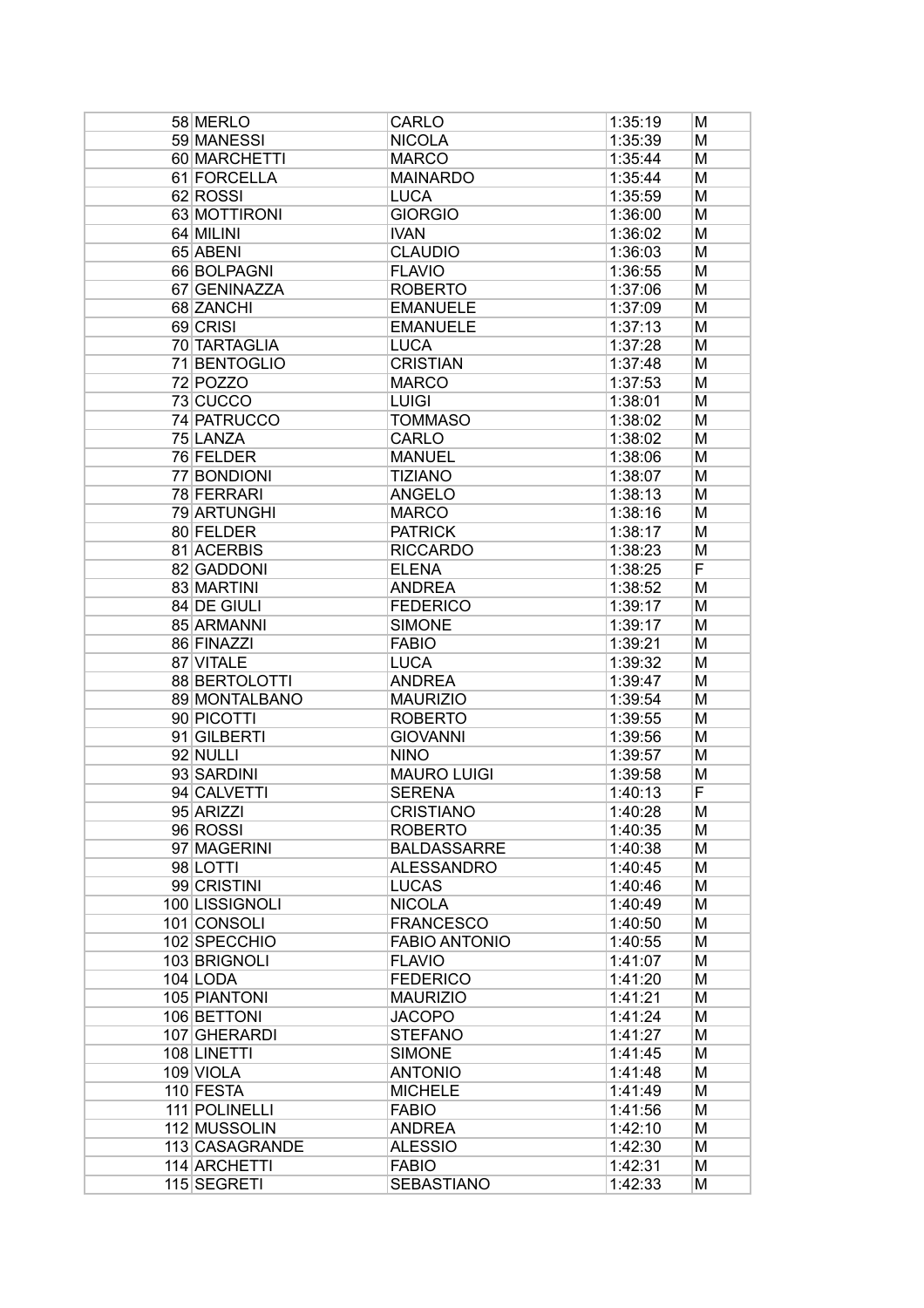| 116 DENTI       | <b>ANDREA PABLO</b>  | 1:42:42 | M |
|-----------------|----------------------|---------|---|
| 117 COZZOLI     | <b>MASSIMO</b>       | 1:42:49 | Μ |
| 118 CAVATI      | <b>ALDO</b>          | 1:43:08 | M |
| 119 BRUGNANI    | <b>FABIO</b>         | 1:43:18 | M |
| 120 BELOTTI     | <b>GIUSEPPE</b>      | 1:43:19 | M |
| $121$ AFFO'     | <b>GIORGIO</b>       | 1:43:34 | M |
| 122 BONTEMPI    | <b>ENRICO</b>        | 1:43:34 | M |
| 123 BELOTTI     | <b>FABIO</b>         | 1:43:52 | M |
| 124 TOMASONI    | <b>SAMUELE</b>       | 1:43:54 | M |
| 125 BORTOLOTTI  | <b>PETER</b>         | 1:44:00 | M |
| 126 COLOTTI     | <b>DAMIANO</b>       | 1:44:12 | M |
| $127$ ELLI      | <b>ROBERTO</b>       | 1:44:14 | M |
| 128 FRIGERIO    | <b>EZIO</b>          | 1:44:25 | M |
| 129 COLOSIO     | <b>NICOLA</b>        | 1:44:30 | M |
| 130 PEZZATTI    | <b>SOFIA</b>         | 1:44:36 | F |
| 131 GRAZIOLI    | <b>MAURO</b>         | 1:44:37 | M |
| 132 ONTINI      | <b>ERIC</b>          | 1:44:37 | M |
| 133 FINAZZI     | <b>MARCO</b>         | 1:44:43 | M |
| 134 SAIANI      | <b>PAOLO</b>         | 1:44:46 | M |
| 135 PASTORE     | <b>MARTA</b>         | 1:44:47 | F |
| 136 SERINA      | <b>GIUSEPPE</b>      | 1:44:49 | M |
| 137 FALCHETTI   | <b>DIEGO</b>         | 1:44:51 | M |
| 138 ARRIGHINI   | <b>FEDERICO</b>      | 1:44:59 | M |
| 139 ZANARDI     | <b>ALDO</b>          | 1:45:11 | M |
| 140 METELLI     | <b>SERGIO</b>        | 1:45:11 | M |
| 141 CURNIS      | <b>ALESSIO</b>       | 1:45:32 | М |
| 142 BARONIO     | <b>LORIS</b>         | 1:45:33 | M |
| 143 BRESCIANI   | <b>NICOLETTA</b>     | 1:45:33 | F |
| 144 FUMAGALLI   | <b>MARA</b>          | 1:45:34 | F |
| 145 ZUCCA       | <b>FABIO</b>         | 1:45:44 | M |
| 146 MIGNANI     | <b>DANIELE</b>       | 1:45:45 | M |
| 147 MOLTENI     | <b>MATTEO</b>        | 1:45:46 | M |
| 148 DEIDDA      | <b>GIUSEPPE</b>      | 1:45:47 | M |
| 149 ACQUATI     | <b>GIORGIO</b>       | 1:45:47 | M |
| 150 GUASSOLDI   | <b>GIACOMO GUIDO</b> | 1:45:50 | M |
| 151 PAGANIN     | <b>SAMUELE</b>       | 1:45:52 | М |
| 152 GARATTI     | <b>DENIS</b>         | 1:45:53 | M |
| 153 BOSIO       | <b>MARCO</b>         | 1:45:53 | M |
| 154 CARRARA     | <b>ROBERTO</b>       | 1:45:55 | м |
| 155 VALENTINI   | <b>STEFANO</b>       | 1:46:06 | M |
| 156 TEMPONI     | <b>FRANCESCO</b>     | 1:46:06 | M |
| 157 CANNAVINA   | <b>CESINO</b>        | 1:46:11 | M |
| 158 SERLINI     | <b>DANIELE</b>       | 1:46:11 | M |
| 159 CASTREZZATI | <b>ALBERTO</b>       | 1:46:18 | M |
| 160 MANZONI     | <b>TONI</b>          | 1:46:21 | M |
| 161 BURINI      | <b>MICHELE</b>       | 1:46:23 | M |
| 162 GIROLAMO    | <b>MIRKO</b>         | 1:46:24 | M |
| 163 PAGNONCELLI | <b>LUIGI</b>         | 1:46:26 | M |
| 164 PALEARI     | <b>ANDREA</b>        | 1:46:28 | M |
| 165 VALSECCHI   | <b>SIMONE</b>        | 1:46:34 | M |
| 166 GUIZZETTI   | <b>ALBERTO</b>       | 1:46:37 | M |
| 167 UYTDEHAAGE  | <b>JOCHEM</b>        | 1:46:46 | M |
| 168 ZAGNI       | <b>PIETRO</b>        | 1:46:52 | M |
| 169 AIARDI      | <b>GIORGIO</b>       | 1:47:06 | M |
| 170 BIZIOLI     | <b>RAFFAELLO</b>     | 1:47:07 | M |
| 171 ARADORI     | <b>MAURO FELICE</b>  | 1:47:13 | M |
| 172 SENINI      | <b>PATRICK</b>       | 1:47:17 | M |
| 173 BARONI      | <b>MICHELE</b>       | 1:47:28 | M |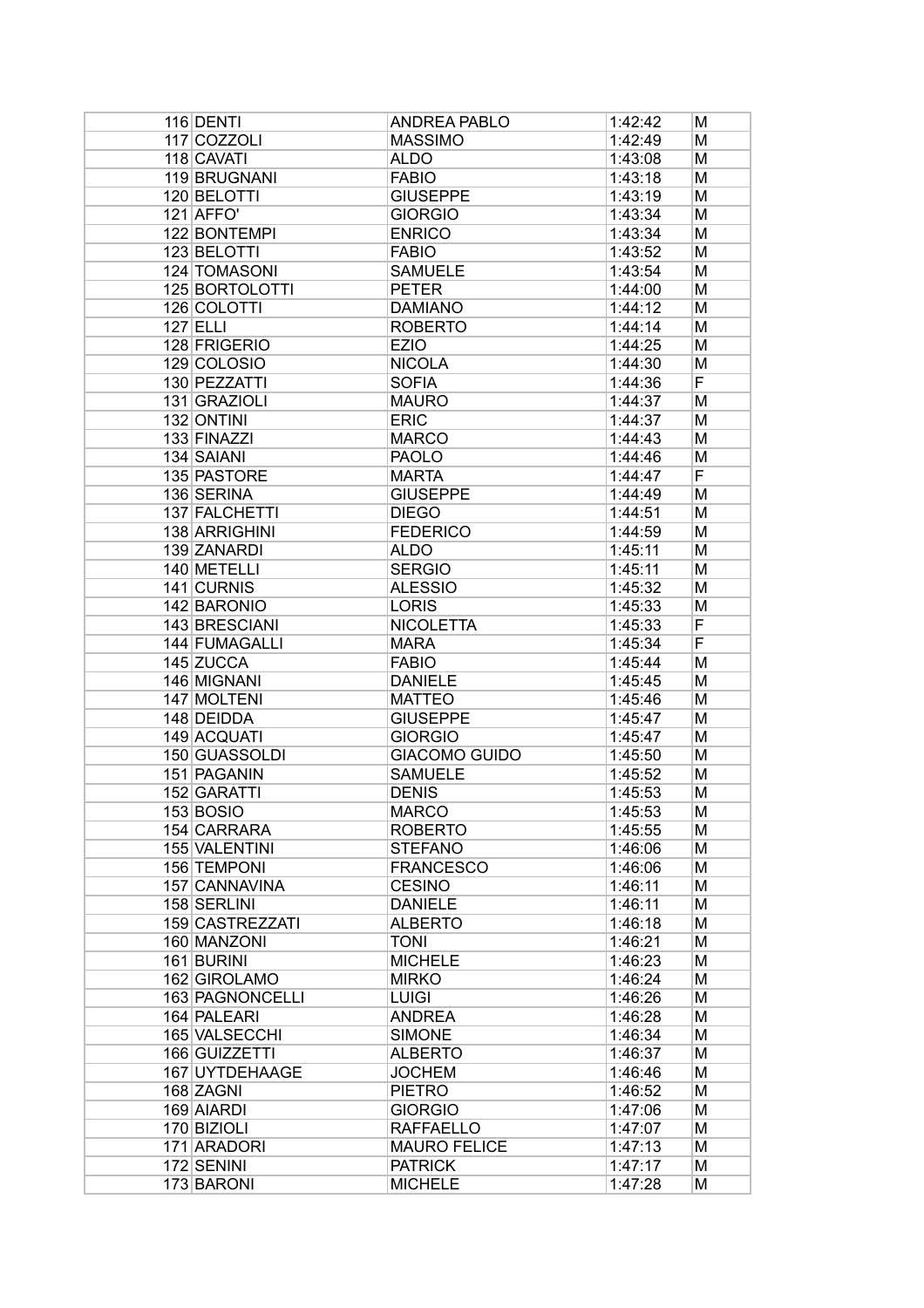| $174$ POLI        | <b>ALEX</b>       | 1:47:32 | м |
|-------------------|-------------------|---------|---|
| 175 LINETTI       | <b>FABIO</b>      | 1:47:33 | M |
| 176 PEZZOTTI      | <b>PIERLUIGI</b>  | 1:47:34 | M |
| 177 FENOTTI       | <b>PAOLO</b>      | 1:47:43 | M |
| 178 ACERBIS       | <b>QUIRINO</b>    | 1:47:50 | M |
| 179 RINALDI       | <b>VALTER</b>     | 1:47:51 | M |
| 180 FENOCCHIO     | <b>GIANLUIGI</b>  | 1:47:51 | M |
| 181 BETTONI       | <b>ALFIO</b>      | 1:47:51 | M |
| 182 MASINI        | <b>LORENZO</b>    | 1:47:52 | M |
| 183 GAMBA         | <b>GIACOMO</b>    | 1:47:52 | M |
| 184 TABENI        | <b>EUGENIO</b>    | 1:47:53 | M |
| 185 CIGOLINI      | <b>GRAZIANO</b>   | 1:48:01 | M |
| 186 GUERRINI      | <b>MARCO</b>      | 1:48:02 | M |
| 187 TEOCCHI       | <b>CHIARA</b>     | 1:48:09 | F |
| 188 BIEMMI        | <b>FEDERICO</b>   | 1:48:14 | M |
| 189 REGOSA        | <b>PAOLO</b>      | 1:48:28 | M |
| 190 CESARI        | <b>GIANLUIGI</b>  | 1:48:33 | M |
| 191 MAZZUCOTELLI  | <b>SIMONA</b>     | 1:48:34 | F |
| 192 GERVASONI     | <b>MICHELE</b>    | 1:48:40 | M |
| 193 MANENTI       | <b>MICHELE</b>    | 1:48:44 | M |
| 194 BOSATELLI     | <b>PIERANGELO</b> | 1:48:45 | M |
| 195 BELLOMO       | <b>DANIELE</b>    | 1:48:46 | M |
| 196 AGAZZI        | <b>COSTANTINO</b> | 1:48:48 | M |
| 197 RUGGERI       | <b>LUIGI</b>      | 1:48:49 | M |
| 198 RONCORONI     | <b>LORENZO</b>    | 1:48:51 | M |
| 199 BONETTO       | <b>EDOARDO</b>    | 1:48:56 | M |
| 200 COSTA         | <b>STEFANO</b>    | 1:48:56 | M |
| 201 BOTTI         | <b>ANDREA</b>     | 1:48:58 | M |
| 202 MEGNI         | <b>FABIO</b>      | 1:48:59 | M |
| 203 LOCATELLI     | <b>MASSIMO</b>    | 1:49:12 | M |
| 204 SCALUGGIA     | <b>JACOPO</b>     | 1:49:13 | M |
| 205 ANTONAZZO     | <b>FRANCESCO</b>  | 1:49:17 | M |
| $206$ FABI        | <b>SEBASTIAN</b>  | 1:49:18 | M |
| 207 FERRO         | <b>MASSIMO</b>    | 1:49:25 | M |
| 208 RIBOLDI       | <b>DAVIDE</b>     | 1:49:33 | M |
| 209 FRIGERIO      | <b>ALESSANDRO</b> | 1:49:33 | м |
| 210 FENAROLI      | <b>GIUSEPPE</b>   | 1:49:33 | M |
| 211 MIGAZZI       | <b>URIEL</b>      | 1:49:36 | M |
| 212 REDOLFI       | <b>MAURO</b>      | 1:49:37 | M |
| $213$ ZOPPI       | <b>ALESSANDRO</b> | 1:49:38 | M |
| 214 OBERPARLEITER | ANNA              | 1:49:38 | F |
| $215$ PILI        | <b>MASSIMO</b>    | 1:49:39 | M |
| 216 FRIZZI        | <b>MASSIMO</b>    | 1:49:40 | M |
| 217 BARONCHELLI   | <b>MATTEO</b>     | 1:49:41 | M |
| 218 FASCETTO      | <b>GIACOMO</b>    | 1:49:43 | M |
| 219 PLEBANI       | <b>FABIO</b>      | 1:49:43 | M |
| 220 AMBROSIONI    | <b>LORENZO</b>    | 1:49:43 | M |
| 221 TIBALDO       | <b>FABIO</b>      | 1:49:45 | M |
| 222 PIANTONI      | <b>ENRICO</b>     | 1:49:45 | M |
| 223 GUERZONI      | <b>CRISTIAN</b>   | 1:49:46 | M |
| 224 BERGAMELLI    | <b>PIETRO</b>     | 1:49:49 | M |
| 225 OLIVARI       | <b>NICOLA</b>     | 1:49:53 | M |
| $226$ RAZA        | <b>ROCCO</b>      | 1:49:56 | M |
| 227 FOPPOLO       | <b>GIAMPIETRO</b> | 1:49:59 | M |
| 228 MALINVERNO    | <b>DANILO</b>     | 1:50:01 | M |
| 229 DELPANNO      | <b>STEFANO</b>    | 1:50:03 | M |
| 230 PETRALIA      | <b>DOMENICO</b>   | 1:50:09 | М |
| 231 BIANCHI       | <b>VALERIO</b>    | 1:50:19 | M |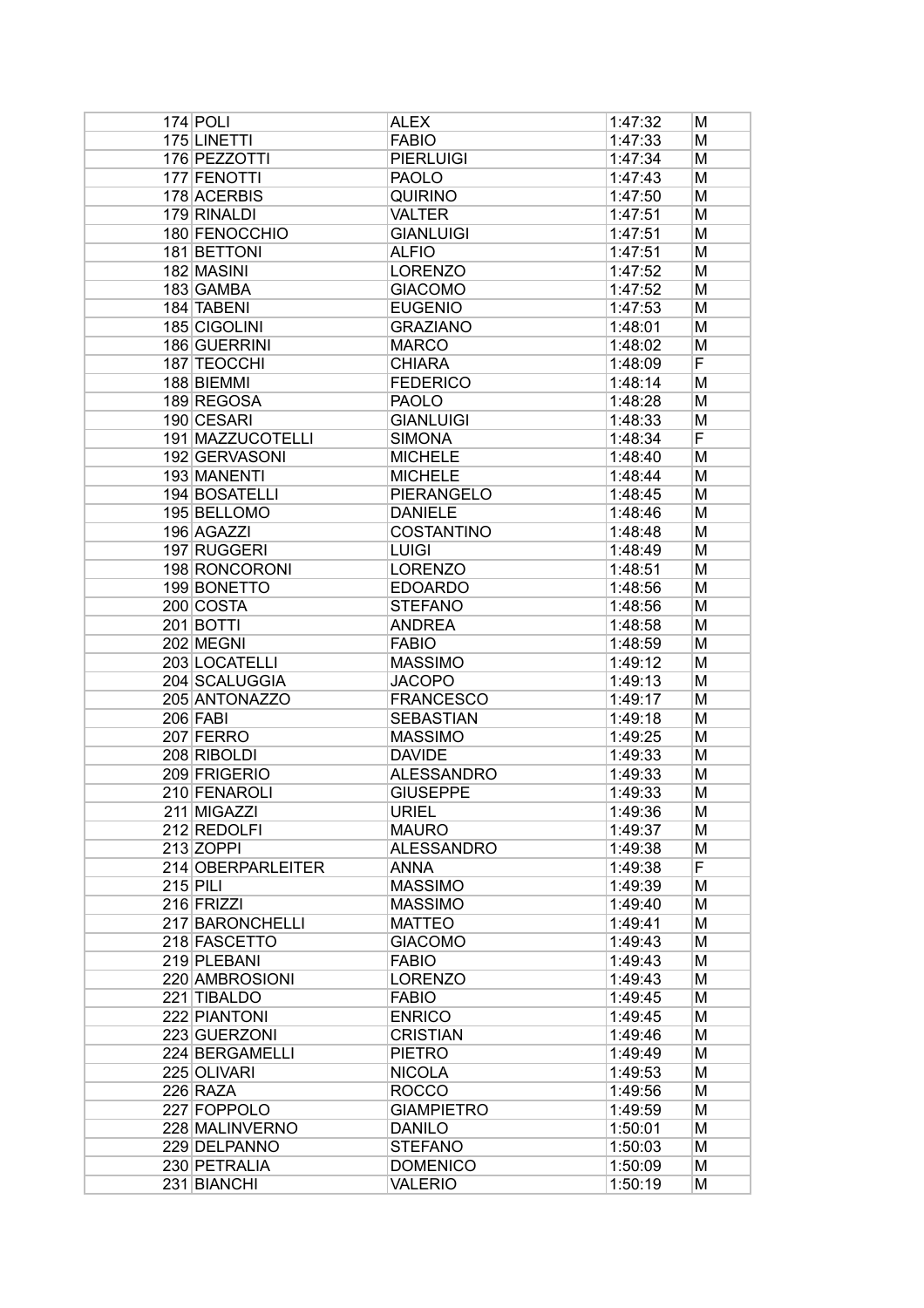| 232 BALISTROCCHI | <b>PIERGIORGIO</b>     | 1:50:19 | м |
|------------------|------------------------|---------|---|
| 233 SIMONI       | <b>MICHELE</b>         | 1:50:20 | M |
| 234 GUATTA       | <b>PIERLUIGI</b>       | 1:50:32 | M |
| 235 VALERIO      | <b>FRANCO</b>          | 1:50:40 | M |
| 236 MAZZOTTI     | <b>DAVIDE</b>          | 1:50:45 | M |
| 237 SFARDINI     | <b>ILARIO</b>          | 1:50:49 | M |
| 238 TORAZZINI    | <b>PAOLO</b>           | 1:50:50 | M |
| 239 ALGHISI      | <b>MATTEO</b>          | 1:50:51 | M |
| 240 TERRANA      | <b>GIUSEPPE</b>        | 1:50:53 | M |
| 241 TAMBURINI    | <b>FABRIZIO</b>        | 1:50:53 | M |
| 242 COSTA        | <b>GERMANO</b>         | 1:51:01 | M |
| 243 PETTENUZZO   | <b>OSCAR</b>           | 1:51:05 | M |
| 244 RIVA         | <b>MARCO PIETRO</b>    | 1:51:07 | M |
| 245 CANNAS       | <b>CHRISTIAN</b>       | 1:51:10 | M |
| 246 DENTELLA     | <b>FEDERICO</b>        | 1:51:12 | M |
| 247 CARENINI     | CARLO                  | 1:51:14 | M |
| 248 TITTOTO      | <b>MAURO</b>           | 1:51:14 |   |
|                  |                        |         | M |
| 249 BOTTI        | <b>MASSIMILIANO</b>    | 1:51:15 | M |
| 250 TURA         | <b>OMAR</b>            | 1:51:21 | M |
| 251 VALENTINI    | <b>RENATO</b>          | 1:51:21 | M |
| 252 BOGINI       | <b>MASSIMILIANO</b>    | 1:51:22 | M |
| 253 FRIZZI       | <b>GUIDO</b>           | 1:51:23 | M |
| 254 BELOTTI      | <b>DANIELE</b>         | 1:51:24 | M |
| 255 PIROTTA      | <b>GIUSEPPE</b>        | 1:51:31 | M |
| 256 MARINI       | <b>ROBERTO</b>         | 1:51:37 | M |
| 257 PIOVAN       | <b>MAURIZIO</b>        | 1:51:43 | M |
| 258 GHILARDI     | <b>GIAN BATTISTA</b>   | 1:52:01 | M |
| 259 MOTTA        | <b>CLAUDIO</b>         | 1:52:06 | M |
| 260 BONETTI      | <b>EMILIO</b>          | 1:52:07 | M |
| 261 CORSINI      | <b>FABIANO</b>         | 1:52:09 | M |
| 262 PEDRETTI     | <b>ENRICO</b>          | 1:52:10 | M |
| 263 ROMANO       | <b>GIANLUCA</b>        | 1:52:10 | M |
| 264 RIGOTTI      | <b>GIUSEPPE ANDREA</b> | 1:52:17 | M |
| 265 BENASSI      | <b>ALESSANDRO</b>      | 1:52:21 | M |
| $266$ CIAO       | <b>FRANCESCO</b>       | 1:52:21 | M |
| 267 DUCOLI       | <b>GIOVANNI MARIA</b>  | 1:52:22 | м |
| 268 MOMBELLI     | <b>ALBERTO</b>         | 1:52:25 | M |
| 269 MORA         | <b>MIRKO</b>           | 1:52:25 | M |
| 270 INSELVINI    | <b>OSCAR</b>           | 1:52:26 | М |
| 271 MARCHINA     | <b>ANDREA</b>          | 1:52:29 | М |
| 272 MASSERDOTTI  | <b>FABIO</b>           | 1:52:29 | M |
| 273 CERRI        | <b>ANDREA</b>          | 1:52:36 | M |
| 274 VERNA        | <b>DAVIDE</b>          | 1:52:39 | M |
| 275 PUNZO        | <b>GENNARO</b>         | 1:52:42 | M |
| 276 PREVITALI    | <b>IVAN</b>            | 1:52:44 | M |
| 277 BERTELLI     | <b>FRANCESCA</b>       | 1:52:51 | F |
| 278 BARETTO      | <b>IGOR</b>            |         |   |
|                  |                        | 1:52:54 | M |
| 279 ZUCCHETTI    | <b>GIANMARIA</b>       | 1:53:01 | M |
| 280 ZORER        | <b>MARCO</b>           | 1:53:02 | M |
| 281 UBERTI       | <b>COSTANTINO</b>      | 1:53:03 | M |
| 282 BONASSI      | <b>ALESSANDRO</b>      | 1:53:03 | M |
| 283 CALEFATO     | <b>CESARE</b>          | 1:53:03 | M |
| 284 RICCA        | <b>DIEGO</b>           | 1:53:05 | M |
| 285 BERGOMI      | <b>MASSIMO</b>         | 1:53:05 | M |
| 286 CORIONI      | <b>GIOVANNI</b>        | 1:53:06 | M |
| 287 COIRO        | <b>SANNY</b>           | 1:53:07 | M |
| 288 BIANCHI      | <b>ROBERTO</b>         | 1:53:15 | М |
| 289 AZZARELLO    | <b>LUCIANO</b>         | 1:53:16 | M |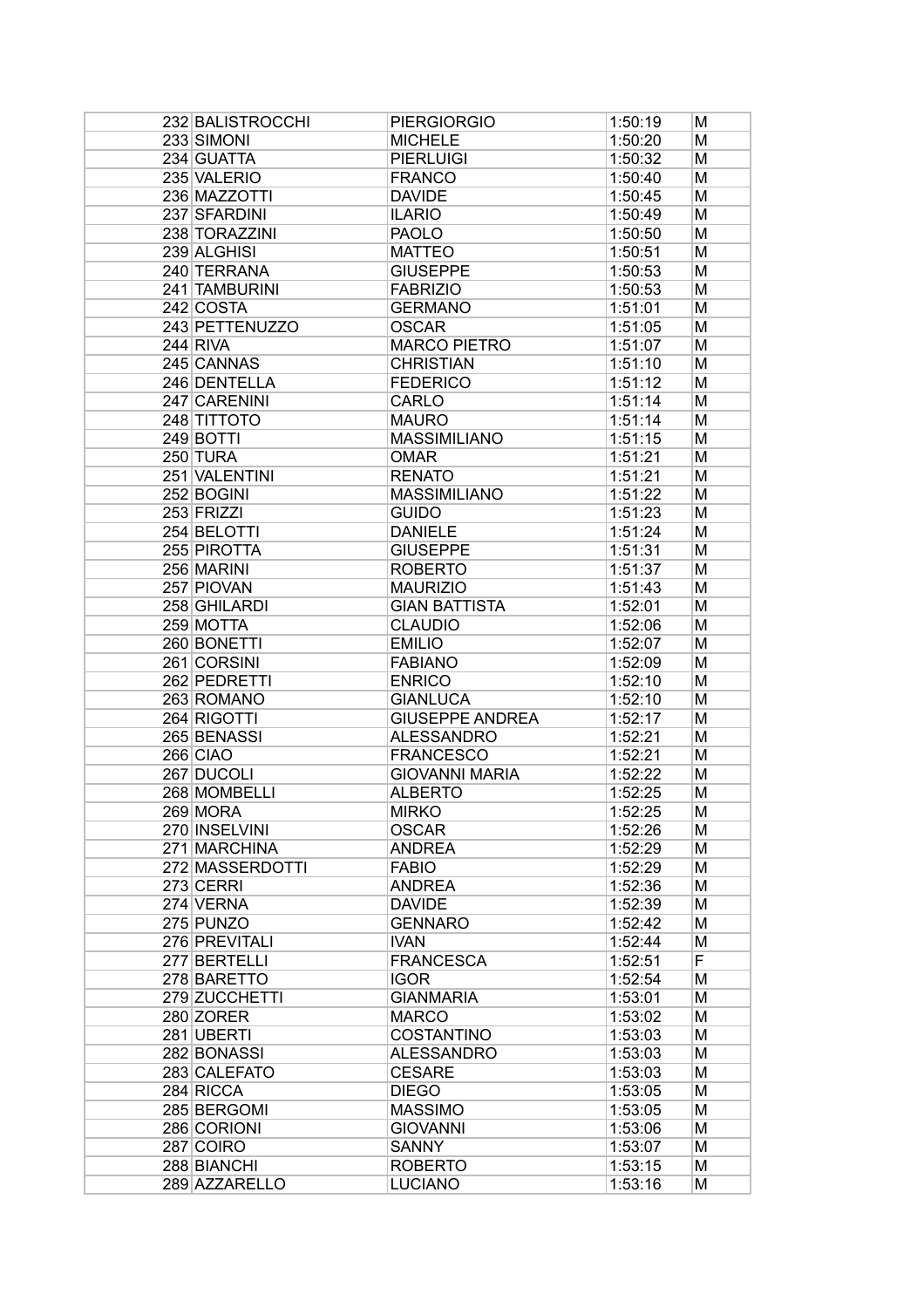| 290 MANESSI     | <b>CRISTIANO</b>   | 1:53:24 | Μ      |
|-----------------|--------------------|---------|--------|
| 291 VANONCINI   | <b>STEFANO</b>     | 1:53:44 | М      |
| 292 OSCAR       | <b>ARDEMAGNI</b>   | 1:53:45 | М      |
| 293 BORMOLINI   | <b>MORENO</b>      | 1:53:48 | М      |
| 294 VANOLI      | <b>GIANLUCA</b>    | 1:53:51 | М      |
| 295 SIMPSI      | <b>PIERGIORGIO</b> | 1:53:59 | М      |
| 296 PICCINELLI  | <b>MAURO</b>       | 1:53:59 | М      |
| 297 BONETTI     | <b>GIANCARLO</b>   | 1:54:00 | М      |
| 298 PIANTONI    | <b>NATALE</b>      | 1:54:05 | М      |
| 299 LOFARO      | <b>DANIELE</b>     | 1:54:06 | М      |
| 300 MARCHETTI   | CARLO              | 1:54:08 | М      |
| 301 IONITA      | <b>CEZAR</b>       | 1:54:15 | М      |
| 302 MANDELLI    | <b>CHIARA</b>      | 1:54:15 | F      |
| 303 PASINI      | <b>PAOLO</b>       | 1:54:16 | М      |
| 304 ZANOTTI     | <b>ANDREA</b>      | 1:54:21 | М      |
| 305 ESPOSITO    | <b>LUCA</b>        | 1:54:23 | М      |
| 306 CALVI       | <b>DAVIDE</b>      | 1:54:25 | М      |
| 307 BRAMBILLA   | <b>MAURO</b>       | 1:54:30 | М      |
| 308 FRASISTI    | <b>VALENTINA</b>   | 1:54:36 | F      |
| 309 BUFFOLI     | <b>ANGELO</b>      | 1:54:36 | М      |
| 310 MELZANI     | <b>STEFANO</b>     | 1:54:39 | М      |
| 311 COLPANI     | <b>PIERLUIGI</b>   | 1:54:41 | М      |
| $312$ PIVA      | <b>EMANUELE</b>    | 1:54:42 | М      |
| 313 MOSCARDI    | <b>ENRICO</b>      | 1:54:45 | М      |
| 314 FENOTTI     | <b>ALESSIO</b>     | 1:54:51 | М      |
| 315 ZINESI      | <b>LUCIANO</b>     | 1:54:54 | М      |
| 316 VIGANI      | <b>MIRCO</b>       | 1:54:55 | М      |
| 317 BARZANI     | <b>ALBERTO</b>     | 1:55:02 | М      |
| 318 RONDINELLI  | <b>MASSIMO</b>     | 1:55:02 | М      |
| 319 GIAMBELLUCA | <b>ROSOLINO</b>    | 1:55:02 | М      |
| 320 COFFETTI    | <b>GABRIELE</b>    |         | М      |
| 321 MARTARELLO  |                    | 1:55:03 |        |
|                 | <b>ROBERTINO</b>   | 1:55:07 | М<br>F |
| 322 TAMBURINI   | <b>CRISTIANA</b>   | 1:55:10 |        |
| 323 RIETI       | <b>ENRICO</b>      | 1:55:17 | М      |
| 324 GASTALDI    | <b>ERMINIO</b>     | 1:55:17 | Μ      |
| 325 DOTTI       | <b>MIRCO</b>       | 1:55:19 | М      |
| 326 MOSA        | <b>SIMONE</b>      | 1:55:26 | М      |
| 327 ACERBIS     | <b>LUCIANO</b>     | 1:55:26 | M      |
| 328 OSTI        | <b>ROBERTO</b>     | 1:55:29 | М      |
| 329 FORLONI     | <b>FRANCO</b>      | 1:55:29 | Μ      |
| 330 TURLA       | <b>SIMONE</b>      | 1:55:34 | Μ      |
| 331 CORTI       | <b>IVAN</b>        | 1:55:35 | М      |
| 332 LONGA       | <b>FABIO</b>       | 1:55:38 | М      |
| 333 TISCIONE    | <b>BARTOLOMEO</b>  | 1:55:38 | М      |
| 334 BONETTI     | <b>AUGUSTO</b>     | 1:55:39 | М      |
| 335 CONFORTOLA  | <b>MATTEO</b>      | 1:55:40 | М      |
| 336 BIANCHETTI  | <b>LUCA</b>        | 1:55:44 | М      |
| 337 ZANOLA      | <b>ALESSANDRO</b>  | 1:55:47 | М      |
| 338 SBRAGION    | <b>MASSIMO</b>     | 1:55:47 | М      |
| 339 GUERINI     | <b>ANDREA</b>      | 1:55:52 | М      |
| 340 LOCATELLI   | <b>MARCO</b>       | 1:55:53 | М      |
| 341 VENTURELLI  | <b>SIMONE</b>      | 1:55:57 | М      |
| 342 GHIZZARDI   | <b>SIMONE</b>      | 1:56:01 | М      |
| 343 SEDABONI    | <b>GIORGIO</b>     | 1:56:02 | Μ      |
| 344 OSIO        | <b>LAURENT</b>     | 1:56:08 | Μ      |
| 345 BONARDI     | <b>LUIGI</b>       | 1:56:15 | Μ      |
| 346 CATTANEO    | <b>LORENZO</b>     | 1:56:22 | Μ      |
| 347 TAVECCHIO   | <b>SARA</b>        | 1:56:24 | F      |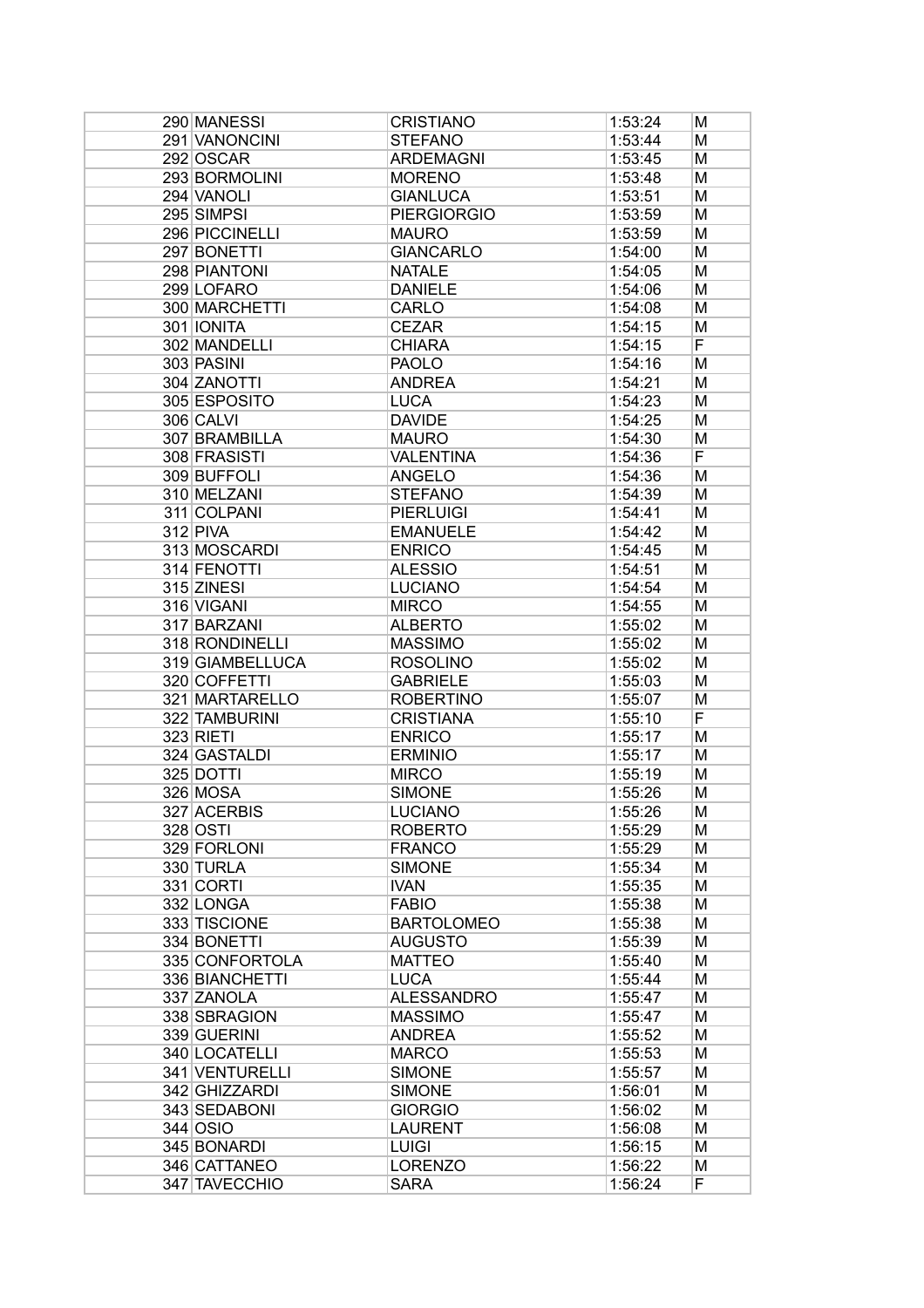| 348 CUSINI     | <b>MASSIMO</b>        | 1:56:28 | м |
|----------------|-----------------------|---------|---|
| 349 MACCIO'    | <b>LUCA</b>           | 1:56:29 | М |
| 350 BARESI     | <b>GIANLUCA</b>       | 1:56:31 | М |
| 351 CARTELLA   | <b>SIMONE</b>         | 1:56:39 | М |
| 352 CAZZANIGA  | <b>ROBERTO</b>        | 1:56:41 | М |
| 353 PIOVANELLI | <b>ANDREA</b>         | 1:56:45 | М |
| 354 RUSCONI    | <b>MAURO</b>          | 1:56:50 | М |
| 355 CASARI     | <b>MASSIMO</b>        | 1:56:51 | М |
| 356 ANDREATO   | <b>ALESSANDRO</b>     | 1:56:54 | М |
| 357 CAMPLANI   | <b>VINCENZO</b>       | 1:56:54 | М |
| 358 SILINI     | <b>MAURIZIO</b>       | 1:56:57 | М |
| 359 BOSI       | <b>EMILIO</b>         | 1:57:00 | М |
| 360 COPPO      | <b>FABIO</b>          | 1:57:00 | М |
| 361 BEDUSCHI   | <b>GIOVANNI</b>       |         | М |
|                |                       | 1:57:02 |   |
| 362 FAGGI      | <b>WALTER</b>         | 1:57:04 | М |
| 363 BELLONI    | <b>ANDREANO LUIGI</b> | 1:57:05 | М |
| 364 SAURRA     | <b>FRANCESCO</b>      | 1:57:13 | М |
| 365 VETTURINI  | <b>RICCARDO</b>       | 1:57:14 | М |
| 366 BRUNELLI   | <b>MASSIMO</b>        | 1:57:20 | М |
| 367 MARTINI    | <b>PAOLO</b>          | 1:57:25 | М |
| 368 SALA       | <b>DENIS</b>          | 1:57:34 | М |
| 369 BIANCHI    | <b>EGIDIO</b>         | 1:57:35 | М |
| 370 ZANNI      | <b>FABIO</b>          | 1:57:38 | М |
| 371 BRAMBILLA  | <b>GIUSEPPE</b>       | 1:57:39 | М |
| 372 TRIPEPI    | <b>ANTONINO</b>       | 1:57:45 | М |
| 373 MAGGI      | <b>IVAN</b>           | 1:57:46 | М |
| 374 PACE       | <b>MATTEO</b>         | 1:57:47 | М |
| 375 ZANINI     | <b>NICOLA</b>         | 1:57:48 | М |
| 376 GILARDI    | <b>ALDO</b>           | 1:57:51 | М |
| 377 ARRIGO     | <b>RUDY</b>           | 1:57:56 | М |
| 378 COLOMBO    | <b>GIORGIO</b>        | 1:58:00 | М |
| 379 GARBIN     | <b>MARCO</b>          | 1:58:02 | М |
| 380 MOMBELLI   | <b>FABIO</b>          | 1:58:02 | М |
| 381 VERDELLI   | <b>ANDREA</b>         | 1:58:05 | М |
| 382 PASINETTI  | <b>GIACOMO</b>        | 1:58:05 | M |
| 383 RUGGERI    | <b>MICHELE</b>        | 1:58:10 | М |
| 384 FRIGERIO   | <b>ROBERTO</b>        | 1:58:14 | M |
| 385 BABAGLIONI | <b>DIEGO</b>          | 1:58:15 | M |
| 386 BOSCHINI   | <b>GIOVANNI</b>       | 1:58:18 | M |
| 387 CONTI      | <b>MARIO</b>          | 1:58:38 | M |
| 388 BANI       | <b>MASSIMO</b>        | 1:58:41 | M |
| 389 PREVITALI  | <b>ALES</b>           | 1:58:41 | M |
| 390 NODARI     | <b>ROBERTO</b>        | 1:58:42 | M |
| 391 BEGNI      | <b>MAURO</b>          | 1:58:44 | M |
| 392 MAINARDI   | <b>OSCAR</b>          | 1:58:47 | M |
| 393 BELOTTI    | <b>MASSIMO</b>        | 1:58:50 | M |
| 394 BERNABE'   | <b>LORENZO</b>        | 1:58:52 | M |
| 395 ROSSETTI   | <b>ENZO</b>           | 1:58:54 | M |
| 396 DIGIORGIO  | <b>LUIGI</b>          | 1:58:59 | M |
| 397 MAPELLI    | <b>GIORGIO</b>        | 1:58:59 | M |
| 398 TABENI     | <b>RENATO</b>         | 1:59:01 | M |
| 399 SERENA     | <b>ANGELA</b>         | 1:59:07 | F |
| 400 BELLONI    | <b>GIOVANNI</b>       | 1:59:08 | M |
| 401 TANGINI    | <b>LUCA</b>           | 1:59:17 | M |
| 402 SCOTTI     | <b>VINCENZO</b>       | 1:59:22 | M |
| 403 APPOLONIA  | <b>GIACOMO</b>        | 1:59:23 | M |
| 404 CAPPA      | <b>MARCO</b>          | 1:59:25 | M |
| 405 BUFFOLI    | CARLO                 | 1:59:25 | M |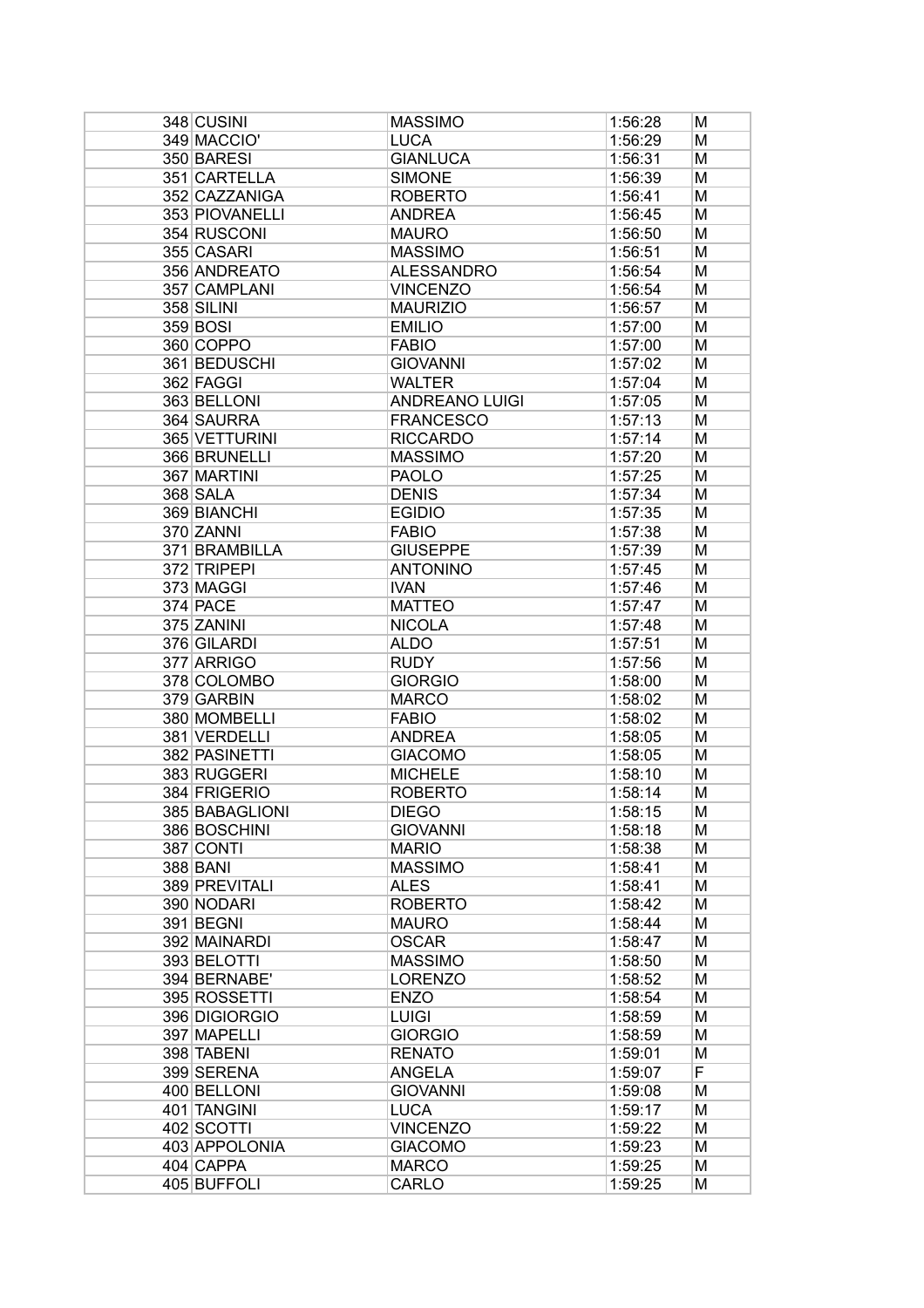| 406 BOSETTI     | <b>SERGIO</b>      | 1:59:26 | м |
|-----------------|--------------------|---------|---|
| 407 CAMOSSI     | <b>MASSIMO</b>     | 1:59:27 | Μ |
| 408 SGARBOSSA   | <b>MASSIMO</b>     | 1:59:29 | M |
| 409 MARTINELLI  | <b>ALFONSO</b>     | 1:59:33 | M |
| $410$ ZOLI      | <b>ROBERTO</b>     | 1:59:34 | M |
| 411 GENINAZZA   | <b>ALDO</b>        | 1:59:35 | M |
| 412 PRANDI      | <b>LUIGI</b>       | 1:59:40 | M |
| 413 CASTRICIANO | <b>GIUSEPPE</b>    | 1:59:41 | M |
| 414 OLIVOTTO    | <b>MARCO</b>       | 1:59:43 | M |
| 415 MANGANONI   | <b>FABRIZIO</b>    | 1:59:47 | M |
| 416 PARDI       | <b>LUIGI</b>       | 1:59:48 | M |
| 417 BECCALI     | ALESSANDRO STEFANO | 1:59:49 | M |
| 418 FRIGERIO    | <b>DAVIDE</b>      | 1:59:51 | M |
| 419 ZAMBONI     | <b>FABIO</b>       | 1:59:59 | M |
| 420 FACCHI      | <b>CRISTIAN</b>    | 2:00:00 | M |
| 421 CERINI      | <b>FRANCESCO</b>   | 2:00:01 | M |
| 422 SIMONETTI   | <b>PAOLO</b>       | 2:00:02 | M |
| 423 RINALDI     | <b>FABIO</b>       |         |   |
| 424 VENTURELLI  | <b>CRISTIAN</b>    | 2:00:02 | M |
|                 |                    | 2:00:09 | M |
| 425 CARRER      | <b>IVAN</b>        | 2:00:09 | M |
| 426 FANTONI     | <b>ALBERTO</b>     | 2:00:11 | M |
| 427 COLOSIO     | <b>MASSIMO</b>     | 2:00:18 | M |
| 428 GHITTI      | <b>SIMONE</b>      | 2:00:28 | M |
| 429 BENZONI     | <b>FLAVIO</b>      | 2:00:30 | M |
| 430 MORA        | PAOLO LUIGI        | 2:00:36 | M |
| 431 GIUDICI     | <b>GIUSEPPE</b>    | 2:00:38 | M |
| $432$ ABBO      | <b>ALESSIO</b>     | 2:00:41 | M |
| 433 COMINELLI   | <b>MAURIZIO</b>    | 2:00:48 | M |
| 434 FONTANINI   | <b>ANDREA</b>      | 2:00:48 | M |
| 435 FANTINO     | <b>GIORGIO</b>     | 2:00:51 | M |
| 436 BOTTURA     | <b>GIULIANO</b>    | 2:01:00 | M |
| 437 PILLON      | <b>GIANCARLO</b>   | 2:01:01 | M |
| 438 MODONESI    | <b>TIZIANO</b>     | 2:01:03 | M |
| 439 SALVONI     | <b>KRISTIAN</b>    | 2:01:06 | M |
| 440 DAMIANO     | <b>ENRICO</b>      | 2:01:09 | M |
| 441 FORESTI     | <b>CESARE</b>      | 2:01:14 | м |
| 442 FARINA      | <b>FABIO</b>       | 2:01:15 | M |
| 443 PICCIOLI    | <b>ALFIO</b>       | 2:01:19 | M |
| 444 RADIOLI     | <b>FABIO</b>       | 2:01:23 | M |
| 445 D'ORAZIO    | <b>EMILIO</b>      | 2:01:23 | M |
| 446 ACERBIS     | <b>ROBERTO</b>     | 2:01:24 | M |
| 447 COLONGO     | <b>LUCA</b>        | 2:01:24 | M |
| 448 SIGNORI     | <b>NICOLA</b>      | 2:01:26 | M |
| 449 GAGNI       | <b>LEONARDO</b>    | 2:01:27 | M |
| 450 BERTUCCIOLI | <b>ALESSANDRO</b>  | 2:01:28 | M |
| 451 RIGHETTI    | <b>SANDRO</b>      | 2:01:29 | M |
|                 |                    |         |   |
| 452 PANZA       | <b>ENRICO</b>      | 2:01:31 | M |
| 453 CALDARA     | <b>FLORIANO</b>    | 2:01:31 | M |
| 454 GUERINI     | <b>MARCO</b>       | 2:01:31 | M |
| 455 ODORICI     | <b>DIEGO</b>       | 2:01:34 | M |
| 456 VOLTA       | <b>DANIELE</b>     | 2:01:43 | M |
| 457 PESATORI    | <b>VALENTINA</b>   | 2:01:44 | F |
| 458 PERCIVALLI  | <b>GIUSEPPE</b>    | 2:01:47 | M |
| 459 ZAMBONI     | <b>SILVANO</b>     | 2:01:47 | M |
| 460 PERONI      | <b>VITTORIO</b>    | 2:01:47 | M |
| 461 MARINI      | <b>PAOLO</b>       | 2:01:50 | M |
| 462 MARINACCIO  | <b>DANILO</b>      | 2:01:55 | M |
| 463 MAFESSONI   | <b>MARCO</b>       | 2:02:07 | м |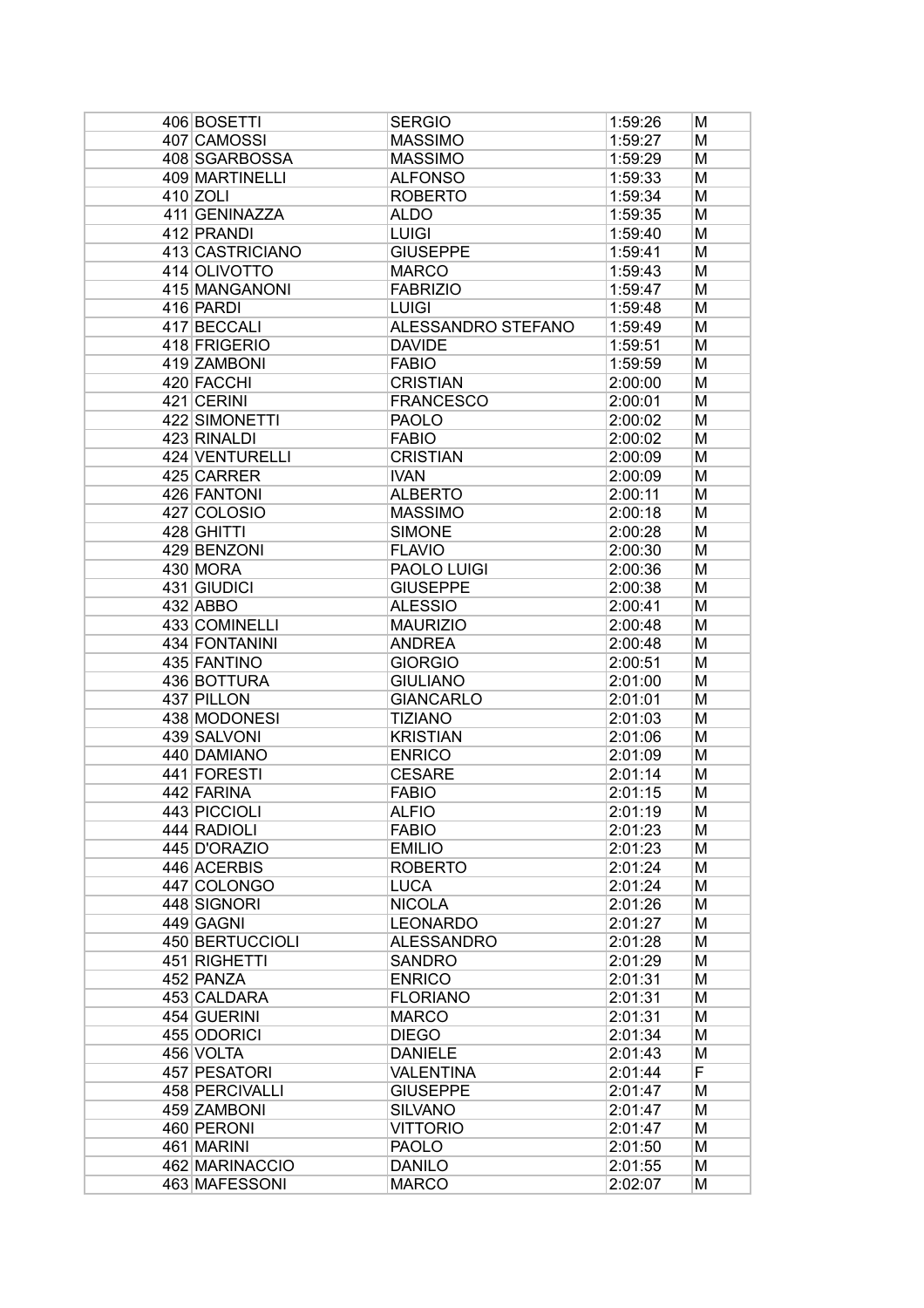| 464 CRIPPA       | <b>ELIO</b>       | 2:02:10 | М |
|------------------|-------------------|---------|---|
| 465 SPREAFICO    | <b>ROSSANO</b>    | 2:02:12 | М |
| 466 ANDREOLI     | <b>DAVIDE</b>     | 2:02:13 | М |
| 467 BARTOLINI    | <b>SINCERO</b>    | 2:02:13 | М |
| 468 HOHMANN      | <b>MARCELLO</b>   | 2:02:17 | М |
| 469 AMADEI       | <b>SAMUELE</b>    | 2:02:21 | М |
| 470 LICINI       | <b>SILVANO</b>    | 2:02:30 | М |
| 471 GATTEI       | <b>MARINELLA</b>  | 2:02:30 | F |
| 472 VENTURINI    | <b>NICOLE</b>     | 2:02:30 | F |
| 473 D'EVOLA      | <b>MIRKO</b>      | 2:02:30 | М |
| 474 MANGIARINI   | <b>OLIVIERO</b>   | 2:02:33 | М |
| 475 SOLVESI      | <b>IVAN</b>       | 2:02:36 | М |
| 476 BONELLI      | <b>GIUSEPPE</b>   | 2:02:45 | М |
| 477 ARRIGONI     | <b>GIANLUIGI</b>  | 2:02:49 | М |
| 478 GILARDI      | <b>FABIO</b>      | 2:02:50 | М |
| 479 MAZZA        | <b>RAFFAELE</b>   | 2:02:54 | М |
| 480 ZANOTTI      | <b>MARCO</b>      | 2:02:58 | М |
| 481 PUCCIA       | <b>RICCARDO</b>   | 2:03:14 | М |
| 482 PECCI        | <b>ROBERTO</b>    | 2:03:15 | М |
| 483 PARTIPILO    | <b>ANDREA</b>     | 2:03:15 | М |
| 484 OSTINELLI    | <b>UGO</b>        | 2:03:22 | М |
| 485 SCARINCI     | <b>STEFANO</b>    | 2:03:23 | М |
| 486 CORTESI      | <b>GIACOMO</b>    | 2:03:34 | М |
| 487 BONARDI      | <b>ALESSANDRO</b> | 2:03:36 | М |
| 488 PONZONI      | <b>GIOVANNI</b>   | 2:03:39 | М |
| 489 DELPANNO     | <b>DANIELE</b>    | 2:03:41 | М |
| 490 MONDINI      | <b>SERGIO</b>     | 2:03:44 | М |
| 491 FORMAGGI     | <b>STEFANO</b>    | 2:03:46 | М |
| 492 D'ALESSANDRO | <b>GIUSEPPE</b>   | 2:03:53 | М |
| 493 DAFFINI      | <b>ANDREA</b>     | 2:03:55 | М |
| 494 FALCHETTI    | <b>ERMANNO</b>    | 2:03:58 | М |
| 495 FERRARO      | <b>PATRIZIO</b>   | 2:04:04 | М |
| 496 AGNELLI      | <b>LORENZO</b>    | 2:04:06 | М |
| 497 ROSSINI      | <b>ANTONELLO</b>  | 2:04:07 | М |
| 498 BRACCHI      | <b>MICHELE</b>    | 2:04:11 | М |
| 499 ORLANDI      | <b>FRANCESCO</b>  | 2:04:12 | М |
| 500 PERIN        | <b>MARCO</b>      | 2:04:12 | М |
| 501 SBARDOLINI   | <b>DARIO</b>      | 2:04:13 | M |
| 502 ZAFFERINI    | <b>MARTINA</b>    | 2:04:19 | F |
| 503 PERITI       | <b>LUIGI</b>      | 2:04:21 | M |
| 504 CAGNOLI      | <b>CRISTIAN</b>   | 2:04:21 | М |
| 505 CAVAGNINI    | <b>ROBERTO</b>    | 2:04:25 | M |
| 506 FERRARI      | PIERANGELO        | 2:04:33 | M |
| 507 ZANNONI      | <b>MATTEO</b>     | 2:04:38 | M |
| 508 PENNA        | <b>IVANO</b>      | 2:04:38 | M |
| 509 BORGHETTI    | <b>MARIO</b>      | 2:04:39 | M |
| 510 GIOACHIN     | <b>NICOLA</b>     | 2:04:39 | M |
| 511 MASSUSSI     | <b>LUIGI</b>      | 2:04:41 | M |
| 512 FONTANA      | <b>MASSIMO</b>    | 2:04:44 | M |
| 513 LIANTONIO    | <b>FRANCESCO</b>  | 2:04:47 | M |
| 514 ARDENGHI     | <b>STEFANO</b>    | 2:04:54 | M |
| 515 GHIDONI      | <b>STEFANO</b>    | 2:04:55 | М |
| 516 BOLPAGNI     | <b>FRANCESCO</b>  | 2:04:55 | М |
| 517 ARMANNI      | <b>DANIELE</b>    | 2:04:58 | М |
| 518 OTTELLI      | <b>MARCO</b>      | 2:04:58 | М |
| 519 PASCALE      | <b>FRANCESCO</b>  | 2:05:01 | М |
| 520 OUHAJ        | EL MOSTAFA        | 2:05:02 | М |
| $521$ SAVIO      | <b>ALESSANDRO</b> | 2:05:05 | М |
|                  |                   |         |   |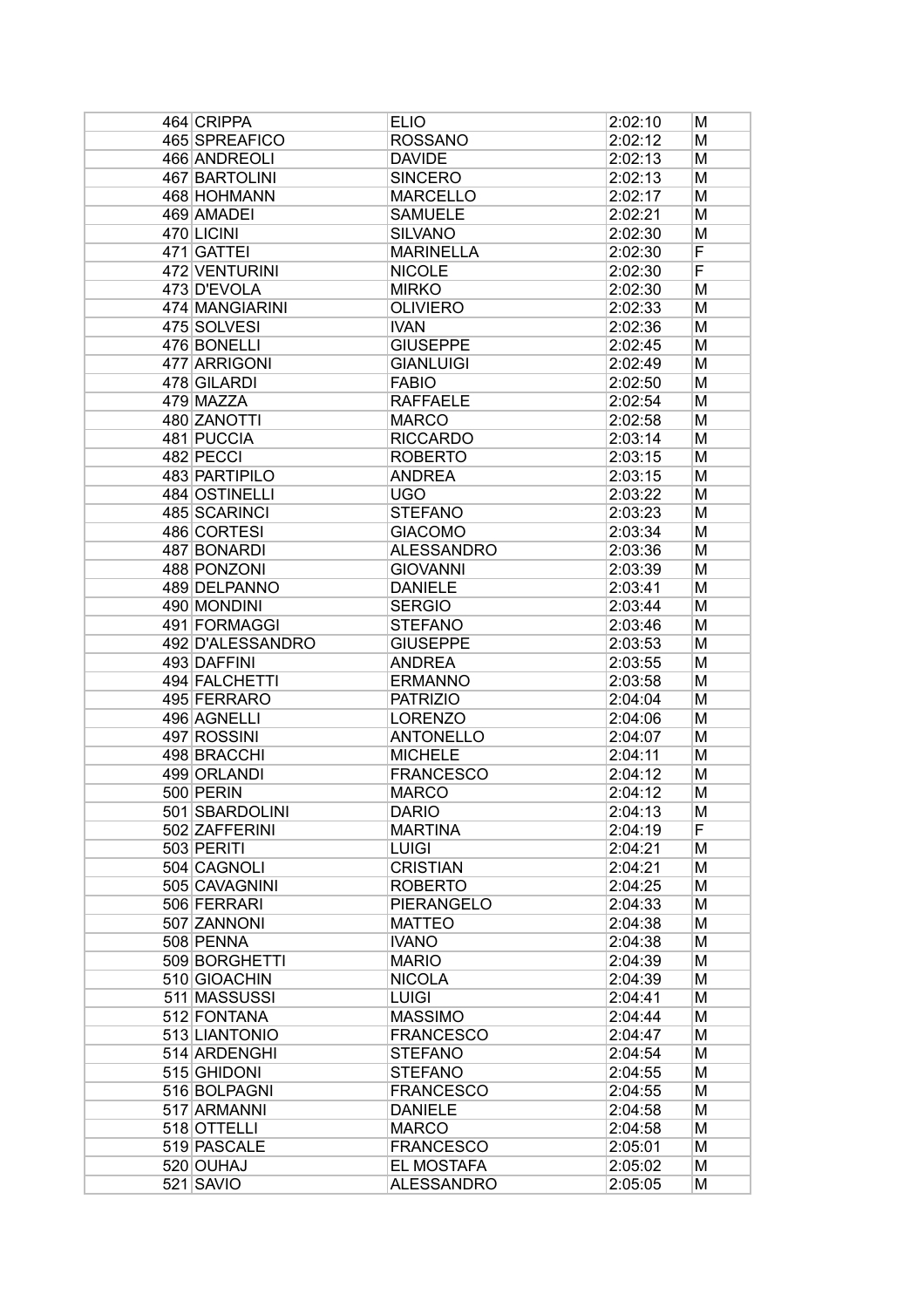| 522 ZOPPI             | <b>IVAN ALDO</b>                  | 2:05:08            | М |
|-----------------------|-----------------------------------|--------------------|---|
| 523 SGARBI            | <b>STEFANO</b>                    | 2:05:12            | М |
| 524 ABATI             | <b>GIANPAOLO</b>                  | 2:05:12            | М |
| 525 CAVARIANI         | <b>HERMAN</b>                     | 2:05:17            | М |
| 526 SILVESTRI         | <b>STEFANO</b>                    | 2:05:20            | М |
| 527 IACOBACCI         | <b>ANDREA</b>                     | 2:05:23            | М |
| 528 TELOLLI           | <b>IVAN</b>                       | 2:05:37            | М |
| 529 PRAT              | <b>JULIAN</b>                     | 2:05:40            | М |
| 530 POIANI            | <b>MARCO</b>                      | 2:05:44            | М |
| 531 FULCONIS          | <b>FABIO</b>                      | 2:05:48            | М |
| 532 MAFEZZINI         | <b>MARCO</b>                      | 2:05:51            | М |
| 533 MATTESICH         | <b>ALEX</b>                       | 2:05:52            | М |
| 534 TAGLIANI          | <b>ENRICO</b>                     | 2:05:53            | М |
| 535 ZANINI            | <b>RICCARDO</b>                   | 2:05:56            | М |
| 536 VERZELETTI        | <b>MATTEO</b>                     | 2:06:03            | М |
| 537 MAZZONI           | <b>FLAVIO</b>                     | 2:06:13            | М |
| 538 LICINI            | <b>MAURIZIO</b>                   | 2:06:14            | М |
| 539 SCALA             | <b>LUIGGI CARMELO</b>             | 2:06:15            | М |
| 540 CAVALLO           | <b>GIAN FRANCO</b>                | 2:06:16            | М |
| 541 GUGLIELMELLI      | <b>RICCARDO</b>                   | 2:06:25            | М |
| 542 GALLI             | <b>FEDERICA</b>                   | 2:06:31            | F |
| 543 CERCATO           | <b>VANNI</b>                      | 2:06:36            | М |
| 544 TACCA             | <b>ANDREA</b>                     | 2:06:39            | М |
| 545 COMINELLI         | <b>ANDREA</b>                     | 2:06:40            | М |
| 546 DEGASPERI         | <b>DENIS</b>                      | 2:06:41            | М |
| 547 BARESI            | <b>CRISTIAN</b>                   | 2:06:43            | М |
| 548 BONFATTI SABBIONI | <b>MIRKO</b>                      | 2:07:01            | М |
| 549 CONTI             | <b>ROBERTO</b>                    | 2:07:03            | М |
| 550 GIBELLINI         | <b>DARIO</b>                      | 2:07:09            | М |
| 551 GORNATI           | <b>PAOLO</b>                      | 2:07:13            | М |
| 552 GANDOLA           | <b>DARIO</b>                      | 2:07:14            | М |
| 553 GIORI             | <b>GIUSEPPE</b>                   | 2:07:22            | М |
| 554 PINZINI           | <b>PIERANGELO</b>                 | 2:07:22            | М |
| 555 REPETTO           | <b>ALESSANDRO</b>                 | 2:07:31            | М |
| 556 PACCANI           | <b>GIACOMO</b>                    | 2:07:36            | М |
| 557 MAMMI             | <b>FILIPPO</b>                    | 2:07:45            | М |
| 558 FRASSINE          | <b>FABRIZIO</b>                   | 2:07:47            | M |
| 559 RAIMONDO          | <b>LUCA</b>                       | 2:07:47            | M |
| 560 RIVA              | <b>GIOVANNI</b>                   | 2:07:48            | М |
| 561 BENAGLIO          | <b>SERGIO</b>                     | 2:07:52            | М |
| 562 PIOVANELLI        | <b>OTTORINO</b>                   | 2:07:52            | М |
| 563 COELLI            | <b>GIANBATTISTA</b>               | 2:07:58            | М |
| 564 ZAMBARBIERI       | <b>IACOPO</b>                     | 2:08:00            | M |
| 565 FENOTTI           | <b>ROMANO</b>                     | 2:08:03            | М |
| 566 PIANTONI          | <b>FEDERICO</b>                   | 2:08:03            | M |
| 567 MOSCA             | <b>MARCO</b>                      | 2:08:10            | M |
| 568 CALVETTI          | <b>LUCIANO</b>                    | 2:08:13            | M |
| 569 FERRARESI         |                                   |                    | M |
| 570 CAPELLI           | <b>ROBERTO</b><br><b>GIUSEPPE</b> | 2:08:16<br>2:08:19 | M |
| 571 DI CARLO          | <b>PIETRO</b>                     | 2:08:22            | М |
| 572 SORTENI           | <b>GIAMPIERO</b>                  | 2:08:36            | М |
| 573 SANTORUM          | <b>ENZO</b>                       | 2:08:39            | М |
| 574 BATTAGLIA         | <b>EDGARDO</b>                    | 2:08:42            |   |
| 575 VERONESI          | <b>ALBERTO</b>                    |                    | М |
| 576 PERLETTI          |                                   | 2:08:50            | М |
|                       | <b>CESARE</b>                     | 2:08:53            | М |
| 577 AIROLDI           | <b>DONATO</b>                     | 2:08:54            | М |
| 578 SETTI             | <b>GUALBERTO</b>                  | 2:09:00            | М |
| 579 SERIOLI           | <b>DANILO</b>                     | 2:09:04            | M |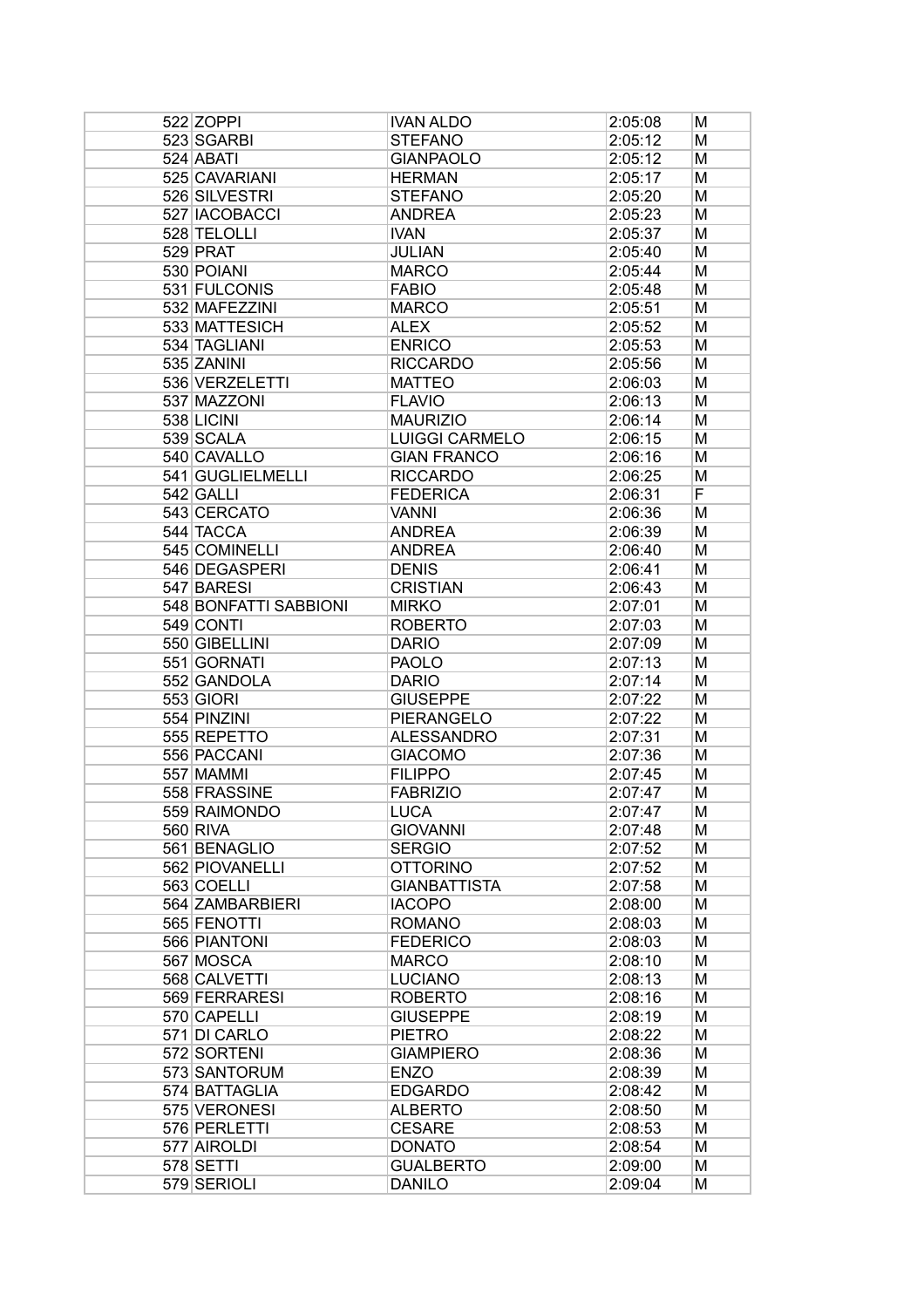| 580 FORNASARI    | <b>ROMANO</b>        | 2:09:12 | М |
|------------------|----------------------|---------|---|
| 581 PEZZOTTA     | <b>IGOR</b>          | 2:09:14 | м |
| 582 GIUDICI      | <b>AURELIO</b>       | 2:09:16 | М |
| 583 ZANOTTI      | <b>ANDREA</b>        | 2:09:22 | М |
| 584 TOTERO       | <b>CLAUDIO</b>       | 2:09:23 | М |
| 585 MARIOLINI    | <b>LUIGI</b>         | 2:09:32 | М |
| 586 CAIEZZA      | <b>GABRIELE</b>      | 2:09:34 | М |
| 587 BALCONI      | <b>MARZIO EMILIO</b> | 2:09:41 | М |
| 588 SAOTTINI     | <b>FRANCESCO</b>     | 2:09:43 | М |
| 589 RUBAGOTTI    | <b>CLAUDIO</b>       | 2:09:57 | М |
| 590 MAFFONI      | <b>SILVANO</b>       | 2:09:59 | М |
| $591$ TOSI       | <b>ENRICO</b>        | 2:10:04 | М |
| 592 CORIONI      | <b>LUCA</b>          | 2:10:11 | М |
| 593 GHIRARDELLI  | <b>LUCA</b>          | 2:10:17 | М |
| 594 DI PUORTO    |                      |         |   |
|                  | <b>LUIGI</b>         | 2:10:19 | М |
| 595 ZONI         | <b>GIANLUCA</b>      | 2:10:19 | М |
| 596 DICORATO     | <b>GIOVANNI</b>      | 2:10:34 | M |
| 597 DI CANDIA    | <b>VALENTINA</b>     | 2:10:37 | F |
| 598 PUCCINI      | <b>DINO</b>          | 2:10:41 | M |
| 599 USAI         | <b>MASSIMILIANO</b>  | 2:10:49 | М |
| 600 COMINELLI    | <b>IVAN</b>          | 2:10:55 | М |
| 601 TIRONI       | <b>MASSIMO</b>       | 2:11:06 | М |
| 602 BIANCHI      | <b>MARCO</b>         | 2:11:06 | М |
| 603 DI SANTO     | <b>MAURO</b>         | 2:11:06 | М |
| 604 CAPPELLETTI  | <b>GIACOMO</b>       | 2:11:08 | М |
| 605 MATTI        | <b>ANDREA</b>        | 2:11:11 | М |
| 606 FERRARI      | <b>MARCO</b>         | 2:11:14 | М |
| 607 ZANI         | <b>PIERPAOLO</b>     | 2:11:18 | М |
| 608 VAN DER HOFF | <b>JEROEN</b>        | 2:11:18 | М |
| 609 SALVI        | <b>STEFANO</b>       | 2:11:18 | М |
| 610 VERDERIO     | <b>DANIELE</b>       |         |   |
|                  |                      | 2:11:25 | М |
| 611 VENTURA      | <b>MARCO</b>         | 2:11:29 | М |
| 612 SPATTI       | <b>EZIO</b>          | 2:11:33 | М |
| 613 CORTI        | <b>MARCO</b>         | 2:11:35 | М |
| 614 FAZIO        | LAZZARO              | 2:11:36 | M |
| 615 PEZZETTI     | <b>LORENZO</b>       | 2:11:38 | М |
| 616 TRAININI     | PAOLO EMILIANO       | 2:11:39 | M |
| 617 STROPENI     | <b>ALBERTO</b>       | 2:11:42 | M |
| 618 KOSSLER      | <b>CRISTIAN</b>      | 2:11:42 | М |
| 619 TOCCHELLA    | <b>DOMENICO</b>      | 2:11:45 | Μ |
| 620 CONSONNI     | <b>ANTONIO FABIO</b> | 2:11:48 | M |
| 621 EMANUELE     | <b>GOSETTI</b>       | 2:11:50 | М |
| 622 CODELUPPI    | <b>MARCO</b>         | 2:12:00 | M |
| 623 GRITTI       | <b>ANDREA</b>        | 2:12:03 | M |
| 624 FACCO        | <b>ARMANDO</b>       | 2:12:07 | M |
| 625 ORNAGHI      | <b>ANDREA</b>        | 2:12:13 | М |
| 626 LONGONI      | <b>GIANLUIGI</b>     | 2:12:22 | M |
| 627 FERRARI      | <b>ALESSANDRO</b>    | 2:12:29 | М |
| 628 DRERA        | <b>ROBERTO</b>       | 2:12:38 | М |
| 629 COTI ZELATI  | <b>STEFANO</b>       | 2:12:42 | М |
|                  |                      |         |   |
| 630 REGENZI      | <b>MAURO</b>         | 2:12:42 | М |
| 631 FUARDO       | <b>LUIGI</b>         | 2:12:46 | М |
| 632 PAPINI       | <b>GUIDO</b>         | 2:12:47 | М |
| 633 GLISONI      | <b>ALBERTO</b>       | 2:12:53 | М |
| 634 REBAIOLI     | <b>OSCAR</b>         | 2:12:54 | М |
| 635 GUERINI      | <b>ATTILIO</b>       | 2:12:55 | М |
| 636 TSIRONAS     | <b>ALESSANDRO</b>    | 2:13:15 | M |
| 637 FORESTI      | <b>ILARIO</b>        | 2:13:17 | M |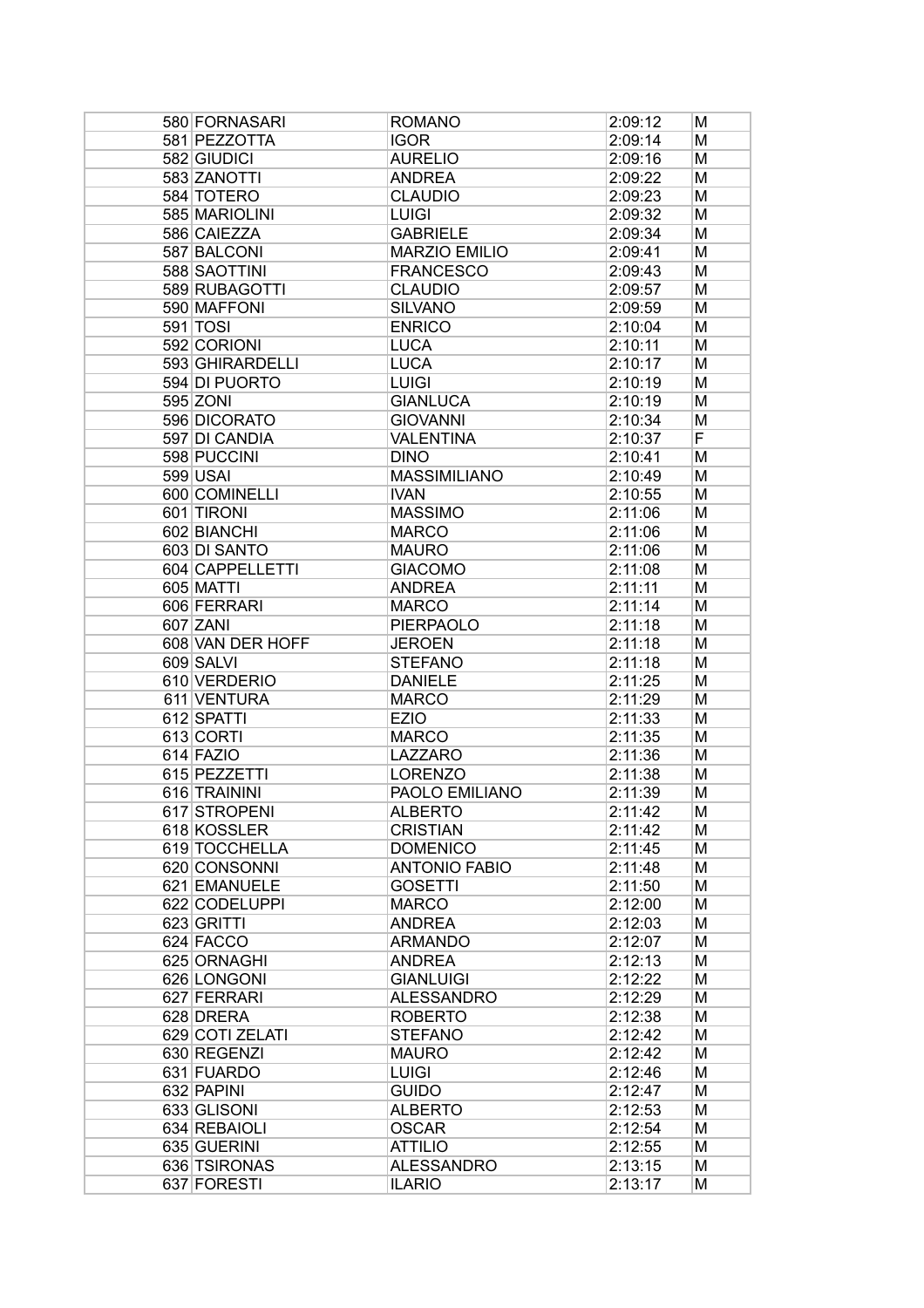| 638 CANAVESI     | <b>GIUSEPPE</b>      | 2:13:27 | М |
|------------------|----------------------|---------|---|
| 639 RADICI       | <b>MORIS</b>         | 2:13:27 | М |
| 640 PANTO'       | <b>DAVIDE</b>        | 2:13:33 | М |
| 641 FORESTI      | <b>GIANSTEFANO</b>   | 2:13:35 | М |
| 642 SCALVINI     | <b>ALESSANDRO</b>    | 2:13:37 | М |
| 643 LANCINI      | <b>GIANLUCA</b>      | 2:13:37 | М |
| 644 GALBUSERA    | <b>SIMONE</b>        | 2:13:55 | М |
| 645 BOZZINI      | <b>ADELIO MARIA</b>  | 2:14:01 | М |
| 646 TESTA        | <b>CRISTIAN</b>      | 2:14:07 | М |
| 647 PIGLIAFREDDO | <b>SERGIO</b>        | 2:14:12 | М |
| 648 MAFFEIS      | <b>MASSIMILIANO</b>  | 2:14:14 | М |
| 649 GIUDICI      | <b>ALBERTO</b>       | 2:14:15 | М |
| 650 CIVIDATI     | <b>MICHELA</b>       | 2:14:16 | F |
| 651 PERCUDANI    | <b>ANTONIO</b>       | 2:14:18 | М |
| 652 ROSSI        | <b>GIUSEPPE</b>      | 2:14:24 | М |
| 653 MAZZOLA      | <b>DAMIANO</b>       | 2:14:28 | М |
| 654 VILLA        | <b>MASSIMO</b>       | 2:14:38 | М |
| 655 ROLFI        | <b>MAURIZIO</b>      | 2:14:44 | М |
| 656 VILLA        | <b>RICCARDO</b>      | 2:14:57 | М |
| 657 RICCI        | <b>GABRIELE</b>      | 2:15:06 | М |
| 658 ZAFFALON     | <b>MATTEO LUCA</b>   | 2:15:09 | М |
| 659 CAPRONI      | <b>GIUSEPPE</b>      | 2:15:10 | М |
| 660 GALLI        | <b>FABRIZIO</b>      | 2:15:14 | М |
| 661 UNGARO       | <b>LUCA</b>          | 2:15:16 | М |
| 662 ARMANNI      | <b>DAVIDE</b>        | 2:15:17 | М |
| 663 MASSINARI    | <b>PIETRO</b>        | 2:15:19 | М |
| 664 LIGORIO      | COSIMO               | 2:15:20 | М |
| 665 MANFREDINI   | <b>GIORGIO</b>       | 2:15:20 | М |
| 666 PAGNONI      | <b>BRUNO</b>         | 2:15:20 | М |
| 667 SALA         | <b>MATTEO</b>        | 2:15:33 | М |
| 668 BOTTI        | <b>ROBERTO</b>       | 2:15:33 | М |
| 669 TOMASONI     | <b>GIOVANNI</b>      | 2:15:34 | М |
| 670 BARELLI      | <b>MASSIMO</b>       | 2:15:39 | М |
| 671 TESTA        | <b>MASSIMO</b>       | 2:15:39 | М |
| 672 PAGANO       | <b>ALFONSO</b>       | 2:15:47 | М |
| 673 PIVETTI      | <b>DANIELE</b>       | 2:15:48 | М |
| 674 CARBONIERO   | <b>MAURIZIO</b>      | 2:15:48 | M |
| 675 PIZZETTI     | <b>AGOSTINO</b>      | 2:16:00 | M |
| 676 GALLEANI     | <b>LUIGI</b>         | 2:16:05 | М |
| 677 VEZZALI      | <b>ALESSANDRO</b>    | 2:16:05 | М |
| 678 ANDREOLI     | <b>FABIO</b>         | 2:16:07 | М |
| 679 BONFANTI     | <b>PAOLO</b>         | 2:16:08 | М |
| 680 MARCATI      | <b>PAOLO</b>         | 2:16:10 | M |
| 681 RIGONI       | <b>ALESSANDRO</b>    | 2:16:14 | M |
| 682 VALSECCHI    | <b>ALESSANDRO</b>    | 2:16:19 | M |
| 683 DITILLO      | <b>ANDREA</b>        | 2:16:19 | M |
| 684 BARBERA      | <b>ANGELO</b>        | 2:16:20 | M |
| 685 MANDELLI     | <b>CLAUDIO</b>       | 2:16:20 | M |
| 686 ZAMBONI      | <b>MAURO</b>         | 2:16:23 | M |
| 687 SCUTRA       | <b>ALBERTO</b>       | 2:16:24 | M |
| 688 MARINI       | <b>EZIO</b>          | 2:16:26 | M |
| 689 PANDOLFI     | <b>CARLO ALBERTO</b> | 2:16:39 | M |
| 690 SENZALARI    | <b>CESARE</b>        | 2:16:51 | M |
| 691 ARDEMAGNI    | <b>CARLO</b>         | 2:16:59 | M |
| 692 NOVALI       | <b>IVANO STEFANO</b> | 2:17:27 | М |
| 693 STROPPA      | <b>ANDREA FAUSTO</b> | 2:17:33 | М |
| 694 CAMIA        | <b>ROBERTO</b>       | 2:17:44 | М |
| 695 VITALI       | <b>DANIELE</b>       | 2:17:47 | M |
|                  |                      |         |   |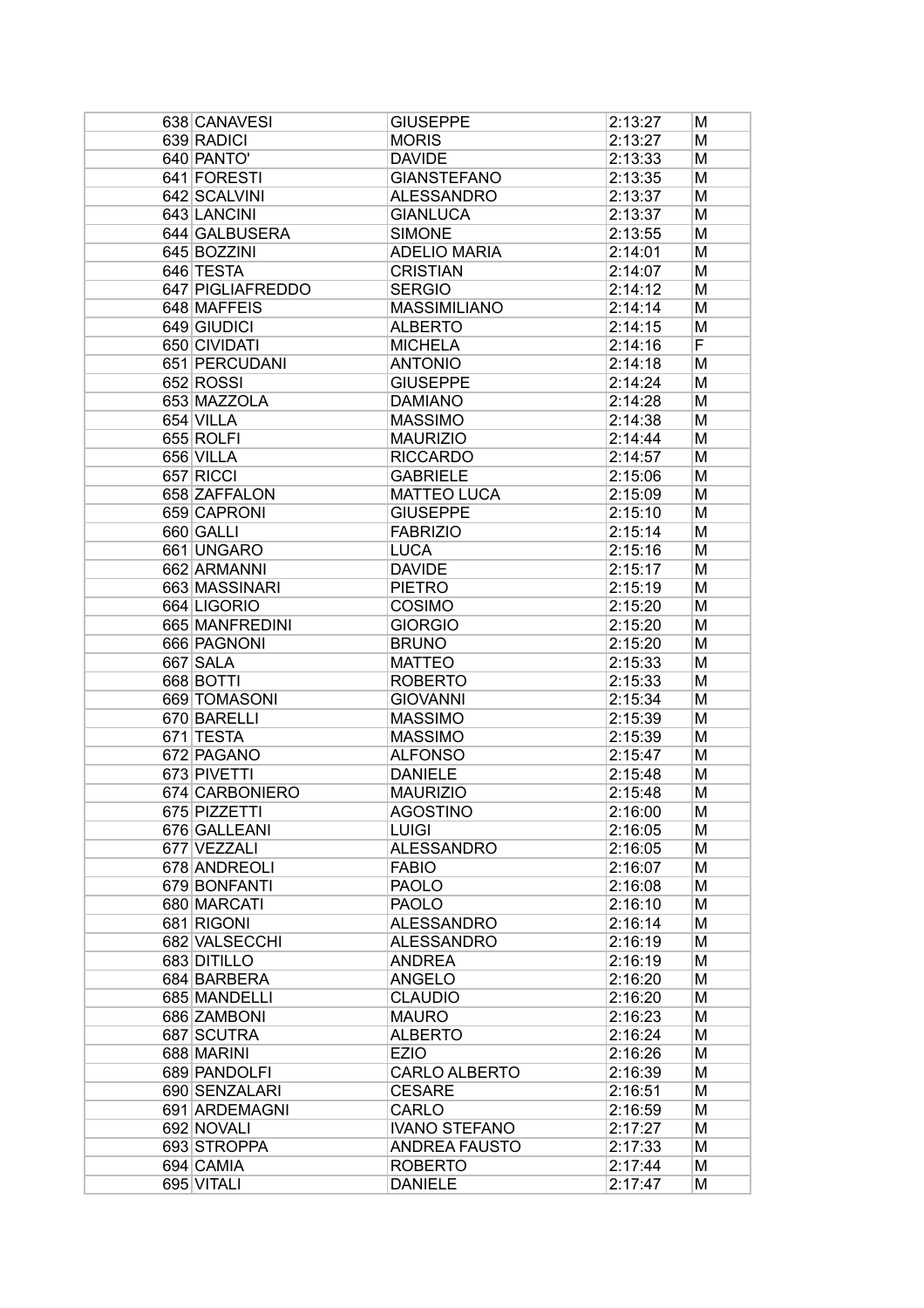| 696 BIAVA      | <b>DANILO</b>           | 2:17:47 | М |
|----------------|-------------------------|---------|---|
| 697 COPPOLINO  | <b>EMILIO</b>           | 2:17:48 | Μ |
| 698 PERGOLESI  | <b>MARCO</b>            | 2:17:54 | M |
| 699 MERLINI    | <b>PATRIZIO</b>         | 2:18:01 | M |
| 700 FLOSSI     | <b>DAVIDE</b>           | 2:18:02 | M |
| 701 POLI       | <b>PIERFRANCESCO</b>    | 2:18:04 | М |
| 702 MASINA     | <b>GIUSEPPE</b>         | 2:18:13 | М |
| 703 TONNI      | <b>LUIGINO</b>          | 2:18:18 | M |
| 704 MANZOTTI   | <b>GABRIELE VALERIO</b> | 2:18:24 | M |
| 705 GNALI      | <b>EMILIO</b>           | 2:18:24 | M |
| 706 CREMONESI  | <b>ALESSANDRO</b>       | 2:18:48 | M |
| 707 MARINI     | <b>ANTONIO</b>          | 2:18:54 | M |
| 708 PASSINI    | <b>LUCA</b>             | 2:19:06 | М |
| 709 ONGER      | <b>MARIO</b>            | 2:19:06 | М |
| 710 D'ALBERTO  | <b>GIORGIO</b>          | 2:19:08 | М |
| 711 LATINI     | <b>ANGELO</b>           | 2:19:12 | М |
| 712 CAZZANIGA  | <b>PAOLO</b>            | 2:19:16 | М |
| 713 LUNARDI    | <b>OMAR</b>             | 2:19:18 | М |
| 714 MERCATI    | <b>STEFANO</b>          | 2:19:25 | М |
| 715 ELMETTI    | <b>GIANLUCA</b>         | 2:19:32 | M |
| $716$ RIVA     | <b>RAFFAELLA</b>        | 2:19:32 | F |
| 717 QUAINI     | <b>ANDREA</b>           | 2:19:38 | M |
| 718 VEZZOLI    | <b>MORGAN</b>           | 2:19:39 | М |
| 719 LIBERINI   | <b>ANDREA</b>           | 2:19:40 | М |
| 720 POLETTI    | <b>MARCO</b>            | 2:19:58 | M |
| 721 VALARANI   | <b>GRAZIANO</b>         | 2:20:29 | M |
| 722 CARRARA    | <b>FABIO</b>            | 2:20:34 | M |
| 723 LUSETTI    | <b>GIANLUCA</b>         | 2:20:39 | M |
| 724 BENZI      | <b>FABRIZIO</b>         | 2:20:39 | M |
| 725 BARBI      | <b>EGILIO</b>           | 2:20:46 | М |
| 726 D'AMBROSA  | <b>ANTONIO</b>          | 2:20:50 | М |
| 727 PALORMI    | <b>EMANUEL</b>          | 2:20:57 | М |
| 728 COLOMBO    | <b>CLAUDIO</b>          | 2:21:01 | М |
| 729 ALFREDUCCI | <b>ANTONELLO</b>        | 2:21:05 | М |
| 730 BONVICINI  | <b>PIETRO</b>           | 2:21:05 | M |
| 731 BORDIGA    | <b>DAVIDE</b>           | 2:21:06 | М |
| 732 MARAZZANI  | <b>PIERLUIGI</b>        | 2:21:08 | M |
| 733 LEPRI      | <b>LORENZO</b>          | 2:21:19 | M |
| 734 GORONI     | <b>FRANCESCO</b>        | 2:21:29 | Μ |
| 735 GARZONI    | <b>PAOLO</b>            | 2:21:36 | M |
| 736 MILANESI   | <b>CLAUDIO</b>          | 2:21:37 | М |
| 737 CORGHI     | <b>CHRISTIAN</b>        | 2:21:51 | М |
| 738 DEGIORGI   | <b>ADELIO</b>           | 2:21:51 | M |
| 739 TACCORI    | <b>CHRISTIAN</b>        | 2:21:53 | M |
| 740 ALBERGHINI | <b>MASSIMO</b>          | 2:21:57 | M |
| 741 PERELLI    | <b>CESARE</b>           | 2:21:59 | M |
| 742 DEL POZZO  | <b>ALBERTO</b>          | 2:22:01 | M |
| 743 GAZZORELLI | <b>ANDREA</b>           | 2:22:06 | M |
| 744 ROSELLI    | <b>ALBERTO</b>          | 2:22:10 | M |
| 745 ROSINA     | <b>DIEGO</b>            | 2:22:16 | M |
| 746 REZZONICO  | <b>ROBERTA</b>          | 2:22:16 | F |
| 747 CARULLO    | <b>ALESSIO</b>          | 2:22:17 | M |
| 748 PENNATI    | <b>ENNIO</b>            | 2:22:28 | М |
| 749 CORTESI    | <b>STEFANO</b>          | 2:22:42 | М |
| 750 BERNABO'   | <b>ENNIO</b>            | 2:22:43 | М |
| 751 BECCARIA   | <b>CARLO</b>            | 2:22:47 | М |
| 752 ZANETTI    | <b>FRANCESCO</b>        | 2:22:49 | Μ |
| 753 CARSANA    | <b>PIERGIUSEPPE</b>     | 2:22:51 | M |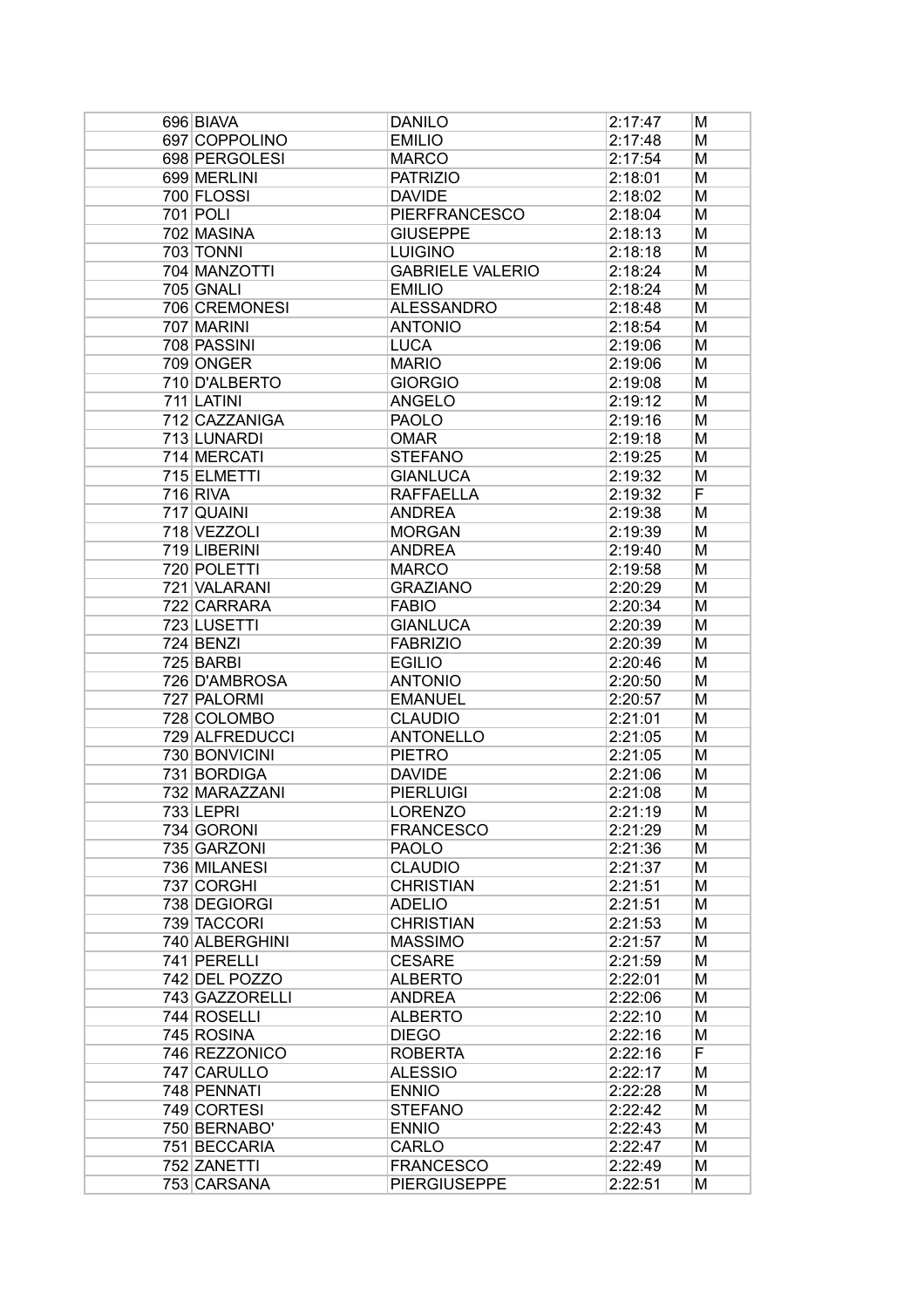| 754 CONTI            | <b>IVAN</b>         | 2:22:52 | М |
|----------------------|---------------------|---------|---|
| 755 PEDRAZZI         | <b>ALESSIO</b>      | 2:22:56 | М |
| 756 GOLFRE' ANDREASI | <b>PAOLO</b>        | 2:22:56 | М |
| 757 TONINELLI        | <b>LUCIANO</b>      | 2:22:56 | М |
| 758 FROSI            | <b>MARCO</b>        | 2:22:56 | М |
| 759 LODIGIANI        | <b>STEFANO</b>      | 2:22:56 | М |
| 760 MELEGARI         | <b>ROBERTO</b>      | 2:22:56 | М |
| 761 MALFASI          | ALESSANDRO FABRIZI  | 2:22:56 | М |
| 762 ZIRILLI          | <b>SANTO</b>        | 2:22:59 | М |
| 763 ZAFFARONI        | <b>ROMANO</b>       | 2:23:01 | М |
| 764 MORETTI          | <b>ANTONIO</b>      | 2:23:15 | М |
| 765 UCCELLI          | <b>MAURO</b>        | 2:23:18 | М |
| 766 LAZZARONI        | <b>ALBERTO</b>      | 2:23:20 | М |
| 767 MORELLI          | <b>FABRIZIO</b>     | 2:23:21 | М |
| 768 GENNARI          | <b>GIANMARCO</b>    | 2:23:22 | М |
| 769 CAVALCABO'       | <b>AGOSTINO</b>     | 2:23:28 | М |
| 770 MARTINELLI       | <b>WALTER</b>       | 2:23:29 | М |
| 771 MAFFEIS          | <b>GIORGIO</b>      | 2:23:29 | М |
| 772 DE SANTI         | <b>MATTEO</b>       | 2:23:29 | М |
| 773 PAGLIUCA         | <b>PAOLO</b>        | 2:23:30 | М |
| 774 POLONIOLI        | <b>FABRIZIO</b>     | 2:23:31 | М |
| 775 DRERA            | <b>LIONELLO</b>     | 2:23:32 | М |
| 776 PIZZICHEMI       | <b>TONI</b>         | 2:23:35 | М |
| 777 MAFFEIS          | <b>ALDO WILLIAM</b> | 2:23:39 | М |
| 778 TAVELLI          | <b>EMANUELE</b>     | 2:23:43 | М |
| 779 LODA             | <b>MASSIMO</b>      | 2:23:43 | М |
| 780 ZIGLIOLI         | <b>ANDREA</b>       | 2:23:52 | М |
| 781 FERRARI          | <b>LUIGINO</b>      | 2:23:54 | М |
| 782 RAGNI            | <b>MATTIA</b>       | 2:23:57 | М |
| 783 MANGIA           | <b>FULVIO</b>       | 2:24:07 | М |
| 784 DA ROS           | <b>PIERGIORGIO</b>  | 2:24:23 | М |
| 785 MAYER            | <b>GIOVANNI</b>     | 2:24:24 | М |
| 786 BARCHERI         | <b>MARCO</b>        | 2:24:28 | М |
| 787 RONDI            | <b>ALBERTO</b>      | 2:24:35 | М |
| 788 CARRARA          | <b>ANDREA</b>       | 2:24:37 | М |
| 789 ANTICHI          | <b>GIORGIO</b>      | 2:24:37 | М |
| 790 LAZZARI          | <b>STEFANO</b>      | 2:24:37 | М |
| 791 PETRICOLA        | <b>PAOLO</b>        | 2:24:47 | M |
| 792 ACETI            | <b>GIUSEPPE</b>     | 2:24:47 | Μ |
| 793 MERONI           | <b>IVO</b>          | 2:24:47 | М |
| 794 PIAZZA           | <b>MASSIMO</b>      | 2:24:52 | М |
| 795 LANDONI          | <b>CHRISTIAN</b>    | 2:24:52 | М |
| 796 DI CRISTOFARO    | <b>MASSIMILIANO</b> | 2:24:58 | М |
| 797 RINALDI          | <b>GIUSEPPE</b>     | 2:25:02 | М |
| 798 INVERARDI        | <b>ANTONIO</b>      | 2:25:06 | М |
| 799 CARMINATI        | <b>FABIO</b>        | 2:25:16 | М |
| 800 GUALINA          | <b>STEFANO</b>      | 2:25:34 | М |
| 801 CONTI            | <b>CRISTIAN</b>     | 2:25:37 | М |
| 802 SABATTI          | <b>CRISTIAN</b>     | 2:25:43 | М |
| 803 FOLLI            | <b>MAURO</b>        | 2:25:48 | М |
| 804 STEFANI          | <b>GIORGIO</b>      | 2:25:52 | М |
| 805 GHIDOTTI         | <b>ALBERTO</b>      | 2:26:05 | М |
| 806 BENAGLIO         | <b>MARCO</b>        | 2:26:19 | М |
| 807 BENAGLIO         | <b>PAOLO</b>        | 2:26:19 | М |
| 808 GALLI            | <b>MARCO</b>        | 2:26:57 | М |
| 809 CASTELLI         | <b>ARON</b>         | 2:27:12 | М |
| 810 AMAGLIO          | <b>MASSIMO</b>      | 2:27:18 | Μ |
| 811 TONELLATO        | <b>ALESSANDRO</b>   | 2:27:24 | M |
|                      |                     |         |   |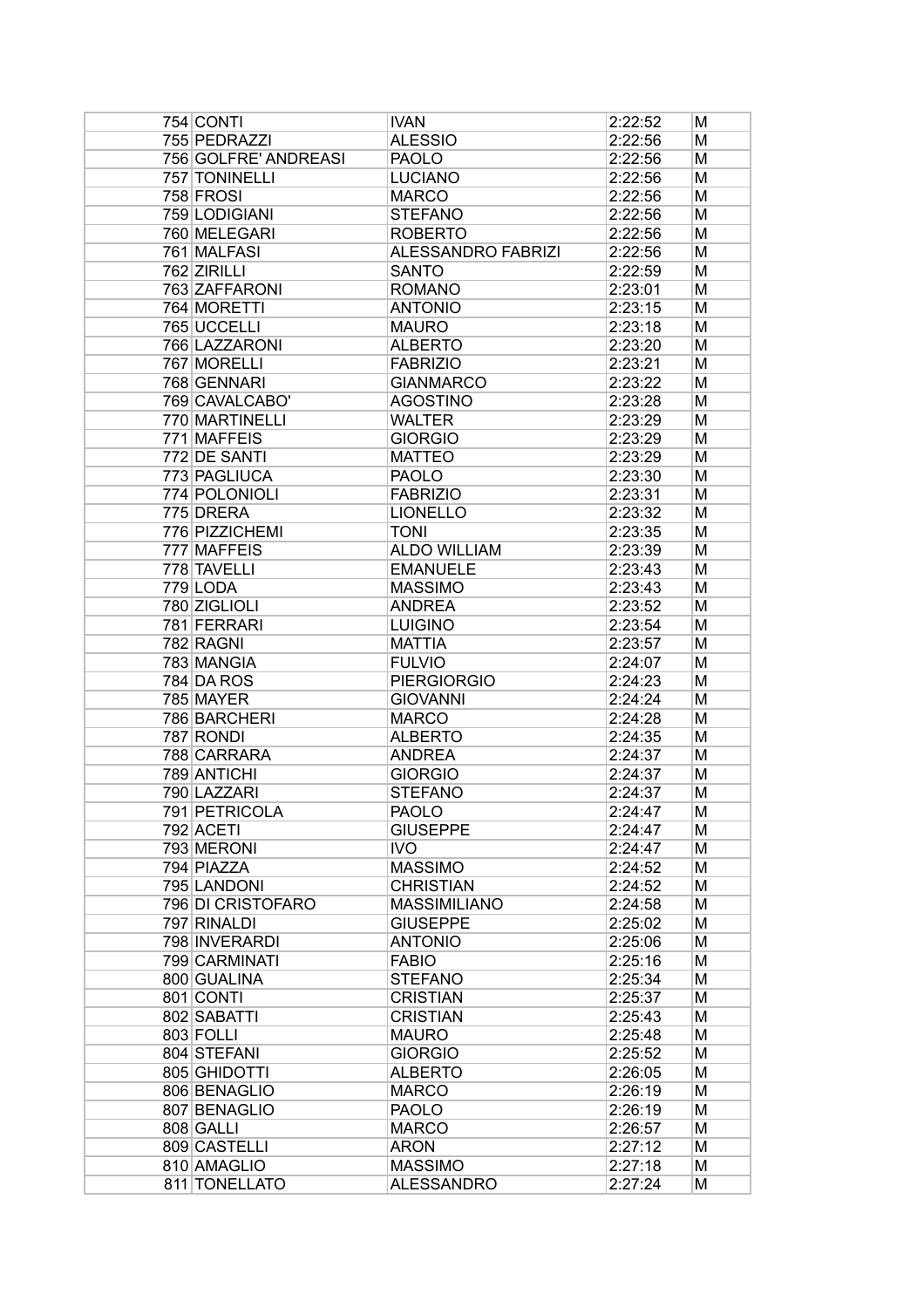| 812 MANTOVANI   | <b>OMAR</b>               | 2:27:33 | М |
|-----------------|---------------------------|---------|---|
| 813 RICOSSA     | <b>PAOLO</b>              | 2:27:39 | М |
| 814 CAVAGNINI   | <b>ALBERTO</b>            | 2:27:44 | М |
| 815 BERTOLI     | <b>MARCO</b>              | 2:27:57 | М |
| 816 ALLEGRI     | <b>REMIGIO</b>            | 2:28:23 | М |
| 817 CASANA      | <b>SIMONA</b>             | 2:28:26 | F |
| 818 ARCARI      | <b>ROBERTO</b>            | 2:28:29 | М |
| 819 SPINELLA    | <b>ROBERTO</b>            | 2:28:32 | М |
| 820 TOMASSONE   | <b>MARCO</b>              | 2:28:32 | М |
| 821 STABILE     | <b>MASSIMO</b>            | 2:28:36 | М |
| 822 TORAZZI     | <b>PAOLO</b>              | 2:28:44 | М |
| 823 MASTRANGELO | <b>ADAMO</b>              | 2:28:44 | М |
| 824 BAIGUINI    | <b>GIOVANNI FRANCESCO</b> | 2:28:51 | М |
| 825 RECULIANI   | <b>VALTER</b>             | 2:28:53 |   |
|                 |                           |         | М |
| 826 MORETTI     | <b>MARCO</b>              | 2:28:57 | М |
| 827 MAFFI       | <b>PAOLO</b>              | 2:29:01 | М |
| 828 CUTRERA     | <b>CLAUDIO</b>            | 2:29:10 | М |
| 829 GATTI       | <b>MICHELA</b>            | 2:29:13 | F |
| 830 CORRIDORI   | <b>SERGIO</b>             | 2:29:14 | М |
| 831 VERZELETTI  | <b>DARIO</b>              | 2:29:19 | М |
| 832 INZANI      | <b>BRUNO</b>              | 2:29:25 | М |
| 833 AGOSTI      | <b>GUIDO</b>              | 2:29:34 | М |
| 834 ZANETTI     | <b>OMAR</b>               | 2:29:35 | М |
| 835 BONETTI     | <b>ALESSANDRO</b>         | 2:29:44 | М |
| 836 GEROTTI     | <b>ALESSANDRO</b>         | 2:29:45 | М |
| 837 GAMBIRASIO  | <b>GIANMARIO</b>          | 2:29:47 | М |
| 838 BUGGIANI    | <b>PAOLO</b>              | 2:29:51 | М |
| 839 ZOCCHI      | NICOLO' RICCARDO          | 2:30:04 | М |
| 840 PANFILO     | <b>ERCOLE</b>             | 2:30:10 | М |
| 841 GHIZZARDI   | <b>IVANO</b>              | 2:30:11 | М |
| 842 DE SANTI    | SIMONE RAFFAELE           | 2:30:18 | М |
| 843 MANZONI     | <b>FLAVIO</b>             | 2:30:24 | М |
| 844 CAPUZZI     | <b>SIMONE</b>             | 2:30:59 | М |
| 845 CAMPANA     | <b>MARCELLO</b>           | 2:31:04 | М |
| 846 LANZA       | <b>ANDREA</b>             | 2:31:07 | М |
| 847 ARANCINI    | <b>ALESSANDRO</b>         | 2:31:09 | М |
| 848 ROSSI       | <b>MAURIZIO</b>           | 2:31:25 | М |
| 849 BRACCHI     | <b>ROBERTO</b>            | 2:31:40 | M |
| 850 CASTELLANO  | <b>LORENZO</b>            | 2:32:14 | М |
| 851 NIGRELLI    | <b>LUIGI</b>              | 2:32:38 | Μ |
| 852 LANZANI     | <b>ALESSANDRO</b>         | 2:32:41 | М |
| 853 GASPARINI   | <b>ROBERRTO</b>           | 2:32:44 | М |
| 854 NALIN       | <b>WOLFANGO MARCO</b>     | 2:32:55 | М |
| 855 CAVIGLIA    | <b>GIUSEPPE</b>           | 2:34:14 | М |
| 856 BRATESANI   | <b>EMANNO</b>             | 2:34:23 | М |
| 857 COLOSIO     | <b>CLAUDIO</b>            | 2:34:27 | М |
| 858 MARCHITTO   | <b>MASSIMILIANO</b>       | 2:34:32 | М |
| 859 CALANDRA    | <b>DIEGO</b>              | 2:34:53 | М |
| 860 APRILETTI   | <b>LUCA</b>               | 2:35:07 | М |
| 861 FRANCHINI   | <b>GIOVANNI PAOLO</b>     | 2:35:10 | М |
| 862 BORTOLI     | <b>NICOLA</b>             | 2:35:10 | М |
| 863 MANDALETTI  | <b>LUCA</b>               | 2:35:12 | М |
| 864 BOSIO       | <b>DARIO</b>              | 2:35:12 | М |
| 865 DE MORO     | GIULIO NICOLÒ             | 2:35:15 | М |
| 866 SONZOGNI    | <b>DANIELE</b>            | 2:35:17 | М |
| 867 SCARTABELLI | <b>UGO</b>                | 2:35:21 | Μ |
| 868 FAUSTINI    | <b>GIANMARIO</b>          | 2:35:42 | Μ |
| 869 DAMIOLI     | <b>LUCA</b>               | 2:35:53 | Μ |
|                 |                           |         |   |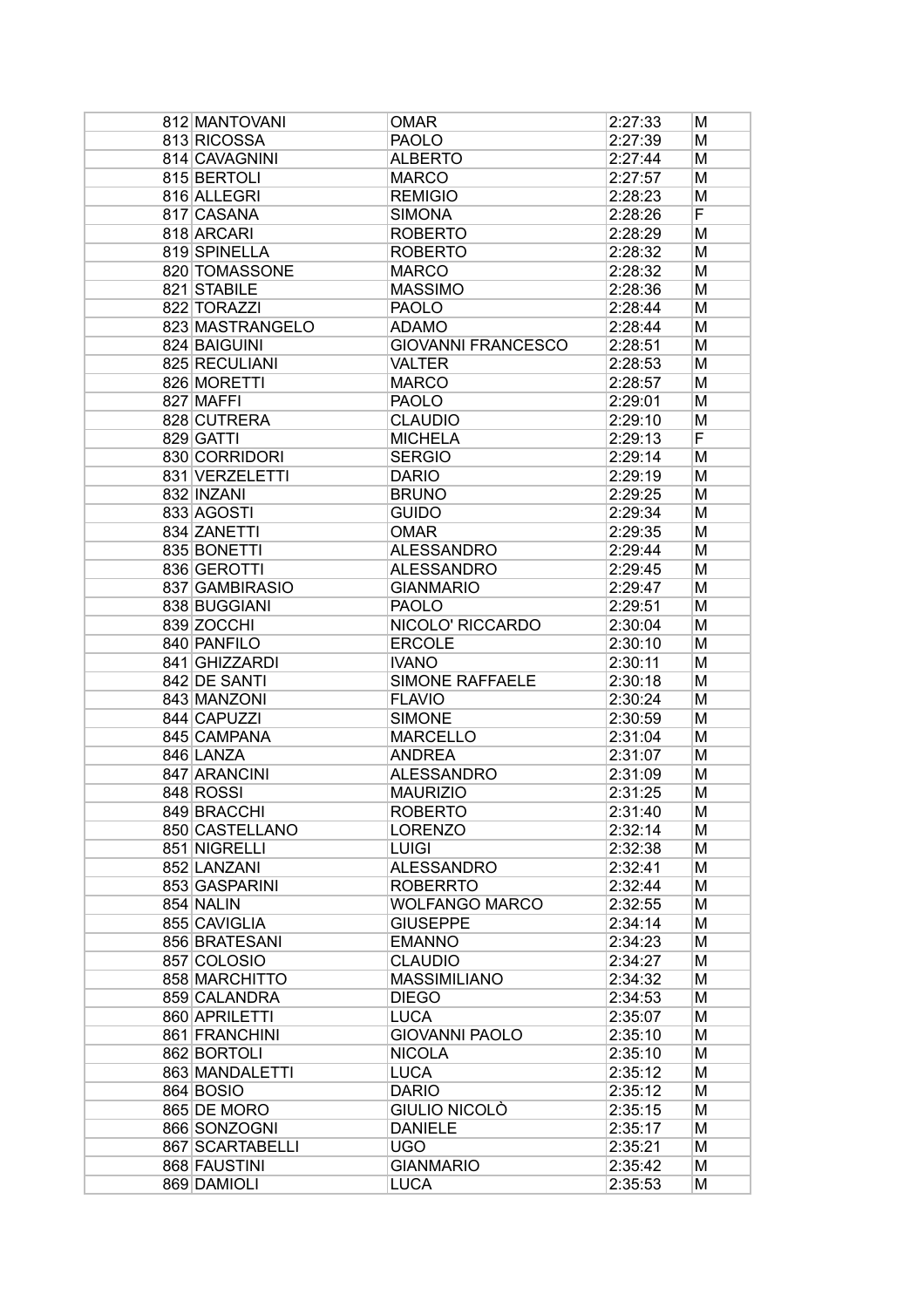| 870 GIAMBELLUCA       | <b>GIUSEPPE</b>       | 2:36:48 | М |
|-----------------------|-----------------------|---------|---|
| 871 MANENTI           | <b>LUCA</b>           | 2:36:51 | М |
| 872 CANGIA            | <b>CESARE</b>         | 2:36:53 | М |
| 873 BISERNI           | <b>MASSIMO</b>        | 2:36:53 | М |
| 874 BUGATTI           | <b>ALESSANDRO</b>     | 2:36:53 | М |
| 875 D'ADDATO          | <b>STEFANO</b>        | 2:36:57 | М |
| 876 LECCHI            | <b>ROBERTA</b>        | 2:37:04 | F |
| 877 MODOLO            | <b>DANIELE</b>        | 2:37:04 | M |
| 878 PARMEGGIANO       | <b>MANUEL</b>         | 2:38:00 | М |
| 879 FRATUS            | <b>FRANCESCO</b>      | 2:38:21 | М |
| 880 BALESTRERI        | <b>ROBERTO</b>        | 2:38:24 | М |
| 881 ARCANGELI         | <b>ENNIO</b>          | 2:38:27 | М |
| 882 LOCATELLI         | <b>MARCO</b>          | 2:38:28 | М |
| 883 PATTARINO         | <b>FRANCESCO</b>      | 2:38:36 | М |
| 884 CANINO            | <b>DANILO LORENZO</b> | 2:38:54 | М |
| 885 MAGGI             | <b>STEFANO</b>        | 2:39:12 | М |
| 886 LECCHI            | <b>ANDREA</b>         | 2:39:56 | М |
|                       |                       |         |   |
| 887 RANGHETTI         | <b>GIOVANNI</b>       | 2:40:03 | М |
| 888 BETTOCCHI         | <b>MILENA</b>         | 2:40:05 | F |
| 889 BIANCHESSI        | <b>DAVID</b>          | 2:40:45 | M |
| 890 DAMIOLI           | <b>ALBERTO</b>        | 2:40:53 | М |
| 891 CHIARI            | <b>DANIELLA</b>       | 2:41:23 | F |
| 892 BEGHELDO          | <b>STEFANO</b>        | 2:41:25 | M |
| 893 COPPOLINO PERFUMI | <b>ARTURO</b>         | 2:41:49 | М |
| 894 PAMPURI           | <b>LORENZO</b>        | 2:43:06 | М |
| 895 TANZINI           | <b>FABIO</b>          | 2:43:14 | М |
| 896 CORONA            | <b>FRANCO</b>         | 2:43:21 | М |
| 897 PARENTE           | <b>ROBERTO</b>        | 2:43:47 | М |
| 898 GROTTOLI          | <b>MANER</b>          | 2:44:09 | М |
| 899 SCURI             | <b>DAMIANO</b>        | 2:44:12 | М |
| 900 GROPPI            | <b>GIANGIACOMO</b>    | 2:44:32 | М |
| 901 SCACCABAROZZI     | <b>SIMONE</b>         | 2:44:35 | М |
| 902 BARBIERI          | <b>PAOLO</b>          | 2:45:46 | М |
| 903 MICHELETTI        | <b>MASSIMO</b>        | 2:46:21 | М |
| 904 DUSI              | <b>UMBERTO</b>        | 2:47:37 | М |
| 905 ROMANO'           | <b>GIANLUCA</b>       | 2:48:00 | М |
| 906 BONETTI           | <b>DANIELE</b>        | 2:48:03 | М |
| 907 PERINELLO         | <b>LORENZO</b>        | 2:48:41 | M |
| 908 CATTANI           | <b>STEFANO</b>        | 2:49:09 | М |
| 909 GHITTI            | <b>SILVIO</b>         | 2:49:13 | М |
| 910 ROSATO            | <b>SEBASTIANO</b>     | 2:49:14 | М |
| 911 PUEBLA MADRID     | <b>JORGE</b>          | 2:49:32 | М |
| 912 REGHENZI          | <b>MARIA ROSA</b>     | 2:49:59 | F |
| 913 BONETTI           | <b>ANNA</b>           | 2:51:20 | F |
| 914 ZUCCONI           | <b>MASSIMO</b>        | 2:51:23 | М |
| 915 BOLOGNESI         | <b>GIOVANNI</b>       | 2:51:23 | М |
| 916 SCANZAROLI        | <b>DOMENICO</b>       | 2:51:23 | М |
| 917 DELMAESTRO        | <b>FRANCESCO</b>      | 2:51:23 | М |
| 918 MAGGI             | <b>STEPHANE</b>       | 2:51:24 | М |
| 919 DELNEVO           | <b>FAUSTO</b>         | 2:51:24 | М |
| 920 ABARELLI          | <b>ANTONIO</b>        | 2:51:27 | М |
| 921 SAU               | <b>ROBERTO</b>        | 2:52:31 | М |
| 922 ROLLA             | <b>ANDREA</b>         | 2:52:48 |   |
| 923 CIGOGNINI         | <b>GIOVANNI</b>       |         | М |
|                       |                       | 2:52:53 | М |
| 924 RONCAGLIA         | <b>FRANCESCO</b>      | 2:54:28 | М |
| 925 FRANZONI          | <b>FABIO</b>          | 2:55:00 | М |
| 926 RUSSO             | <b>PIERINA</b>        | 2:55:04 | F |
| 927 MOTTINELLI        | <b>GIANPAOLO</b>      | 2:56:20 | M |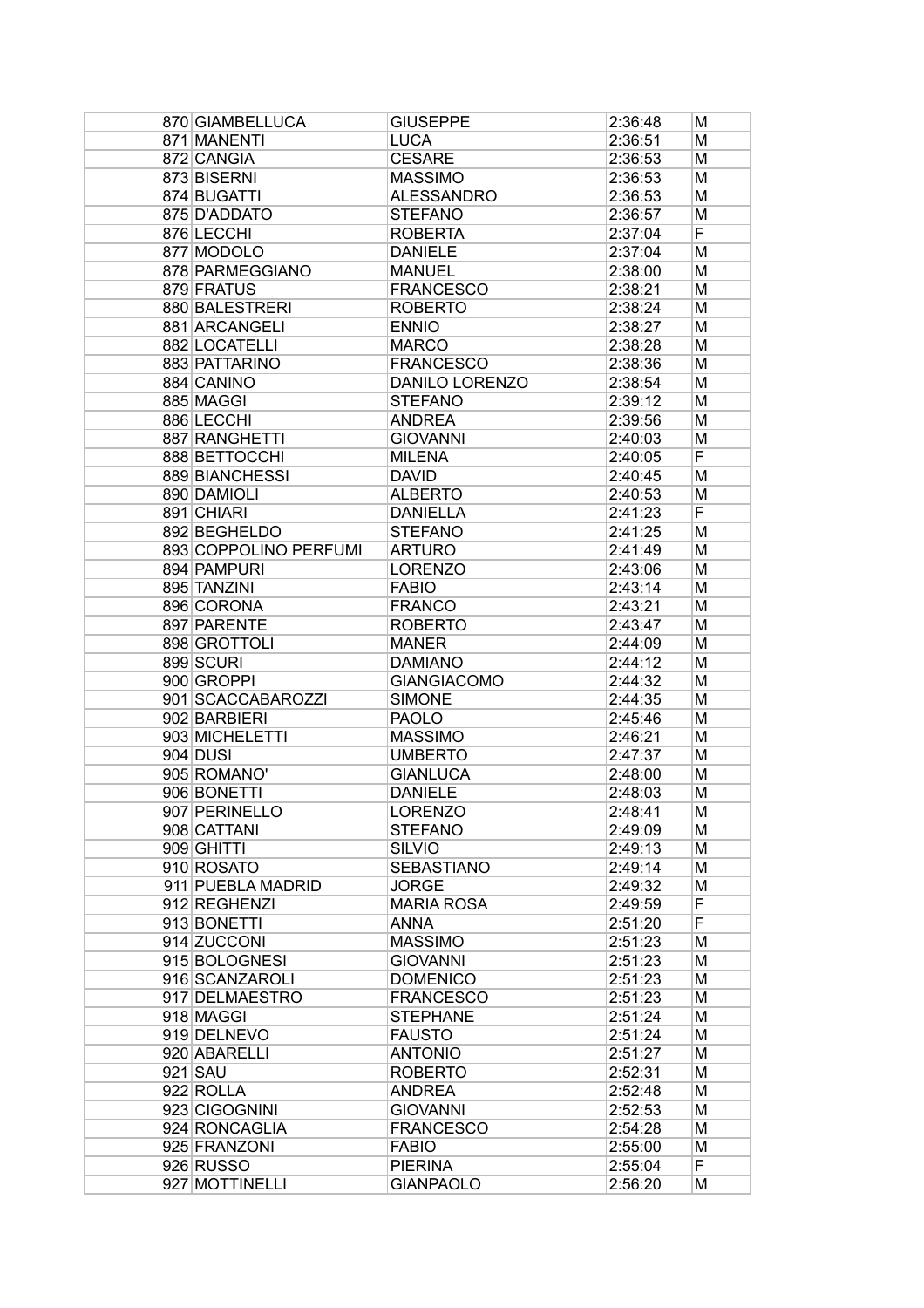| 928 LIPARI      | <b>SILVIA</b>          | 2:57:08 | F |
|-----------------|------------------------|---------|---|
| 929 LANZA       | <b>GIORGIO</b>         | 2:58:02 | M |
| 930 NOVIELLO    | <b>ANTONIO</b>         | 2:58:44 | М |
| 931 GHERARDELLI | <b>TONY</b>            | 2:58:48 | M |
| 932 CAMPAGNOLA  | <b>STEFANIA</b>        | 2:59:00 | F |
| 933 BETTONI     | <b>DAVIDE</b>          | 2:59:16 | M |
| 934 CANZI       | <b>LUCA</b>            | 2:59:58 | M |
| 935 SAVI        | <b>CARLO LUIGI</b>     | 3:00:43 | М |
| 936 PARMIGIANI  | <b>ANDREA</b>          | 3:02:43 | M |
| 937 PEDROLI     | <b>EMANUELE</b>        | 3:03:38 | М |
| 938 ZAFFALON    | <b>OSCAR LUIGI</b>     | 3:05:59 | M |
| 939 TONELLATO   | <b>ROBERTO</b>         | 3:06:26 | M |
| 940 ALOISIO     | CARLO                  | 3:07:39 | M |
| 941 ALLEGRI     | <b>SUSANNA</b>         | 3:09:55 | F |
| 942 SAETTA      | <b>ALDO</b>            | 3:13:03 | M |
| 943 BOTTARELLI  | <b>ENRICO VINCENZO</b> | 3:25:03 | M |
| 944 CAVALLERI   | <b>ALBERTO</b>         | 3:31:18 | М |
| 945 VEZZOLI     | <b>GIAN CAMILLO</b>    | 3:31:18 | M |
| 946 NAPOLITANO  | <b>PAOLA</b>           | 3:31:35 | F |
| 947 DOGNINI     | <b>FIORENZO</b>        | 3:37:21 | M |
| 948 SOLAZZO     | <b>PATRIZIO</b>        | 3:39:34 | M |
| 949 DONATI      | <b>STEFANO</b>         | 3:39:34 | M |
| 950 GIUSSANI    | <b>CRISTINA</b>        | 3:40:03 | F |
| 951 GRITTI      | <b>FRANCESCA</b>       | 3:41:14 | F |
| 952 MORANDI     | <b>SABINA</b>          | 3:41:22 | F |
| 954 DIBENEDETTO | <b>CARMELA</b>         | 3:57:16 | F |
| 955 RECCHIONI   | <b>RUGGERO</b>         | 3:58:39 | M |
| 956 BONFANTI    | <b>LUIGI</b>           | 4:02:16 | М |
| 957 BONFANTI    | <b>MARIO</b>           | 4:08:53 | M |
| 958 BERETTA     | <b>FRANCESCA</b>       | 4:18:50 | F |
| 959 MESSINA     | <b>PAOLO</b>           | 4:19:39 | м |
| 960 PALERMO     | <b>MICHELE</b>         | 4:21:56 | M |
|                 |                        |         |   |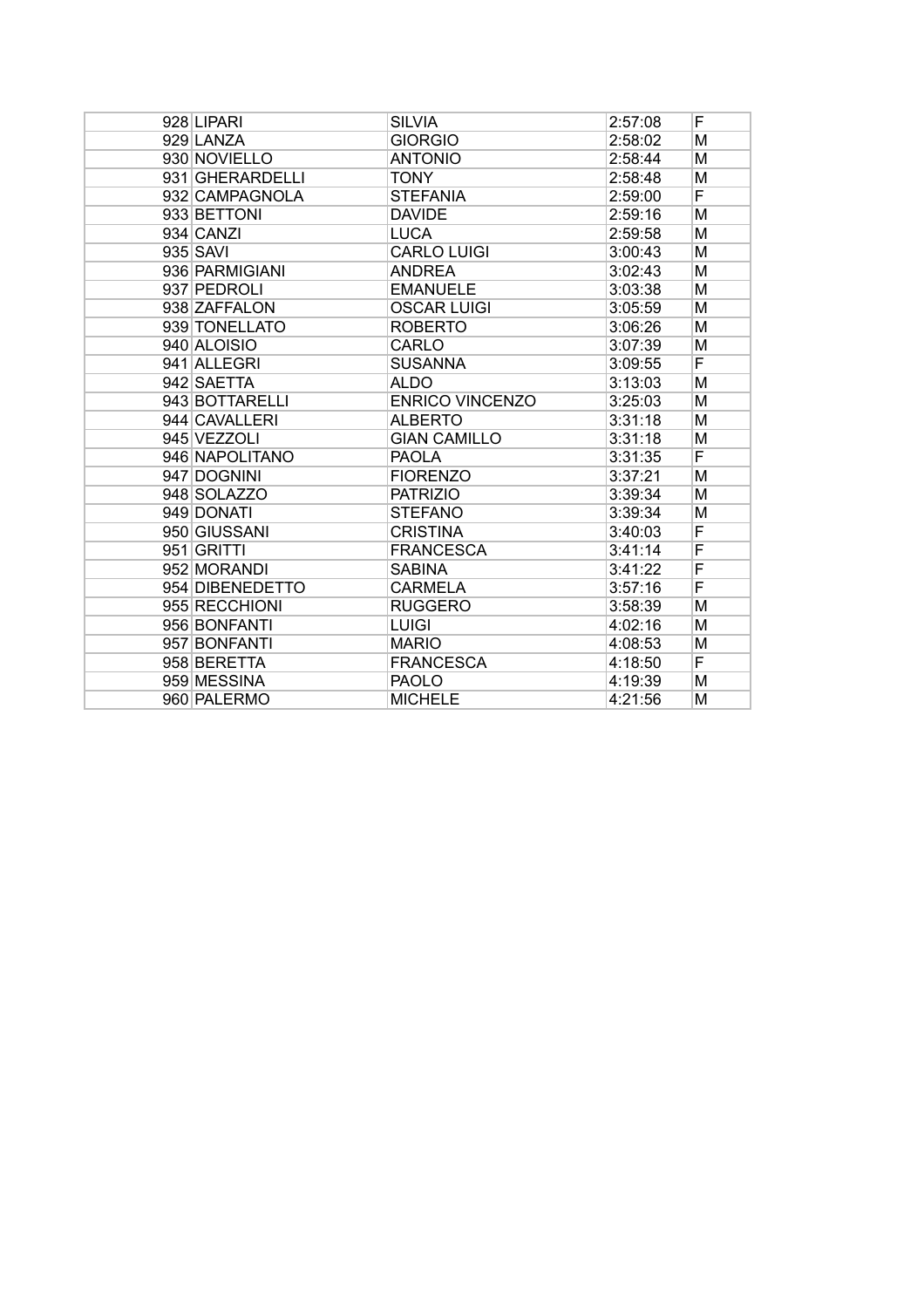| descrizione categoria | Classifica categoria gb |
|-----------------------|-------------------------|
| Elite                 | 1                       |
| Elite                 | $\overline{c}$          |
| Elite                 | 3                       |
| Elite                 | 4                       |
| Elite                 | 5                       |
| Elite                 | 6                       |
| Elite                 | 7                       |
| Elite                 | 8                       |
| Elite                 | 9                       |
| Elite                 | 10                      |
| Elite                 | 11                      |
| Elite                 | 12                      |
| Elite                 | 13                      |
| Elite                 | 14                      |
| Elite                 | 15                      |
| Elite                 | 16                      |
| Elite                 |                         |
|                       | 17                      |
| Under 23              | 1                       |
| Elite                 | 18                      |
| Under 23              | 2                       |
| Juniores              | 1                       |
| Master 1              | 1                       |
| Master <sub>2</sub>   | 1                       |
| Elite                 | 19                      |
| Elite                 | 20                      |
| Elite                 | 21                      |
| Under 23              | 3                       |
| Under 23              | 4                       |
| Elite                 | $2\overline{2}$         |
| Juniores              | $\overline{c}$          |
| Master 3              | $\overline{1}$          |
| Under 23              | 5                       |
| Under 23              | 6                       |
| Juniores              | 3                       |
| Juniores              | 4                       |
| Under 23              | 7                       |
| Elite                 | 23                      |
| Juniores              | 5                       |
| Under 23              | 8                       |
| Juniores              | 6                       |
| Master 3              | 2                       |
| <b>Elite Sport</b>    | 1                       |
| Juniores              | 7                       |
| Elite                 | 24                      |
| Master 1              | $\overline{c}$          |
| Master <sub>2</sub>   |                         |
| Master 3              | $\frac{2}{3}$           |
|                       |                         |
| <b>Elite Sport</b>    | $\overline{3}$          |
| <b>Elite Sport</b>    |                         |
| Elite                 | 25                      |
| Under 23              | 9                       |
| Master 5+             | 1                       |
| Master 5+             | $\overline{c}$          |
| Master 3              | 4                       |
| Master <sub>2</sub>   | $\overline{3}$          |
| Under 23              | 10                      |
| Under 23              | 11                      |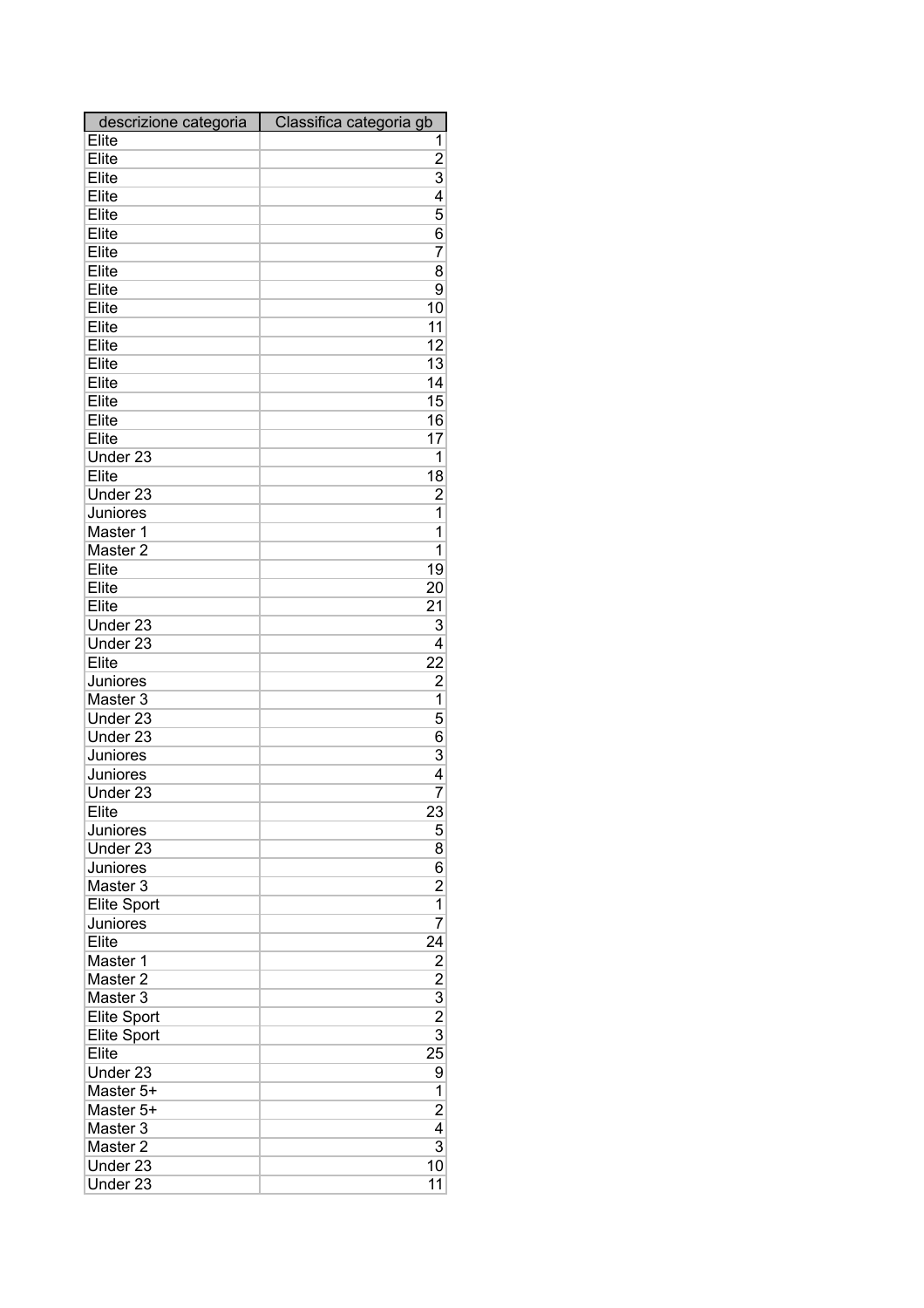| Master 4                                  | 1                   |
|-------------------------------------------|---------------------|
| Master 1                                  | 3                   |
| <b>Elite Sport</b>                        | 4                   |
| Juniores                                  | 8                   |
| Master <sub>2</sub>                       | 4                   |
| Master 1                                  | 4                   |
| <b>Elite Sport</b>                        | 5                   |
| Master 2                                  | 5                   |
| Master <sub>2</sub>                       | 6                   |
| <b>Elite Sport</b>                        | 6                   |
| Master <sub>2</sub>                       | 7                   |
| Under <sub>23</sub>                       | 12                  |
| Juniores                                  | 9                   |
| Master 1                                  | 5                   |
| Juniores                                  | 10                  |
| Master 3                                  | 5                   |
| Juniores                                  | 11                  |
| Master <sub>2</sub>                       | 8                   |
| Under <sub>23</sub>                       | 13                  |
| Master 1                                  | 6                   |
| Master 4                                  | $\overline{c}$      |
| Master 3                                  | 6                   |
| Juniores                                  | 12                  |
| Master 3                                  | 7                   |
| Donna Elite                               | 1                   |
| Juniores                                  | 13                  |
| Elite Sport                               | 7                   |
| Juniores                                  | 14                  |
| Master 3                                  | 8                   |
| Master 4                                  | 3                   |
|                                           | 8                   |
| <b>Elite Sport</b><br>Master <sub>2</sub> | 9                   |
|                                           | 9                   |
| <b>Elite Sport</b>                        |                     |
| Elite Sport                               | 10<br>4             |
| Master 4<br>Master 5+                     |                     |
|                                           | 3<br>$\overline{2}$ |
| Donna Elite                               |                     |
| Master 4                                  | 5                   |
| Master 1                                  | 7                   |
| Master 5+                                 | 4                   |
| <b>Elite Sport</b>                        | 11                  |
| <b>Elite Sport</b>                        | 12                  |
| Master 1                                  | 8                   |
| Master 3                                  | 9                   |
| <b>Elite Sport</b>                        | 13                  |
| Master 5+                                 | 5                   |
| Master <sub>2</sub>                       | 10                  |
| Master 2                                  | 11                  |
| Master 2                                  | 12                  |
| Master 4                                  | 6                   |
| Juniores                                  | 15                  |
| Master 5+                                 | 6                   |
| <b>Elite Sport</b>                        | 14                  |
| Master 4                                  | 7                   |
| <b>Elite Sport</b>                        | 15                  |
| Master <sub>2</sub>                       | 13                  |
| Master <sub>2</sub>                       | 14                  |
| <b>Elite Sport</b>                        | 16                  |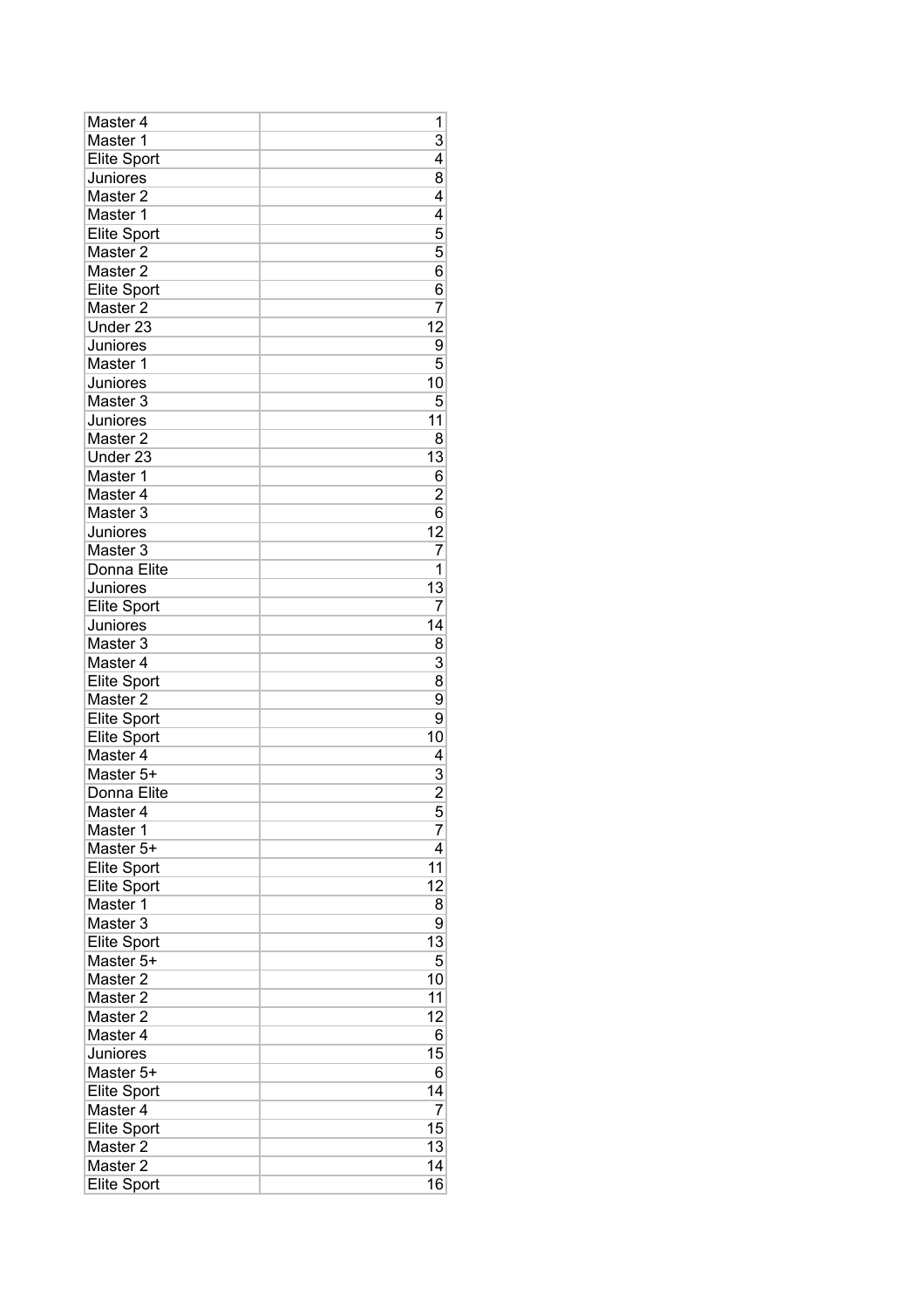| Master <sub>2</sub>                      | 15       |
|------------------------------------------|----------|
| Master 5+                                | 7        |
| Master 4                                 | 8        |
| Master 1                                 | 9        |
| Cicloturista                             | 1        |
| Juniores                                 | 16       |
| Master 5+                                | 8        |
| Master 3                                 | 10       |
| Master 1                                 | 10       |
| Elite                                    | 26       |
| Master 3                                 | 11       |
| Master 4                                 | 9        |
| Master 3                                 | 12       |
| Master 4                                 | 10       |
| Donna Elite                              | 3        |
| Master 4                                 | 11       |
| Master <sub>3</sub>                      | 13       |
| Master <sub>2</sub>                      | 16       |
| Master <sub>2</sub>                      | 17       |
| Donna Elite                              | 4        |
| Master 3                                 | 14       |
| Master 3                                 | 15       |
| Master 1                                 | 11       |
| Master 4                                 | 12       |
| Master 4                                 | 13       |
| Master 1                                 | 12       |
| Master 1                                 | 13       |
| Donna Elite                              | 5        |
| Master Woman 1                           | 1        |
|                                          |          |
| Master <sub>2</sub>                      | 18       |
|                                          | 17       |
| <b>Elite Sport</b><br>Master 2           | 19       |
| Master <sub>2</sub>                      | 20       |
| Master 5+                                | 9        |
| Master 5+                                | 10       |
| Master 1                                 | 14       |
| Master <sub>3</sub>                      | 16       |
| Master 4                                 | 14       |
| Master 4                                 | 15       |
|                                          | 18       |
| <b>Elite Sport</b><br><b>Elite Sport</b> | 19       |
| Master <sub>2</sub>                      | 21       |
| Master 1                                 | 15       |
| Master 3                                 | 17       |
| Master <sub>2</sub>                      | 22       |
| Master <sub>2</sub>                      | 23       |
| Master <sub>3</sub>                      | 18       |
| Master 5+                                | 11       |
| <b>Elite Sport</b>                       | 20       |
| Juniores                                 | 17       |
| Master 3                                 | 19       |
| Master <sub>2</sub>                      | 24       |
| <b>Elite Sport</b>                       | 21       |
| Master 5+                                | 12       |
| Master <sub>2</sub>                      | 25       |
| Master 2                                 | 26       |
| Juniores<br>Master <sub>2</sub>          | 18<br>27 |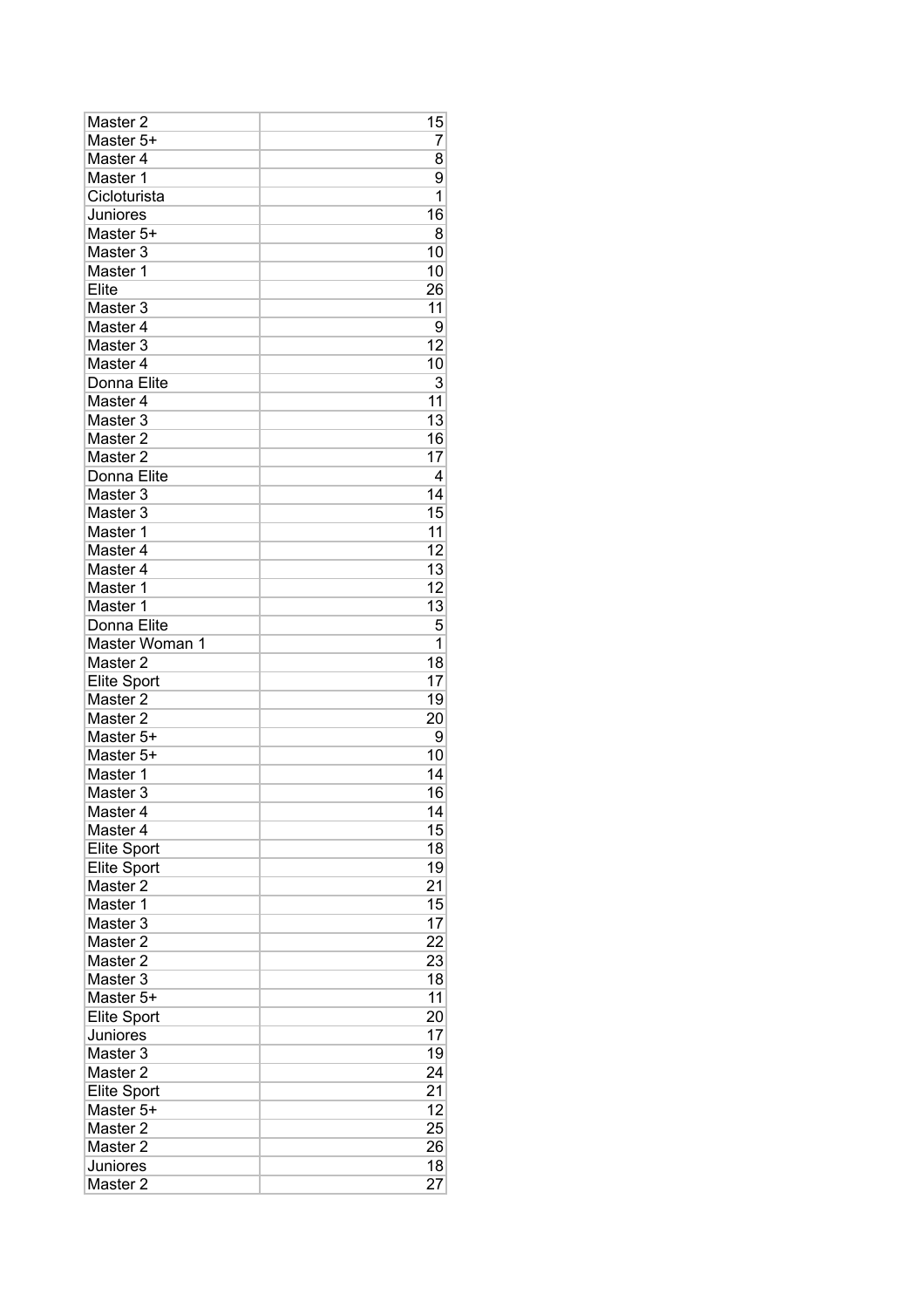| Elite Sport         | 22              |
|---------------------|-----------------|
| Master 1            | 16              |
| Master 4            | 16              |
| Master 2            | 28              |
| Master 4            | 17              |
| Master 4            | 18              |
| Master <sub>2</sub> | 29              |
| Master 4            | 19              |
| Master 1            | 17              |
| Master 3            | 20              |
| Master <sub>3</sub> | 21              |
| Master 4            | 20              |
| Master 1            | 18              |
| Donna Junior        | 1               |
| Master <sub>2</sub> | 30              |
| Juniores            | 19              |
| Master 5+           | 13              |
| Donna Elite         | 6               |
| Master 3            | 22              |
| <b>Elite Sport</b>  | 23              |
| Master 5+           | 14              |
| Master 4            | 21              |
| Master 5+           | 15              |
| <b>Elite Sport</b>  | 24              |
| Master <sub>2</sub> | 31              |
| Under 23            | $\overline{14}$ |
| Master <sub>2</sub> | 32              |
| Master 4            | 22              |
| Master 4            | 23              |
| Master 1            | 19              |
| <b>Elite Sport</b>  | 25              |
| Master 4            | 24              |
| Master 1            | 20              |
| Master <sub>2</sub> | 33              |
| <b>Elite Sport</b>  | 26              |
| Master 4            | 25              |
| Master 1            | 21              |
| Master 3            | 23              |
| Master 3            | 24              |
| Master 5+           | 16              |
| Donna Elite         | 7               |
| Master 4            | 26              |
| Escursionista       | 1               |
| Junior Sport        | 1               |
| Master 3            | 25              |
| Master 3            | 26              |
| Master 1            | 22              |
| Master 3            | 27              |
| Master 4            | 27              |
| Master 3            | 28              |
| Master 5+           | 17              |
| <b>Elite Sport</b>  | 27              |
| Master 4            | 28              |
| Master <sub>3</sub> | 29              |
| Master 5+           | 18              |
| Master 2            | 34              |
| Master 2            | 35              |
| Master 4            | 29              |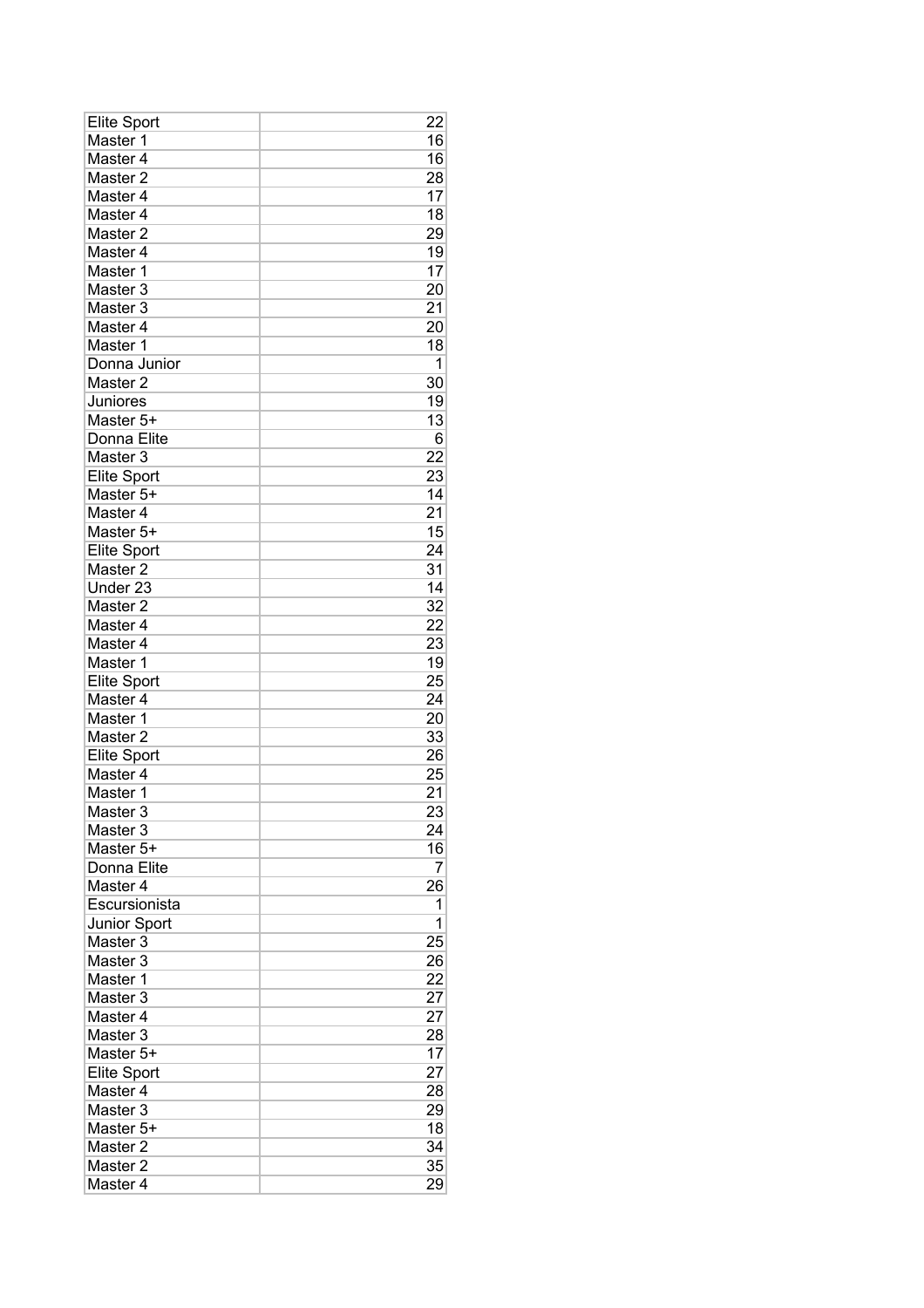| Master 4            | 30              |
|---------------------|-----------------|
| Master <sub>2</sub> | 36              |
| Master 5+           | 19              |
| Master 5+           | 20              |
| <b>Elite Sport</b>  | 28              |
| Elite Sport         | 29              |
| Master 3            | 30              |
| Master 1            | 23              |
| Master 3            | 31              |
| Master <sub>2</sub> | 37              |
| Master <sub>3</sub> | 32              |
| Master 1            | 24              |
| Master 1            | 25              |
| Master 3            | 33              |
| <b>Elite Sport</b>  | 30              |
| Master 3            | 34              |
| <b>Elite Sport</b>  | 31              |
| Junior Sport        | $\overline{2}$  |
| Master 2            | 38              |
| Master 5+           | 21              |
| Master <sub>2</sub> | 39              |
| Escursionista       | $\overline{2}$  |
| Master 3            | 35              |
| Master <sub>2</sub> | 40              |
| Master 4            | 31              |
| Master 4            | 32              |
| Master 5+           |                 |
|                     | 22<br>41        |
| Master <sub>2</sub> |                 |
| Master 1            | 26              |
| Master <sub>2</sub> | 42              |
| Master 3            | 36              |
| Master <sub>2</sub> | 43              |
| Master 4            | 33              |
| Master 4            | 34              |
| Master 4            | 35              |
| Master 4            | 36              |
| Master 4            | 37              |
| Elite Sport         | $\overline{32}$ |
| Master 3            | 37              |
| Master <sub>1</sub> | 27              |
| Master 4            | 38              |
| Master 2            | 44              |
| Master <sub>3</sub> | 38              |
| Master 2            | 45              |
| Master 3            | 39              |
| Master Woman 2      | 1               |
| Elite               | 27              |
| Master 4            | 39              |
| Master 5+           | 23              |
| Master 5+           | 24              |
| Master 2            | 46              |
| Master 3            | 40              |
| Master 3            | 41              |
| Master <sub>3</sub> | 42              |
| <b>Elite Sport</b>  | 33              |
| <b>Elite Sport</b>  | 34              |
| Master 5+           | 25              |
| Master 3            | 43              |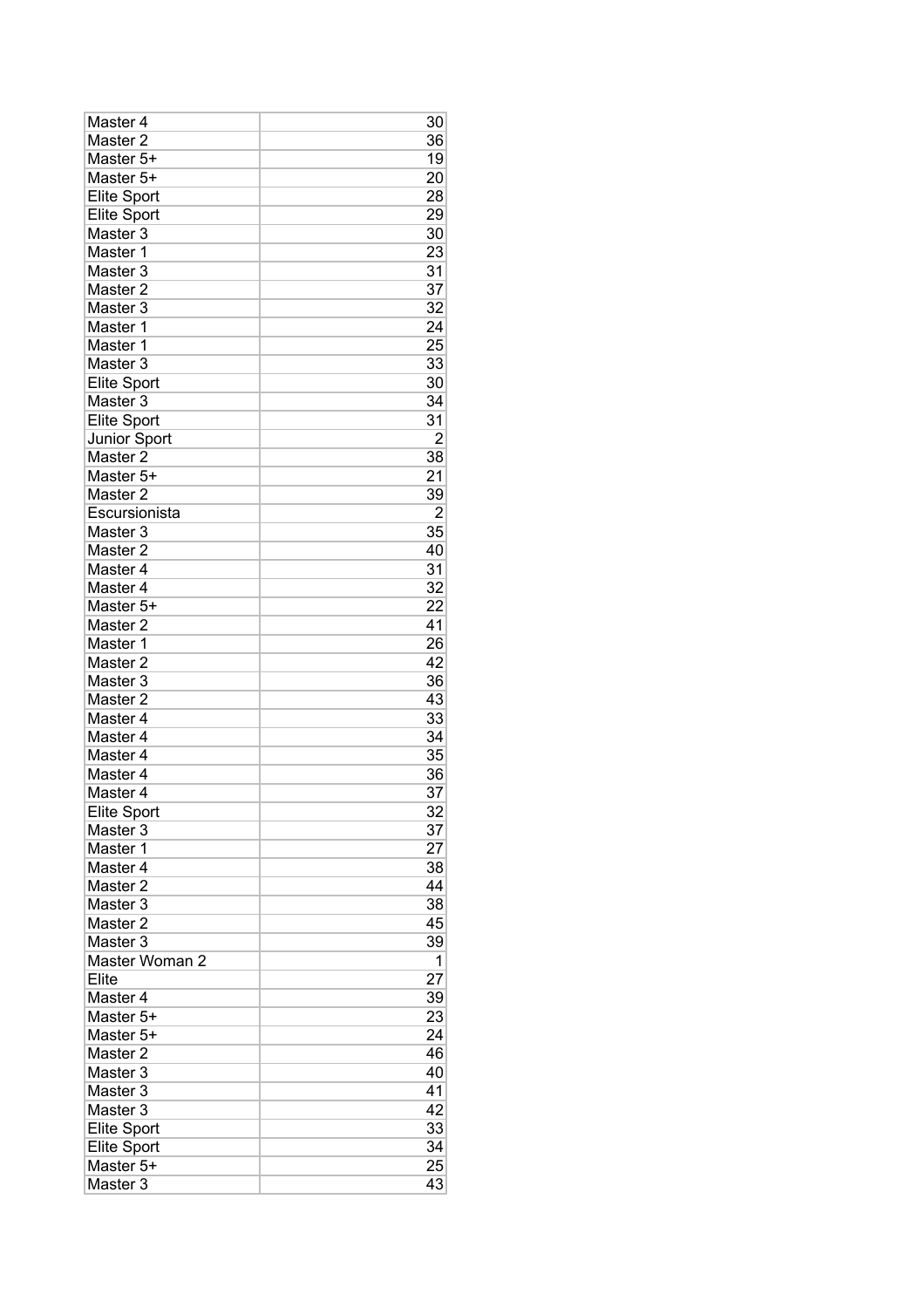| Master 3            | 44             |
|---------------------|----------------|
| Master 2            | 47             |
| Master <sub>3</sub> | 45             |
| Master 3            | 46             |
| <b>Elite Sport</b>  | 35             |
| Master 3            | 47             |
| Master 1            | 28             |
| Master 1            | 29             |
| Master 5+           | 26             |
| Master 4            | 40             |
| Master 4            | 41             |
| <b>Elite Sport</b>  | 36             |
| Master Woman 2      | $\overline{2}$ |
| Escursionista       | $\overline{3}$ |
| Master 2            | 48             |
| Master 1            | 30             |
| <b>Elite Sport</b>  | 37             |
| Master 4            | 42             |
| Master Woman 1      | $\overline{2}$ |
| Master 4            | 43             |
| Master <sub>2</sub> | 49             |
|                     | 27             |
| Master 5+           |                |
| Master 4            | 44             |
| Master <sub>2</sub> | 50             |
| Master 5+           | 28             |
| Master <sub>3</sub> | 48             |
| Master 1            | 31             |
| Master 4            | 45             |
| Master <sub>2</sub> | 51             |
| Master <sub>3</sub> | 49             |
| Master 1            | 32             |
| Master 4            | 46             |
| Master Woman 1      | 3              |
| Master 4            | 47             |
| Master <sub>3</sub> | 50             |
| Master 5+           | 29             |
| Master 3            | 51             |
| Master 4            | 48             |
| Master <sub>2</sub> | 52             |
| Master 4            | 49             |
| Master 1            | 33             |
| Master 4            | 50             |
| Master <sub>3</sub> | 52             |
| Escursionista       | 4              |
| Master 4            | 51             |
| Junior Sport        | 3              |
| Master 2            | 53             |
| Master 4            | 52             |
| Master 3            | 53             |
| Master <sub>2</sub> | 54             |
| Master 2            | 55             |
| Master 1            | 34             |
| Master 5+           |                |
|                     | 30             |
| Master 5+           | 31             |
| Master 4            | 53             |
| Master 4            | 54             |
| Master <sub>2</sub> | 56             |
| Master Woman 2      | 3              |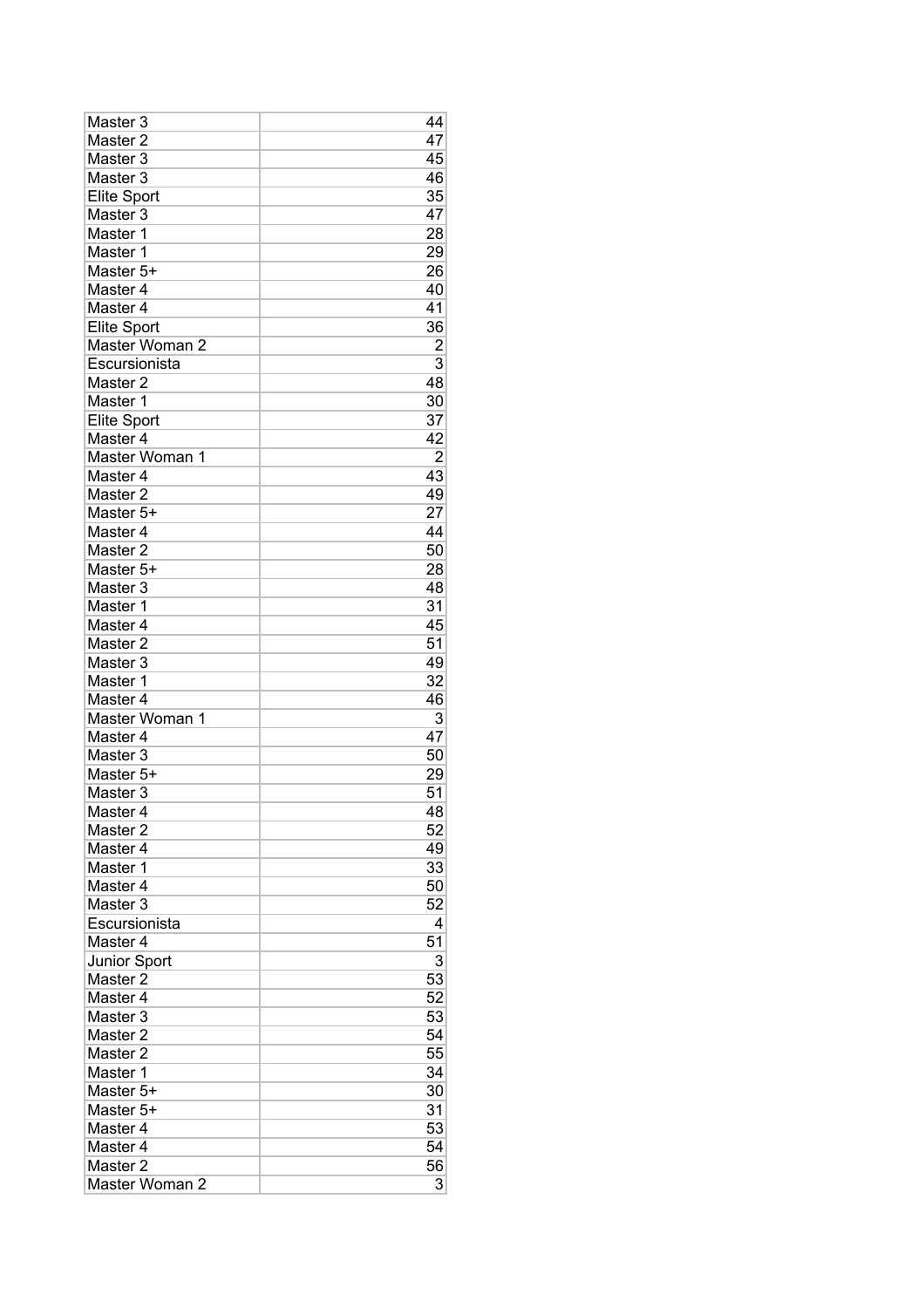| Escursionista       | 2  |
|---------------------|----|
| Master 4            | 55 |
| Master <sub>3</sub> | 54 |
| <b>Elite Sport</b>  | 38 |
| Master 4            | 56 |
| Master <sub>2</sub> | 57 |
| Master 5+           | 32 |
| Master 5+           | 33 |
| Master 3            | 55 |
| Master <sub>2</sub> | 58 |
| Master 5+           | 34 |
| Master 5+           | 35 |
| Master 4            | 57 |
| Master 4            | 58 |
| Master 4            | 59 |
| Master 5+           | 36 |
| Master 3            | 56 |
| Master 4            | 60 |
| Master <sub>3</sub> | 57 |
| Escursionista       | 5  |
| Master <sub>2</sub> | 59 |
| Master 3            |    |
| Master <sub>2</sub> | 58 |
|                     | 60 |
| Master 5+           | 37 |
| Master 5+           | 38 |
| Master 4            | 61 |
| Master 3            | 59 |
| Master <sub>2</sub> | 61 |
| Master 3            | 60 |
| Master 3            | 61 |
| Master 4            | 62 |
| Master 3            | 62 |
| Master <sub>2</sub> | 62 |
| Master 3            | 63 |
| Master <sub>4</sub> | 63 |
| Master <sub>2</sub> | 63 |
| Master <sub>4</sub> | 64 |
| Master <sub>2</sub> | 64 |
| Master <sub>3</sub> | 64 |
| Escursionista       | 6  |
| Master 4            | 65 |
| Escursionista       | 7  |
| Escursionista       | 8  |
| Master 3            | 65 |
| Master 4            | 66 |
| Master <sub>2</sub> | 65 |
| Master <sub>2</sub> | 66 |
| <b>Elite Sport</b>  | 39 |
| Master 5+           | 39 |
| Master 5+           | 40 |
| Master 2            | 67 |
| Master Woman 2      | 4  |
| Master 4            | 67 |
| Master 1            | 35 |
| Master 1            | 36 |
| Master <sub>3</sub> | 66 |
| Master 2            | 68 |
| Master 5+           | 41 |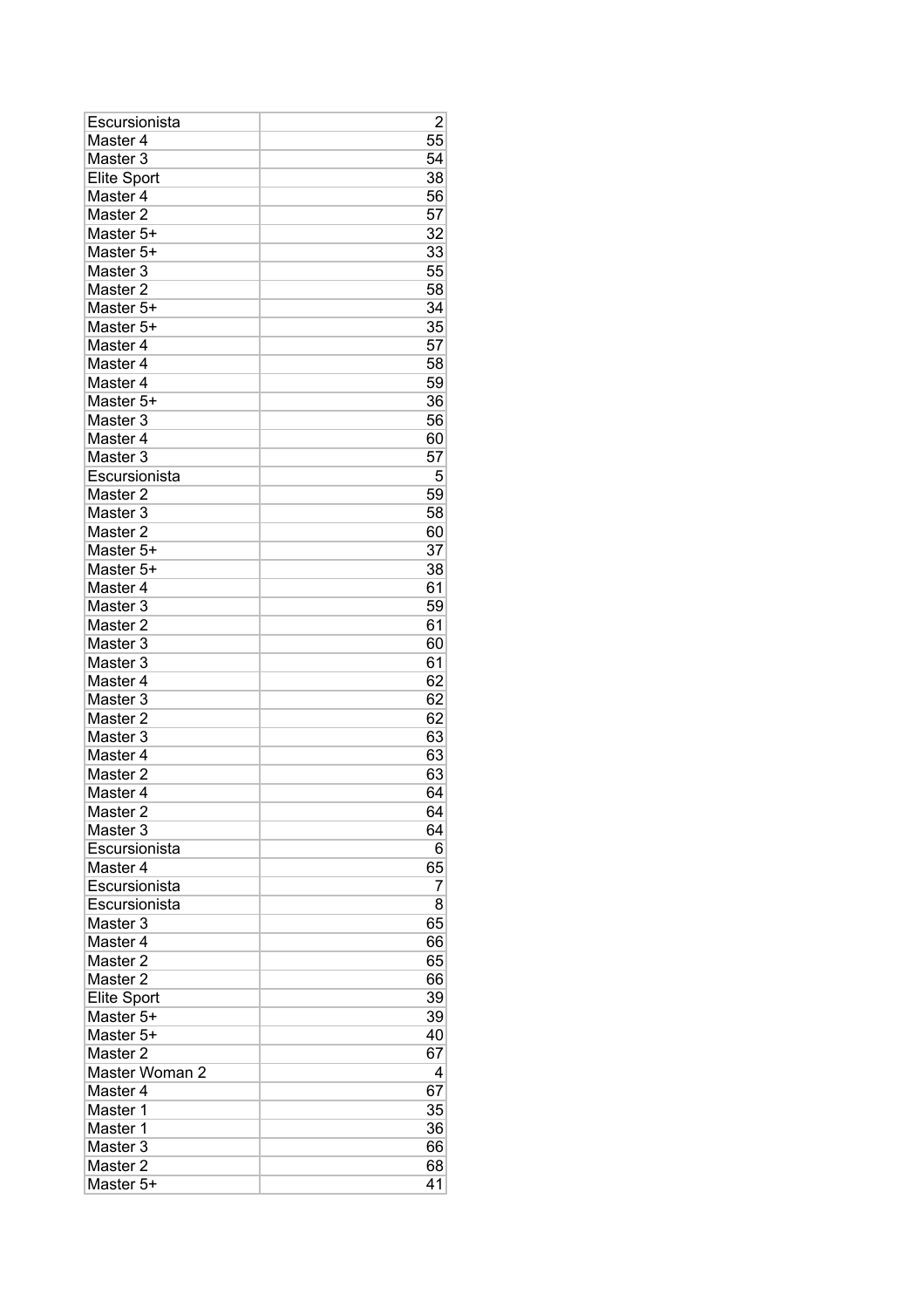| Master 5+           | 42              |
|---------------------|-----------------|
| Master 5+           | 43              |
| Master 1            | 37              |
| Master 4            | 68              |
| Master <sub>3</sub> | 67              |
| Master 5+           | 44              |
| Master 3            | 68              |
| Escursionista       | 9               |
| Master 5+           | 45              |
| Escursionista       | 3               |
| Master 4            | 69              |
| <b>Elite Sport</b>  | 40              |
| Master <sub>2</sub> | 69              |
| Master 4            | 70              |
| <b>Elite Sport</b>  | 41              |
| Master 3            | 69              |
| Master 4            | $\overline{71}$ |
| Master <sub>2</sub> | 70              |
| Escursionista       | 10              |
| Master 3            | 70              |
| Master 4            | 72              |
| Master <sub>2</sub> | 71              |
| Escursionista       | 11              |
| Master <sub>3</sub> | 71              |
| Master 5+           | 46              |
| Master 5+           | 47              |
| <b>Elite Sport</b>  | 42              |
| Master 3            | 72              |
| Master <sub>2</sub> | 72              |
| Master 5+           | 48              |
| <b>Elite Sport</b>  | 43              |
| Master 5+           | 49              |
| Master 5+           | 50              |
| Master 3            | 73              |
| Master 4            | 73              |
| Master 4            | 74              |
| Master 4            | 75              |
| Master 5+           | 51              |
| Master 4            | 76              |
| Cicloturista        | 4               |
| Master 4            | 77              |
| Master <sub>3</sub> | 74              |
| Escursionista       | 12              |
| Master 3            | 75              |
| Escursionista       | 13              |
| Master 4            | 78              |
| Master 4            | 79              |
| Master 2            | 73              |
| Master 3            | 76              |
| Master 3            | 77              |
| Master 3            | 78              |
| Master Woman 2      | 5               |
| Master 3            | 79              |
| Master 3            | 80              |
| Master 4            | 80              |
| Master 3            | 81              |
| Master 1            | 38              |
| <b>Elite Sport</b>  | 44              |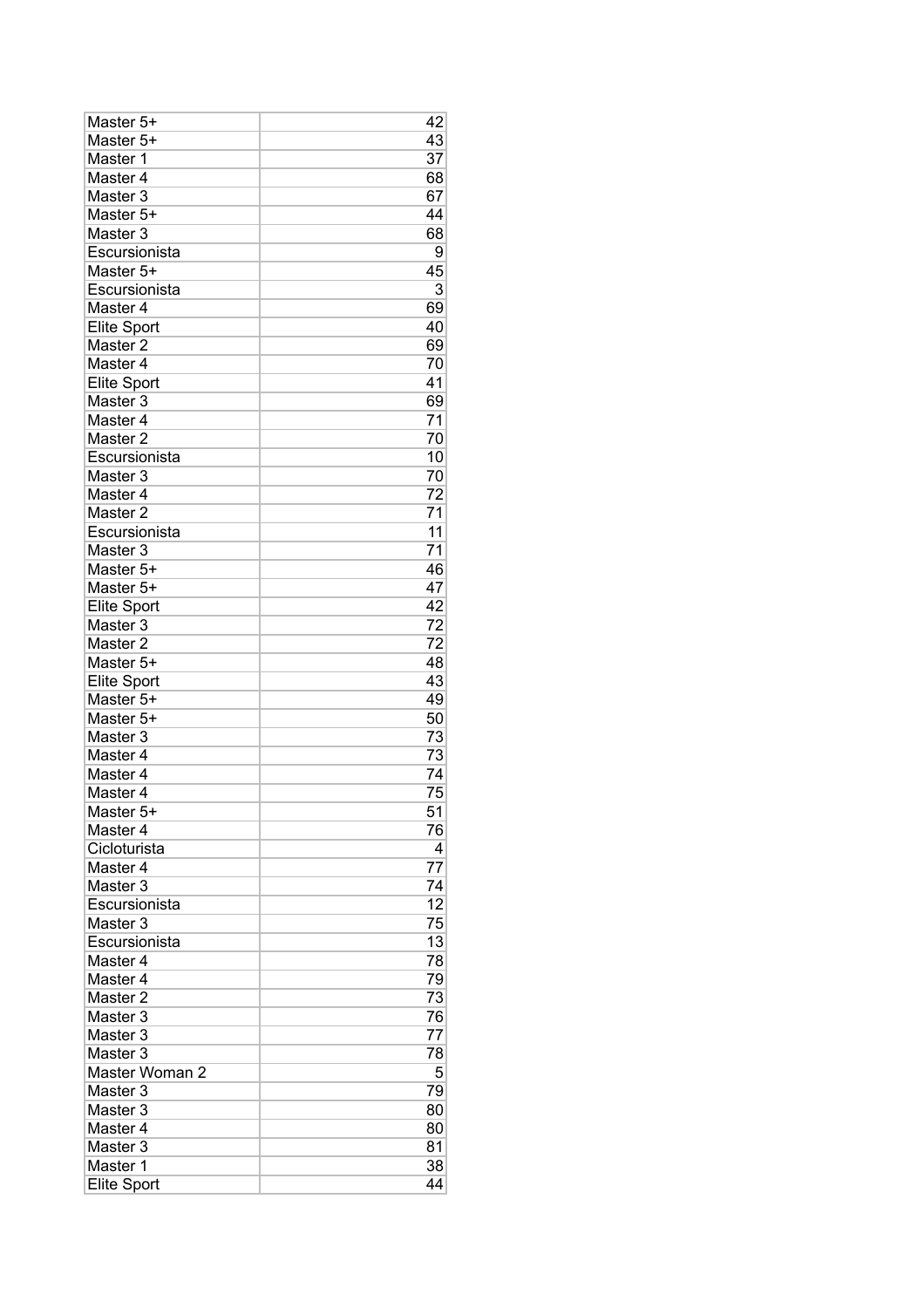| Master 2            | 74             |
|---------------------|----------------|
| Master 3            | 82             |
| Escursionista       | 14             |
| Master 5+           | 52             |
| Master <sub>2</sub> | 75             |
| Master 4            | 81             |
| Escursionista       | 15             |
| Master Woman 2      | 6              |
| Donna Junior        | $\overline{2}$ |
| Master 3            | 83             |
| Master 4            | 82             |
| <b>Elite Sport</b>  | 45             |
| Master 3            | 84             |
| Master 3            | 85             |
| Master 4            | 83             |
| Master 3            | 86             |
| Master <sub>2</sub> | 76             |
| Master <sub>2</sub> | 77             |
| Master 3            | 87             |
| Master <sub>2</sub> | 78             |
| Escursionista       | 16             |
| Master 1            | 39             |
| Master 3            | 88             |
| Master <sub>2</sub> | 79             |
| Master 1            | 40             |
| <b>Elite Sport</b>  | 46             |
| Master 3            | 89             |
| Master <sub>2</sub> | 80             |
| Master 5+           | 53             |
| <b>Elite Sport</b>  | 47             |
| Master 3            | 90             |
| Master 5+           | 54             |
| Master 3            | 91             |
| Master 5+           | 55             |
| Elite Sport         | 48             |
| Master <sub>2</sub> | 81             |
| Master 3            | 92             |
| Master 5+           | 56             |
| Donna Junior        | 3              |
| Escursionista       | 17             |
| Master 3            | 93             |
| Master 4            | 84             |
| Master 1            | 41             |
| Master 3            | 94             |
| Master 3            | 95             |
| Master 4            | 85             |
| Master 3            | 96             |
| Master 4            | 86             |
| Master 3            | 97             |
| Master 5+           | 57             |
| Escursionista       | 18             |
| Escursionista       | 19             |
| Master 5+           | 58             |
| Cicloturista        | 5              |
| Master <sub>3</sub> | 98             |
| <b>Elite Sport</b>  | 49             |
| Master 3            | 99             |
| Master <sub>3</sub> | 100            |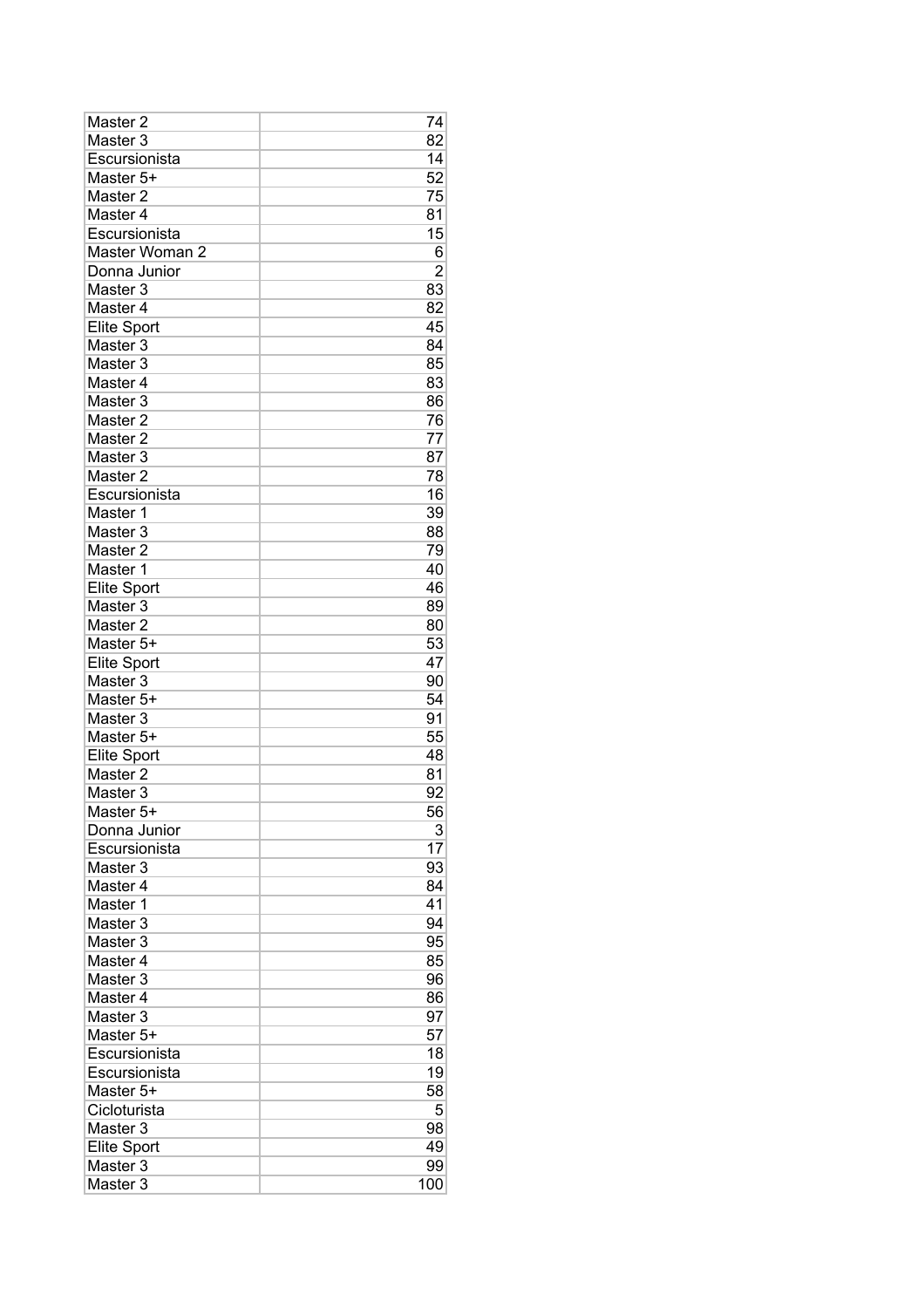| Master 4            | 87  |
|---------------------|-----|
| Master 4            | 88  |
| Escursionista       | 20  |
| Master 1            | 42  |
| Master <sub>2</sub> | 82  |
| Master <sub>2</sub> | 83  |
| Master 3            | 101 |
| Master 3            | 102 |
| Escursionista       | 21  |
| Master 5+           | 59  |
| Escursionista       | 22  |
| Master 1            | 43  |
| Master 2            | 84  |
| Master <sub>2</sub> | 85  |
| <b>Elite Sport</b>  | 50  |
| Master 5+           | 60  |
| Master <sub>2</sub> | 86  |
| Master 1            | 44  |
| Master 4            | 89  |
| Master 4            | 90  |
| Master Woman 1      | 4   |
| Master <sub>2</sub> | 87  |
| Master 2            | 88  |
| Master 5+           | 61  |
| Master 2            | 89  |
| Master 3            | 103 |
| Master 3            | 104 |
| Escursionista       | 23  |
| Master 3            | 105 |
| Master 5+           | 62  |
| Master 2            | 90  |
| Master 5+           | 63  |
| Escursionista       | 24  |
| Master 3            | 106 |
| Master 5+           | 64  |
| Master 5+           | 65  |
| Master <sub>2</sub> | 91  |
| Master <sub>2</sub> | 92  |
| Master 4            | 91  |
| Master 4            | 92  |
| Master 5+           | 66  |
| Master 4            | 93  |
| Escursionista       | 25  |
| Escursionista       | 26  |
| Master 3            | 107 |
| Master 2            | 93  |
| Escursionista       | 27  |
| Master 4            | 94  |
| Master 4            | 95  |
| Master <sub>2</sub> | 94  |
| Escursionista       | 28  |
| Master 5+           | 67  |
| Master 5+           | 68  |
| Master <sub>3</sub> | 108 |
| Cicloturista        | 6   |
| Master 4            | 96  |
| Master 4            | 97  |
| Master <sub>1</sub> | 45  |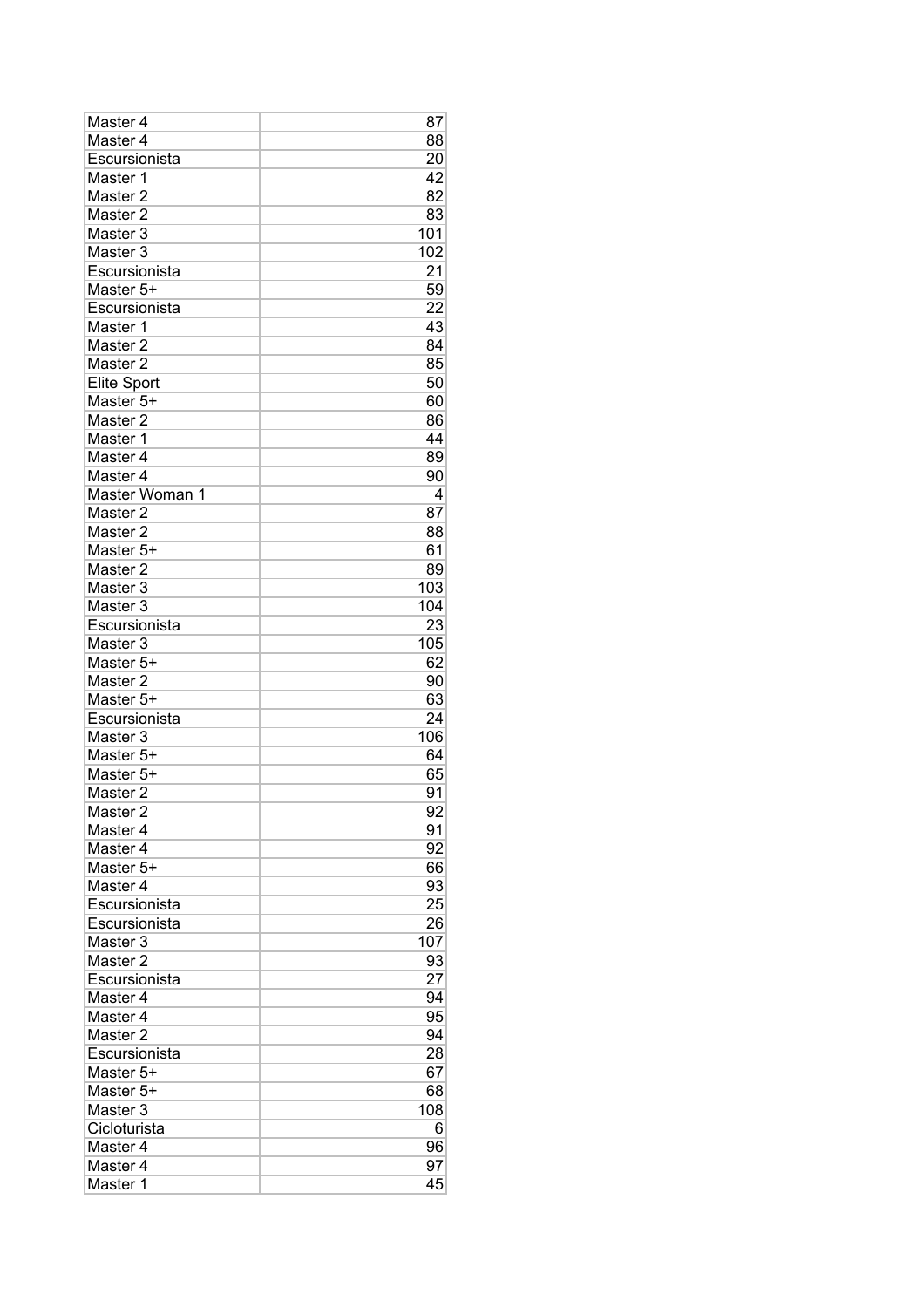| Master 5+           | 69  |
|---------------------|-----|
| Master 2            | 95  |
| Escursionista       | 29  |
| Master 1            | 46  |
| Escursionista       | 30  |
| Master 4            | 98  |
| Master <sub>3</sub> | 109 |
| Master 5+           | 70  |
| Master 5+           | 71  |
| Master 3            | 110 |
| Escursionista       | 31  |
| Escursionista       | 32  |
| Master 1            | 47  |
| Master 1            | 48  |
| Master 2            | 96  |
| Master 4            | 99  |
| Master 5+           | 72  |
| Master Woman 1      | 5   |
| Master <sub>2</sub> | 97  |
| Master 3            | 111 |
| Master 3            | 112 |
| Master 1            | 49  |
| Escursionista       | 33  |
| Master 4            | 100 |
| Master 5+           | 73  |
| Escursionista       | 34  |
| Master 5+           | 74  |
| Master 1            | 50  |
| Master 4            | 101 |
| Master 2            | 98  |
| Escursionista       | 35  |
| Master 5+           | 75  |
| Master 4            | 102 |
| Master 4            | 103 |
| Master 5+           | 76  |
| Master 1            | 51  |
| Master <sub>3</sub> | 113 |
| Master 3            | 114 |
| Master 3            | 115 |
| Master 4            | 104 |
| Master 4            | 105 |
| Master <sub>2</sub> | 99  |
| Master 4            | 106 |
| Master 2            | 100 |
| Master 5+           | 77  |
| Master <sub>2</sub> | 101 |
| Master 3            | 116 |
| Master 5+           | 78  |
| Escursionista       | 36  |
| Escursionista       | 37  |
| Escursionista       | 38  |
| Master 3            | 117 |
| Master 2            | 102 |
| Master 5+           | 79  |
| Master <sub>4</sub> | 107 |
| <b>Elite Sport</b>  | 51  |
| Master 4            | 108 |
| Master <sub>3</sub> | 118 |
|                     |     |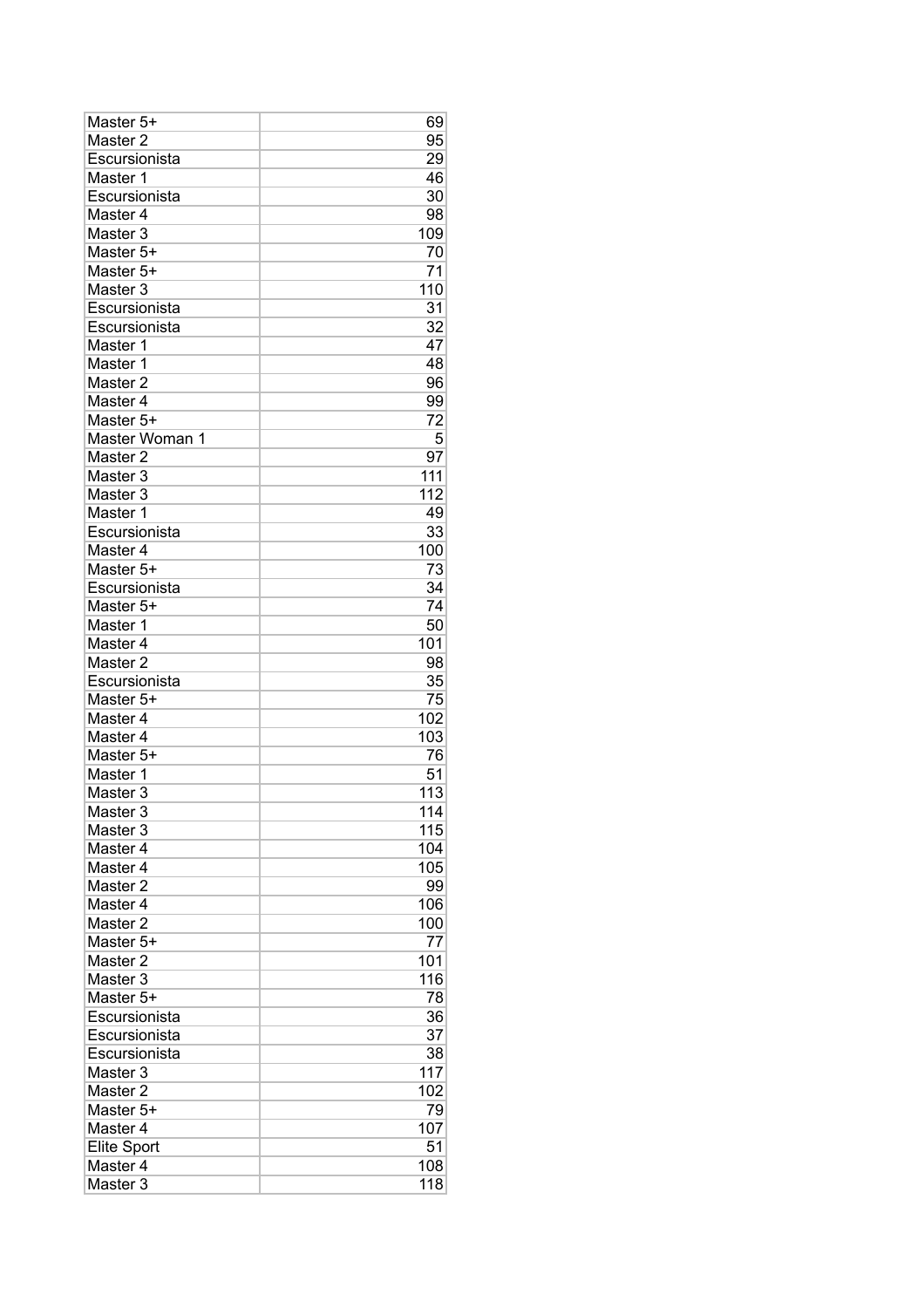| Master 2            | 103 |
|---------------------|-----|
| Master 5+           | 80  |
| Master <sub>2</sub> | 104 |
| Master <sub>2</sub> | 105 |
| Master <sub>2</sub> | 106 |
| Master <sub>2</sub> | 107 |
| Escursionista       | 39  |
| Master 4            | 109 |
| Master 3            | 119 |
| Master 5+           | 81  |
| Escursionista       | 40  |
| Master 3            | 120 |
| Master Woman 1      | 6   |
| Master <sub>2</sub> | 108 |
| Escursionista       | 41  |
| Master 2            | 109 |
| Escursionista       | 42  |
| Master 3            | 121 |
| Escursionista       | 43  |
| Master <sub>3</sub> | 122 |
| <b>Elite Sport</b>  | 52  |
| Master 4            | 110 |
| Master 4            | 111 |
| Master 1            | 52  |
| Master 1            | 53  |
| Master 4            | 112 |
| <b>Elite Sport</b>  | 53  |
| Master 4            | 113 |
| Master 1            | 54  |
| <b>Elite Sport</b>  | 54  |
| Master 5+           | 82  |
| Master 5+           | 83  |
| Master 5+           | 84  |
| Master 4            | 114 |
| Master 5+           | 85  |
| Master 5+           | 86  |
| Master 4            | 115 |
| Master <sub>3</sub> | 123 |
| Master 5+           | 87  |
| Master 5+           | 88  |
| Master 4            | 116 |
| Master 1            | 55  |
| Master <sub>4</sub> | 117 |
| Master 3            | 124 |
| Escursionista       | 44  |
| Master 4            | 118 |
| Master 5+           | 89  |
| Escursionista       | 45  |
| Master 5+           | 90  |
| Master 4            | 119 |
| Master 4            | 120 |
| Master <sub>4</sub> | 121 |
| Master 5+           | 91  |
| Escursionista       | 46  |
| Master 3            | 125 |
| Master 3            | 126 |
| Master 5+           | 92  |
| Escursionista       | 47  |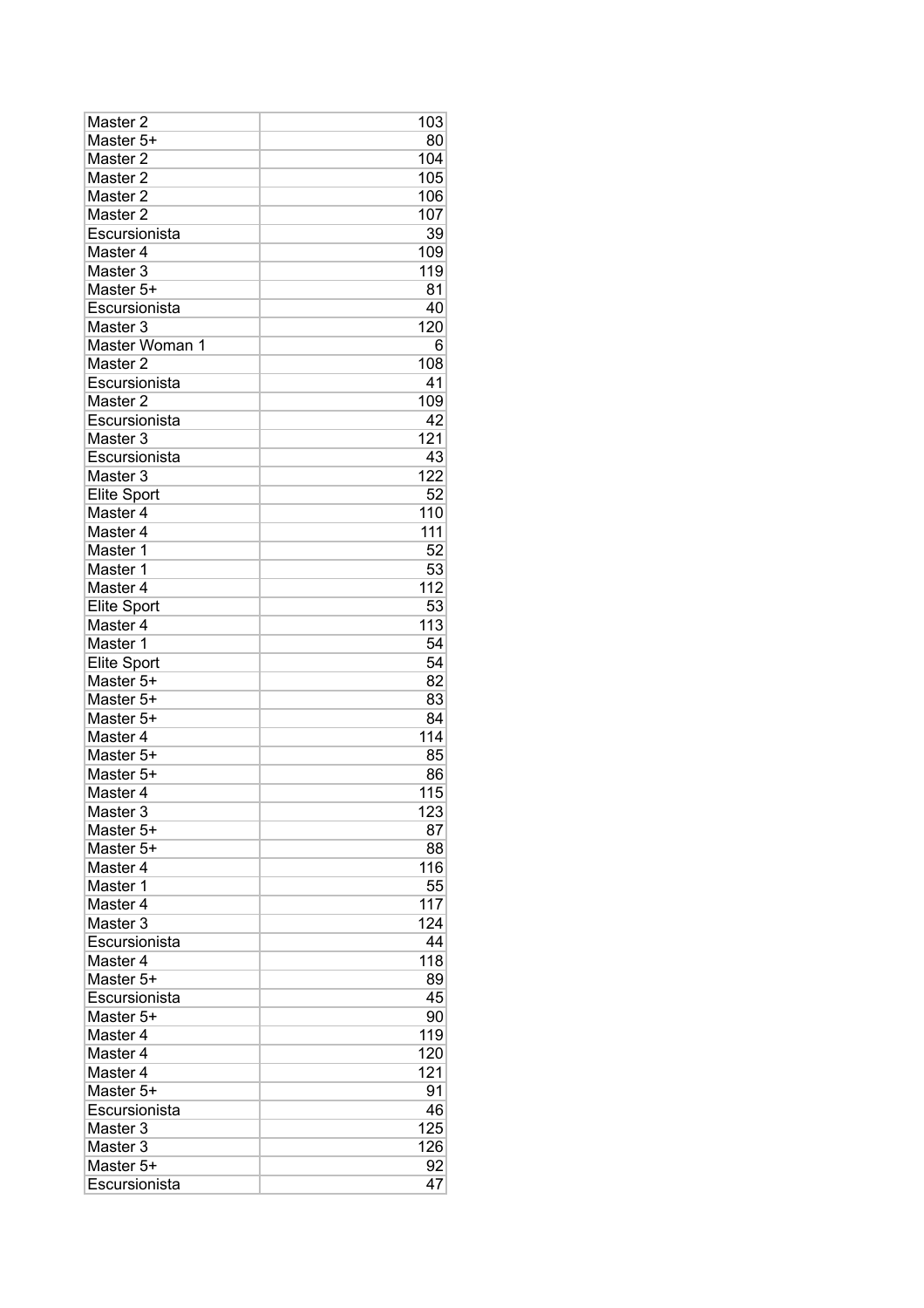| Master 5+           | 93  |
|---------------------|-----|
| Master 3            | 127 |
| Master <sub>3</sub> | 128 |
| Escursionista       | 48  |
| Master 1            | 56  |
| Master 4            | 122 |
| Master 1            | 57  |
| Master 5+           | 94  |
| Master 5+           | 95  |
| Master 5+           | 96  |
| Master 4            | 123 |
| Master 4            | 124 |
| Master 4            | 125 |
| Master 5+           | 97  |
| Escursionista       | 49  |
| Master 3            | 129 |
| Master <sub>2</sub> | 110 |
| Master 1            | 58  |
| Master 3            | 130 |
| Cicloturista        | 7   |
| Escursionista       | 50  |
| Master 3            | 131 |
| Master <sub>2</sub> | 111 |
| Escursionista       | 51  |
| Master 5+           | 98  |
| Master 3            | 132 |
| <b>Elite Sport</b>  | 55  |
| Master <sub>3</sub> | 133 |
| Master 5+           | 99  |
| Master <sub>3</sub> | 134 |
| Master 5+           | 100 |
| Master <sub>2</sub> | 112 |
| Master 5+           | 101 |
| Master 4            | 126 |
| Escursionista       | 52  |
| Master 3            | 135 |
| Escursionista       | 53  |
| Master 4            | 127 |
| Master 1            | 59  |
| Master 1            | 60  |
| Escursionista       | 54  |
| Master 2            | 113 |
| Master 5+           | 102 |
| Master 2            | 114 |
| Master 4            | 128 |
| Master 4            | 129 |
| Master 3            | 136 |
| Escursionista       | 55  |
| Cicloturista        | 8   |
| Master 3            | 137 |
| Master Woman 2      | 7   |
| Master 5+           | 103 |
| Master 3            | 138 |
| Master 1            | 61  |
| Master 1            | 62  |
| Master 4            | 130 |
| Master 5+           | 104 |
| Master 5+           | 105 |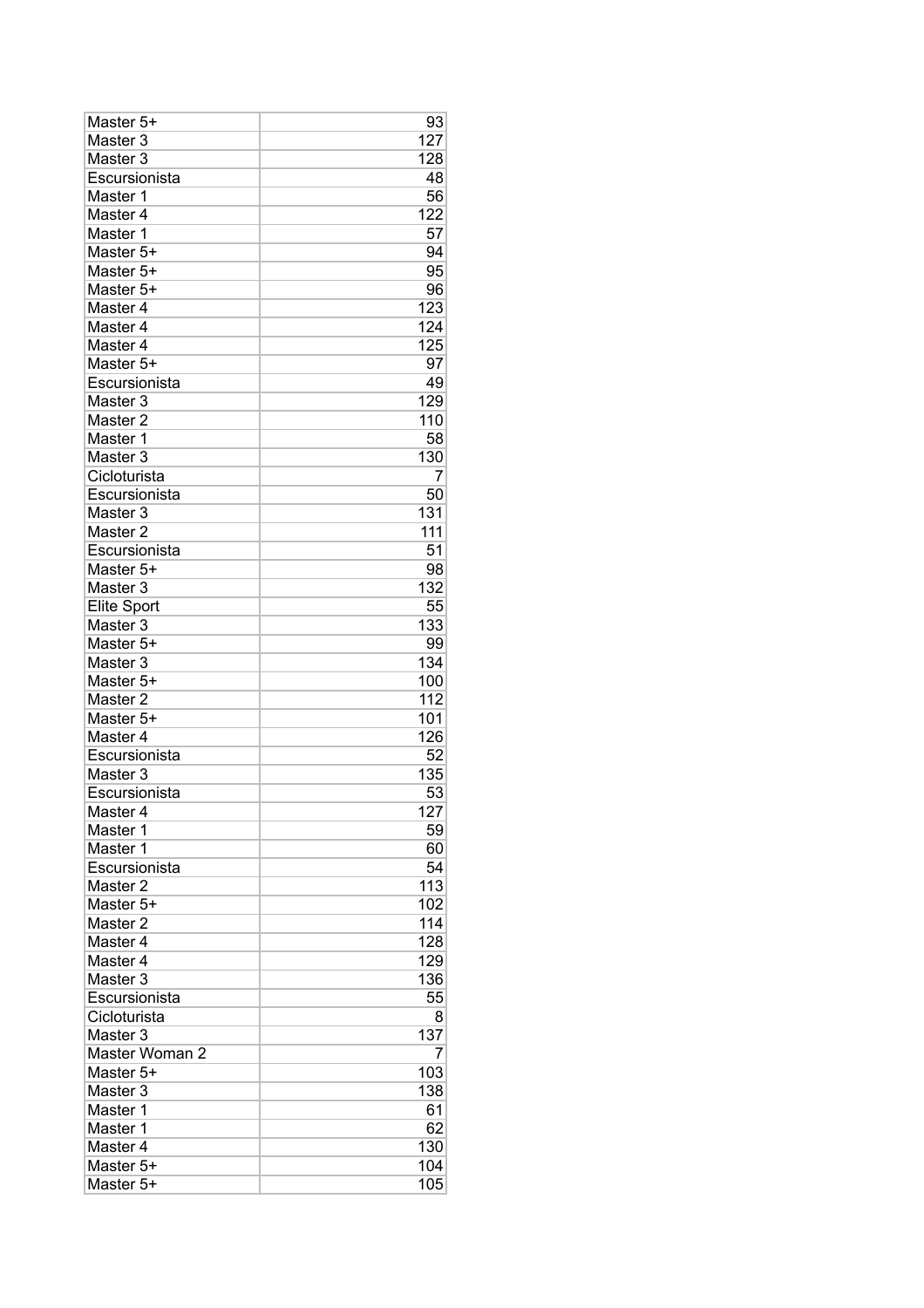| Master 3            | 139 |
|---------------------|-----|
| Master <sub>3</sub> | 140 |
| Master 5+           | 106 |
| Master <sub>2</sub> | 115 |
| Master 4            | 131 |
| Master 4            | 132 |
| Master <sub>3</sub> | 141 |
| Master 3            | 142 |
| Master 5+           | 107 |
| Escursionista       | 56  |
| Master 2            | 116 |
| Master 5+           | 108 |
| Cicloturista        | 9   |
| Master 4            | 133 |
| Escursionista       | 57  |
| Master 5+           | 109 |
| Escursionista       | 58  |
| Escursionista       | 59  |
| Escursionista       | 60  |
| Escursionista       | 61  |
| Master <sub>2</sub> | 117 |
| Master 3            | 143 |
| Master <sub>3</sub> | 144 |
| Escursionista       | 62  |
| Master 2            | 118 |
| Master <sub>2</sub> | 119 |
| Master 1            | 63  |
| Master 5+           | 110 |
| Escursionista       | 63  |
| <b>Elite Sport</b>  | 56  |
| Master 3            | 145 |
| Cicloturista        | 10  |
| Master 4            | 134 |
| Master 4            | 135 |
| <b>Elite Sport</b>  | 57  |
| Master 4            | 136 |
| Master 5+           | 111 |
| Master 3            | 146 |
| Elite Sport         | 58  |
| Master 3            | 147 |
| Master 5+           | 112 |
| Master <sub>2</sub> | 120 |
| Master 2            | 121 |
| Master 5+           | 113 |
| Cicloturista        | 11  |
| Master 5+           | 114 |
| <b>Elite Sport</b>  | 59  |
| Master 2            | 122 |
| Master <sub>2</sub> | 123 |
| Escursionista       | 64  |
| Master 5+           | 115 |
| Master 3            | 148 |
| Master 2            | 124 |
| Master 2            | 125 |
| Master 5+           | 116 |
| <b>Elite Sport</b>  | 60  |
| Master 5+           | 117 |
| Master 1            | 64  |
|                     |     |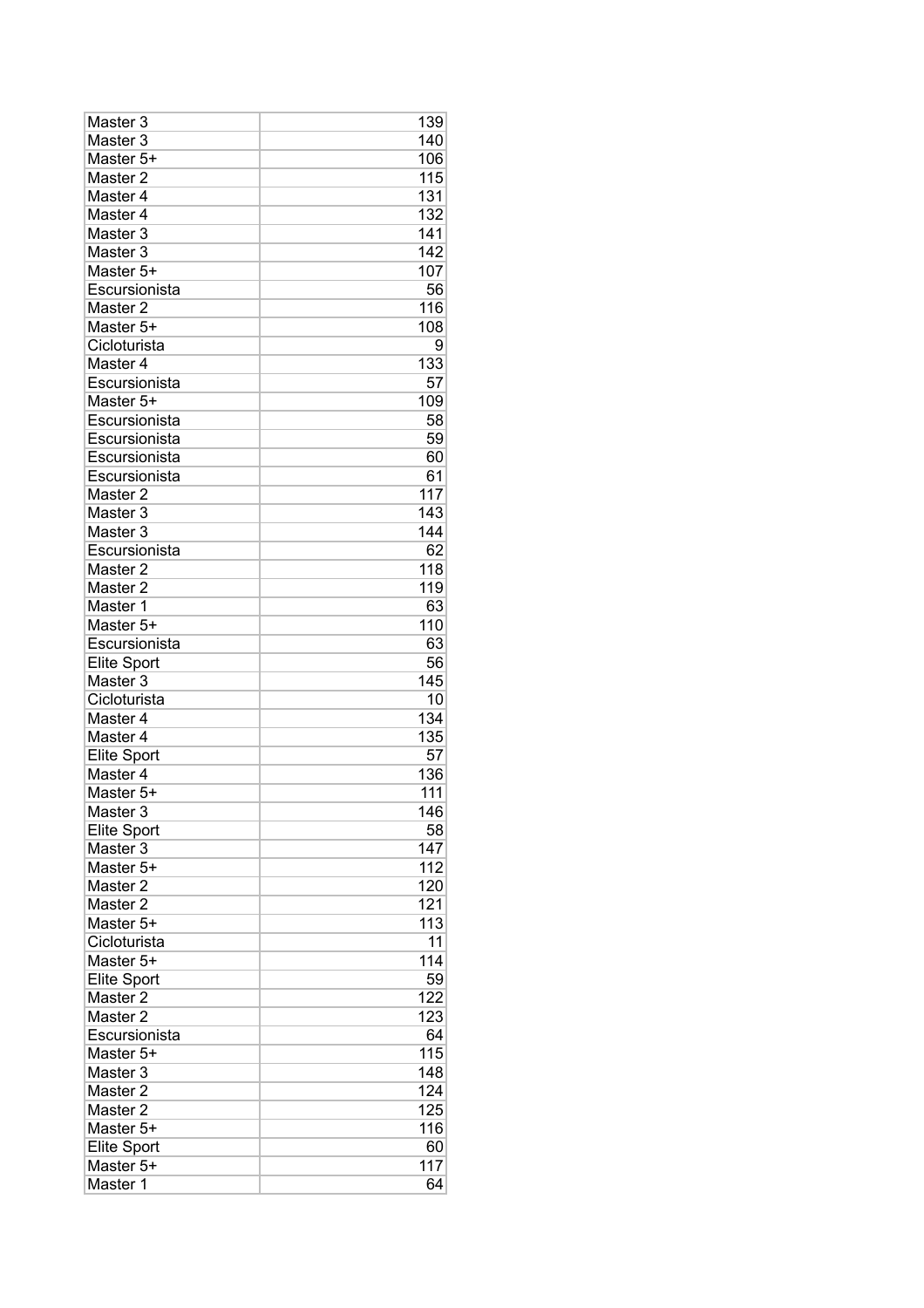| Master 2           | 126 |
|--------------------|-----|
| Master 4           | 137 |
| Master 4           | 138 |
| Master 2           | 127 |
| Escursionista      | 65  |
| Master Woman 2     | 8   |
| Master 3           | 149 |
| Escursionista      | 66  |
| Escursionista      | 67  |
| Master 3           | 150 |
| Escursionista      | 68  |
| Escursionista      | 69  |
| Master 5+          | 118 |
| Escursionista      | 70  |
| Master 3           | 151 |
| Master 4           | 139 |
| Master 3           | 152 |
| Master Woman 2     | 9   |
| Escursionista      | 71  |
|                    | 119 |
| Master 5+          |     |
| Master 5+          | 120 |
| Master 5+          | 121 |
| <b>Elite Sport</b> | 61  |
| Master 2           | 128 |
| Master 5+          | 122 |
| Master 5+          | 123 |
| Master 1           | 65  |
| Escursionista      | 72  |
| Master 5+          | 124 |
| Master 5+          | 125 |
| Escursionista      | 73  |
| Master 3           | 153 |
| Escursionista      | 74  |
| Master 2           | 129 |
| Escursionista      | 75  |
| Cicloturista       | 12  |
| Master 5+          | 126 |
| Escursionista      | 76  |
| Escursionista      | 77  |
| Master 4           | 140 |
| Master 2           | 130 |
| Master 5+          | 127 |
| Cicloturista       | 13  |
| Escursionista      | 78  |
| Escursionista      | 79  |
| Master 5+          | 128 |
| Elite Sport        | 62  |
| Elite Sport        | 63  |
| Escursionista      | 80  |
| Escursionista      | 81  |
| Master 4           | 141 |
| Escursionista      | 82  |
| Master 4           | 142 |
|                    |     |
| Elite Sport        | 64  |
| Master 2           | 131 |
| Elite Sport        | 65  |
| Master 5+          | 129 |
| Escursionista      | 83  |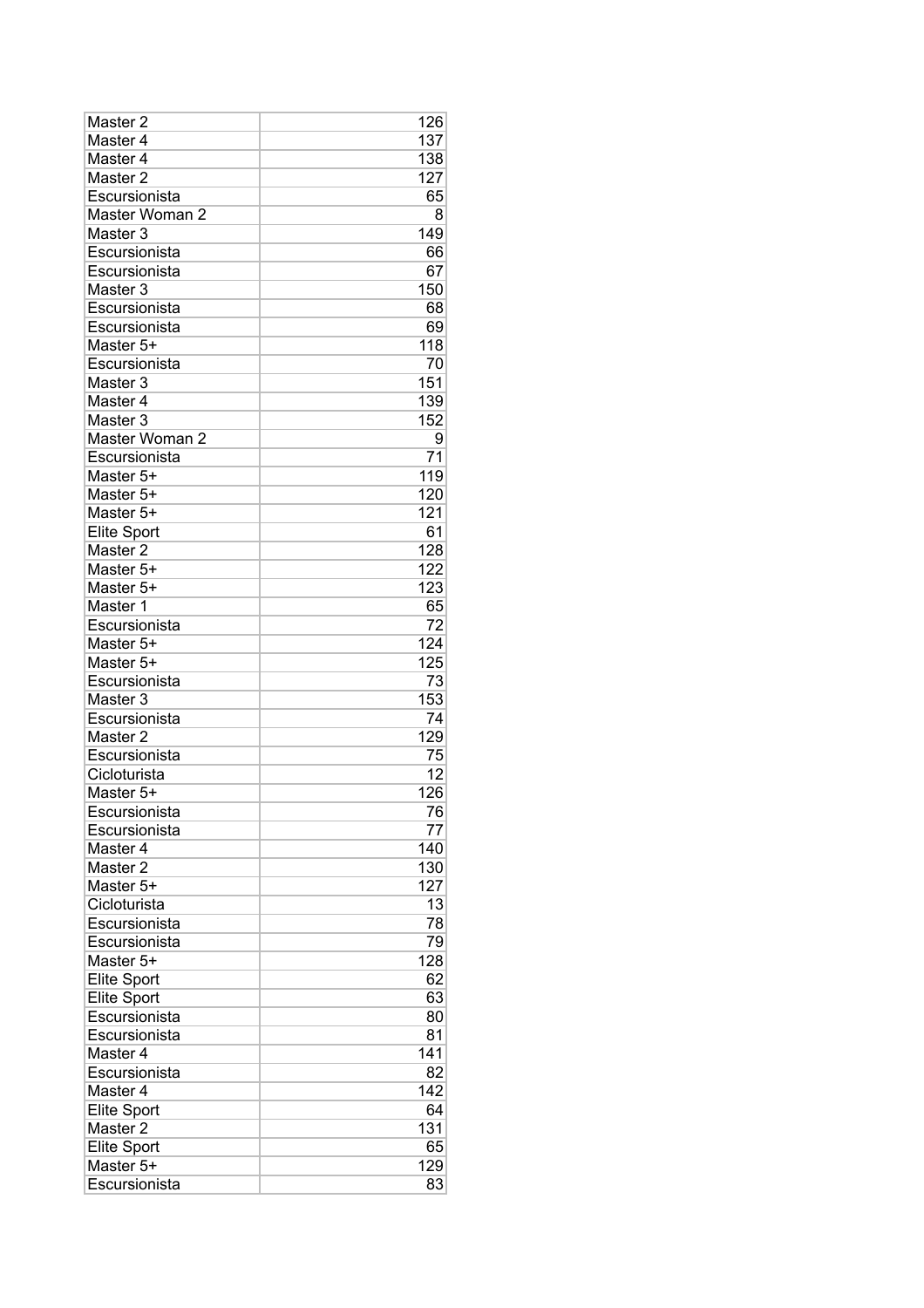| Escursionista                    | 84  |
|----------------------------------|-----|
| Master 3                         | 154 |
| Escursionista                    | 85  |
| Escursionista                    | 86  |
| Escursionista                    | 87  |
| Master 1                         | 66  |
| Escursionista                    | 88  |
| Escursionista                    | 89  |
| Escursionista                    | 90  |
| <b>Elite Sport</b>               | 66  |
| Master <sub>3</sub>              | 155 |
| Master 5+                        | 130 |
| <b>Elite Sport</b>               | 67  |
| Master 3                         | 156 |
| Master 3                         | 157 |
| Master 1                         | 67  |
| Escursionista                    | 91  |
| Master 3                         | 158 |
| Master Woman 2                   | 10  |
| Master 1                         | 68  |
| Master 5+                        | 131 |
| Master Woman 2                   | 11  |
| Master 1                         | 69  |
| Master 5+                        | 132 |
| Escursionista                    | 92  |
| <b>Elite Sport</b>               | 68  |
| Master 5+                        | 133 |
| Master 5+                        | 134 |
| Escursionista                    | 93  |
| Master 1                         | 70  |
| Escursionista                    | 94  |
| Escursionista                    | 95  |
| Master 1                         | 71  |
| Master <sub>3</sub>              | 159 |
| Master 4                         | 143 |
| Escursionista                    | 96  |
| Master 1                         | 72  |
| Master 4                         | 144 |
| Escursionista                    | 97  |
| Master 4                         | 145 |
| Escursionista                    | 98  |
|                                  | 73  |
| Master 1                         | 12  |
| Master Woman 2<br>Master Woman 2 | 13  |
|                                  |     |
| Escursionista                    | 99  |
| Escursionista                    | 100 |
| Escursionista                    | 101 |
| Escursionista                    | 102 |
| Escursionista                    | 103 |
| Escursionista                    | 104 |
| Escursionista                    | 105 |
| Master <sub>2</sub>              | 132 |
| Cicloturista                     | 14  |
| Cicloturista                     | 15  |
| Master 4                         | 146 |
| Master 4                         | 147 |
| Master Woman 2                   | 14  |
| Cicloturista                     | 16  |